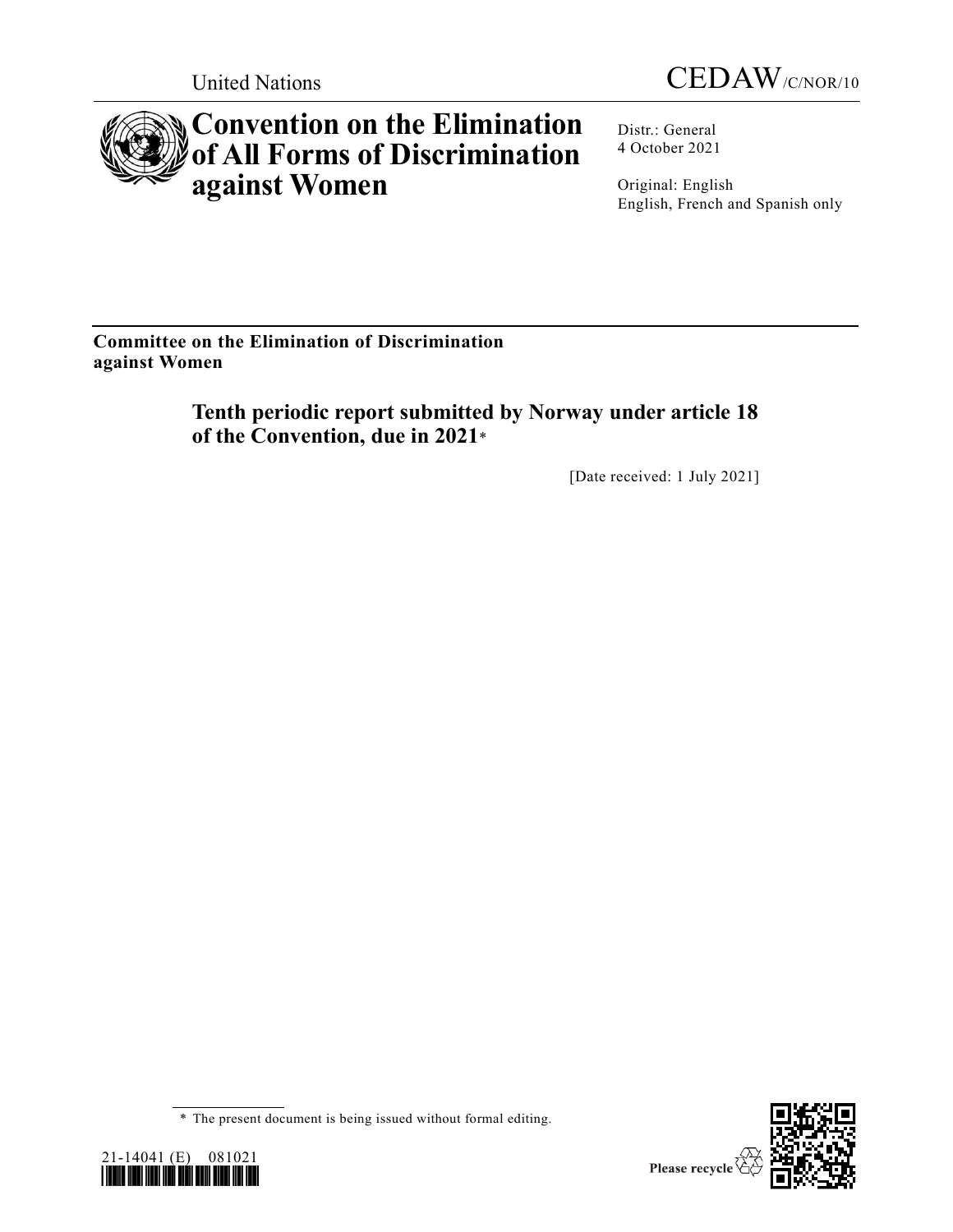# **I. General**

# **Reply to the issue raised in paragraph 1 of the list of issues and questions prior to the submission of the tenth periodic report of Norway [\(CEDAW/C/NOR/QPR/10\)](https://undocs.org/en/CEDAW/C/NOR/QPR/10)**

1. A strong professional community in women's law and anti-discrimination law has been built at the University of Oslo, among other institutions. The Faculty of Law at the University of Oslo has a dedicated unit for women's law, child law, and gender equality and anti-discrimination law. Other universities also have expertise in women's law at their law faculties. The Faculty of Law at the University of Oslo has worked actively to incorporate the female and gender perspective into its law programme. In 2018, it conducted a survey of lecturers on the programme on the question of how the female and gender perspective is incorporated into the different subjects.<sup>1</sup> The University also offers courses in women's law and human rights and gender equality and anti-discrimination law which can be taken as part of a Master's degree in law. The Center for Continuing Legal Education is an organisation that offers further and continuing legal education for lawyers. In recent years, it has offered courses in anti-discrimination law, which have included international anti-discrimination law. During the past few years, there has been increased focus on national and international women's law and anti-discrimination law among lawyers in private practice and other practitioners.

2. The higher prosecuting authority has not developed a dedicated training programme for its employees which specifically covers the provisions in the UN Convention on the Elimination of All Forms of Discrimination against Women (the Convention), the additional protocol to the Convention or statements from the treaty body. The training offered by the public prosecuting authorities is of a more general nature. Compliance with Norway's obligations under the Convention must be considered to be covered by the instructions from the Director of Public Prosecutions stating that the work of the employees of the public prosecuting authorities on criminal cases must be conducted in accordance with human rights. This is highlighted in Circular no. 3/2018, point 2 regarding quality requirements associated with review of criminal cases by the police and the public prosecuting authorities etc. (the Quality Circular). We also make reference to Circular no. 2/2017 regarding ethical guidelines for employees of the public prosecuting authorities, where guideline no. 8 stipulates, among other things, that employees must be considerate and respectful when dealing with people, and without any form of prejudice, including on the basis of gender.

3. Professional development measures have been implemented in recent years in order to increase judges' understanding and skills in hearing cases involving persons from a minority background in cases regarding domestic violence and children 's rights. Training in ethical dilemmas has been a key component of both the introductory programme and the annual judges' seminars. Gender is a topic that is covered here. Role play is used, and training is given in hearing rape cases, where the only witnesses are often the defendant and the aggrieved party. There are no regular professional development measures that cover sexual and gender-based violence, but both the national education programme for judges, as well as ad hoc seminars and individual measures have covered elements of what can be considered part of the rights under the Convention. See also our response to question 9.

**\_\_\_\_\_\_\_\_\_\_\_\_\_\_\_\_\_\_**

<sup>1</sup> [https://www.jus.uio.no/om/kjonnsperspektiver/](https://www.jus.uio.no/om/kjonnsperspektiver) and [https://www.jus.uio.no/om/kjonnsperspektiver/illustrasjon.html.](https://www.jus.uio.no/om/kjonnsperspektiver/illustrasjon.html)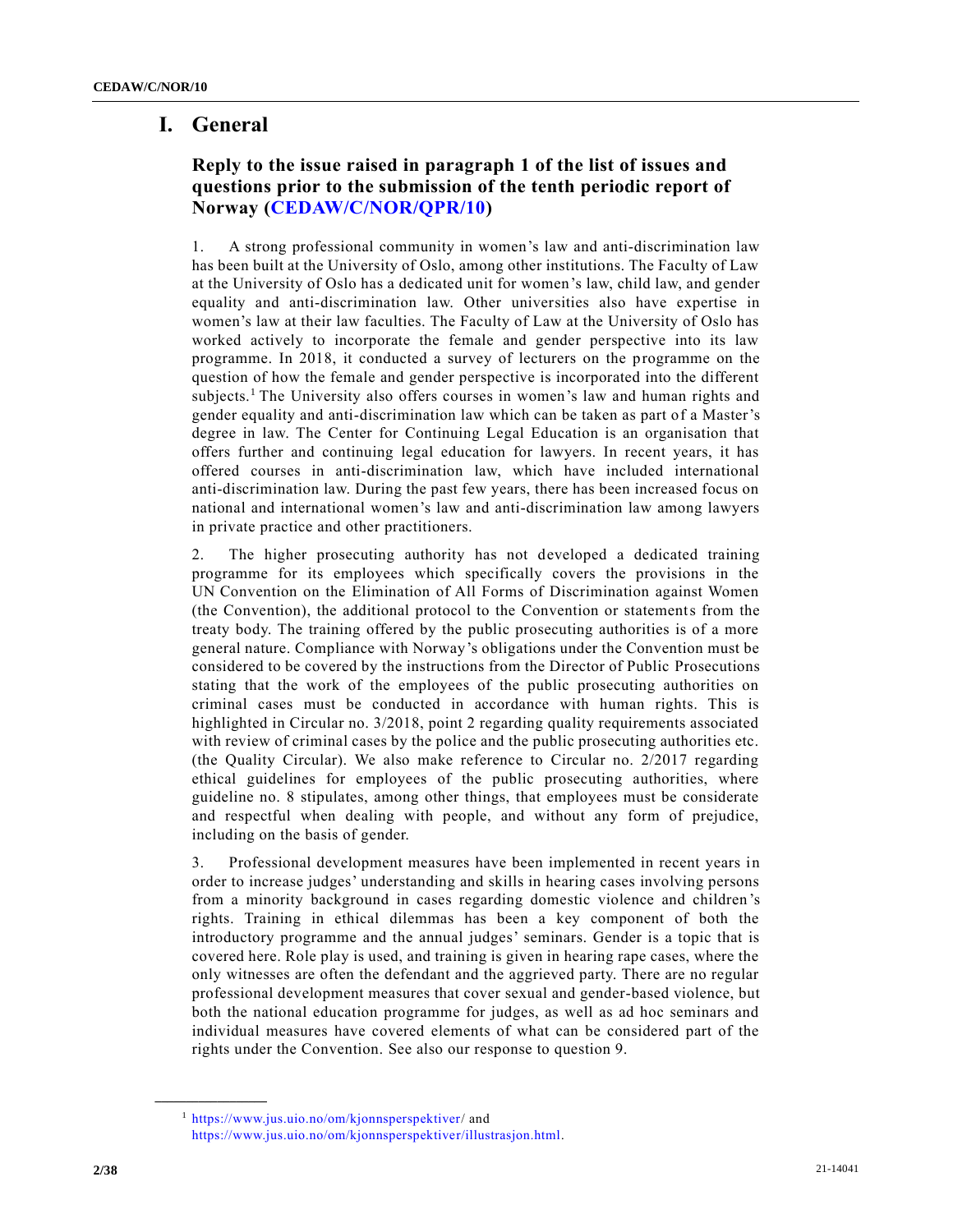# **II. Legislative framework**

### **Reply to the issue raised in paragraph 2**

#### **Gender-sensitive approach to legislation, policy work and programmes**

4. Norway has a long history of work with gender equality policy. Facilitating both women and men's participation in working life has been an integral component of this. The current and past governments have highlighted a high rate of employment as a prerequisite for the welfare society.

5. At present, Norwegian women's participation in working life is among the highest in the world (75 per cent in the group aged 20–66), and the gap in employment between women and men is at a record low level of 5 percentage points (2020). Far more women than men pursue higher education, and at present women are in the majority in many educational programmes that previously were dominated by men. The growth in women's employment has been extremely important to Norway's value creation.

6. Women being in employment benefits society from a socioeconomic perspective, and it offers personal gain for individuals, by giving them greater room for manoeuvre and financial independence, as well as a more equal distribution of resources between women and men.

7. The high rate of employment of women has been made possible through a major commitment to kindergarten, a generous parental leave scheme, focus on fathers' participation at home, and extensive flexible working hour arrangements. Both parents have the right to work shorter days at home, if necessary, on compelling compassionate grounds, and they have the right to stay home with sick children. Mothers are entitled to paid time off from work to breastfeed. At present 92 per cent of all children aged 1–5 have a place in a kindergarten, and unprecedented numbers of fathers are exercising their right to parental benefit.

8. The fact that Norwegian legislation generally is gender neutral is a result of rights and opportunities achieved for women. This is highlighted by the fact that Norway is ranked second in the world in gender equality out of 156 countries. Norway is only 15.1 per cent away from closing the gender gap, according to the Global Gender Gap Report 2021 (an improvement from the 2020 report).

9. Norway implements specific measures targeted at women where they are needed. Only one of three entrepreneurs are female. The Norwegian Government launched the Action Plan for Female Entrepreneurs in 2019. Even though Norwegian women's participation in working life is generally high, Norway faces challenges related to the inclusion of some women with an immigrant background in working life. Jobbsjansen (the job opportunity programme) is a measure that targets immigrant women aged 18–55 who need basic qualifications and who are not covered by other schemes. There are few female executives in the private sector. The CORE Norwegian Gender Balance Scorecard (CORE Scorecard) surveys developments in the number of female executives in the 200 largest companies in Norway and is one of the most important tools for monitoring developments in gender equality at the top levels of the business sector.

10. Adolescents' educational choices are gendered, resulting in a gender-segregated labour market. The purpose of the Girls and Technology initiative is to in crease the proportion of girls who decide to study technology. The project has received NOK 14 million in funding during the past 5 years. A strategy is being devised to improve gender equality in fisheries because there are too few women in the fishing in dustry. Norway has a scheme that offers additional points to the under-represented gender in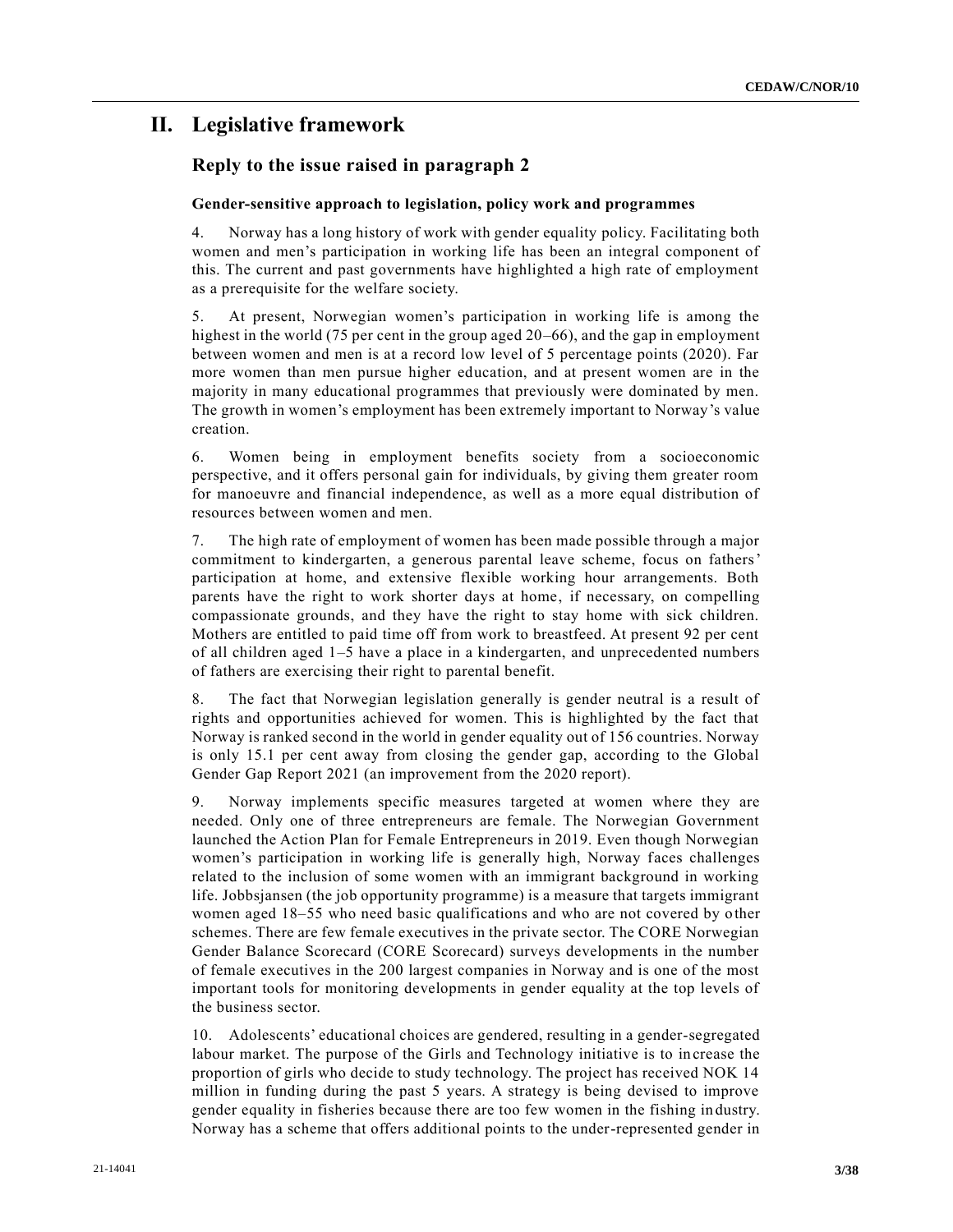connection with admission to higher education. At present 126 programmes at 13 universities and university colleges use gender points. Most programmes allocate points to women (116).

11. Norwegian legislation is generally gender neutral. However, several Acts and statutory provisions have been adopted as a result of women's particular need for protection against e.g. discrimination, violence and abuse. One example o f this is the protection against discrimination laid down in the Equality and Anti-Discrimination Act. Other examples are the provision in the Penal Code regarding abuse in close relationships and the Crisis Centre Act. These Acts nonetheless have gender-neutral wording, and thus take account of the fact that also men are exposed to discrimination, violence, and abuse.

12. Even though the wording of the Equality and Anti-Discrimination Act is neutral, the statutory objective of the Act reflects how women encounter special gender equality challenges. Section 1 of the Equality and Anti-Discrimination Act states that the Act has the particular objective of improving the position of women. Even though this is an Act that covers all forms of discrimination, the Act has several provisions that are particularly important to women. For example, there are dedicated provisions regarding treatment on the basis of pregnancy (sections 10, 23, and 33) and sexual harassment (section 13).

13. The duty to promote gender equality and to report on the part of employers and public authorities was clarified and strengthened on 1 January 2020. The Act now states explicitly that employers and public authorities, in all their equality efforts, must make active, targeted, and systematic efforts to prevent harassment, including sexual harassment, and gender-based violence, and to counter stereotyping. In the preparatory works to the Act, the reason given for the clarification is women 's exposure to harassment, including sexual harassment and gender-based violence. It is also clarified in the provisions regarding employers' duty to promote gender equality and duty to report that all public and private employers of a certain size (50/20 employees, see below) must survey pay differences between women and men and non-voluntary part-time at the enterprise. This is another matter that is linked to the challenges women face in working life.

14. The Crisis Centre Act offers equal crisis centre services to women, men, and children. The preparatory works to the Act, which have a bearing on the interpretation of the Act, expressly state that the Ministry acknowledges that women have a particular need for protection, as women are most at risk of domestic violence. The Ministry also acknowledges that the violence men commit against women is a gender equality problem based on the genders being different, and one that must be taken into consideration. It also clarifies that the gender-neutral framing of the Act must not have a negative impact on services for women. At the same time, the Ministry writes that gender equality considerations also mean that men who are subjected to domestic violence should receive equal services, taking into account the real need for help from a crisis centre. It follows from section 2 paragraph 5 of the Crisis Centre Act that the residential services for women and men must be physically separate. Most of the persons who seek help from a crisis centre are women.

15. Even though most of the statutory provisions have gender-neutral wording, there are also examples of the opposite in Norwegian legislation. Section 284 of the Penal Code regarding female genital mutilation is one such example. Another example is section 10 of the Equality and Anti-Discrimination Act regarding discriminatory treatment on the basis of pregnancy, childbirth or breastfeeding and leave in connection with childbirth or adoption.

16. Norway still has gender equality issues, but we do not see any signs that this is due to gender-neutral legislation. For example, there are no indications of any less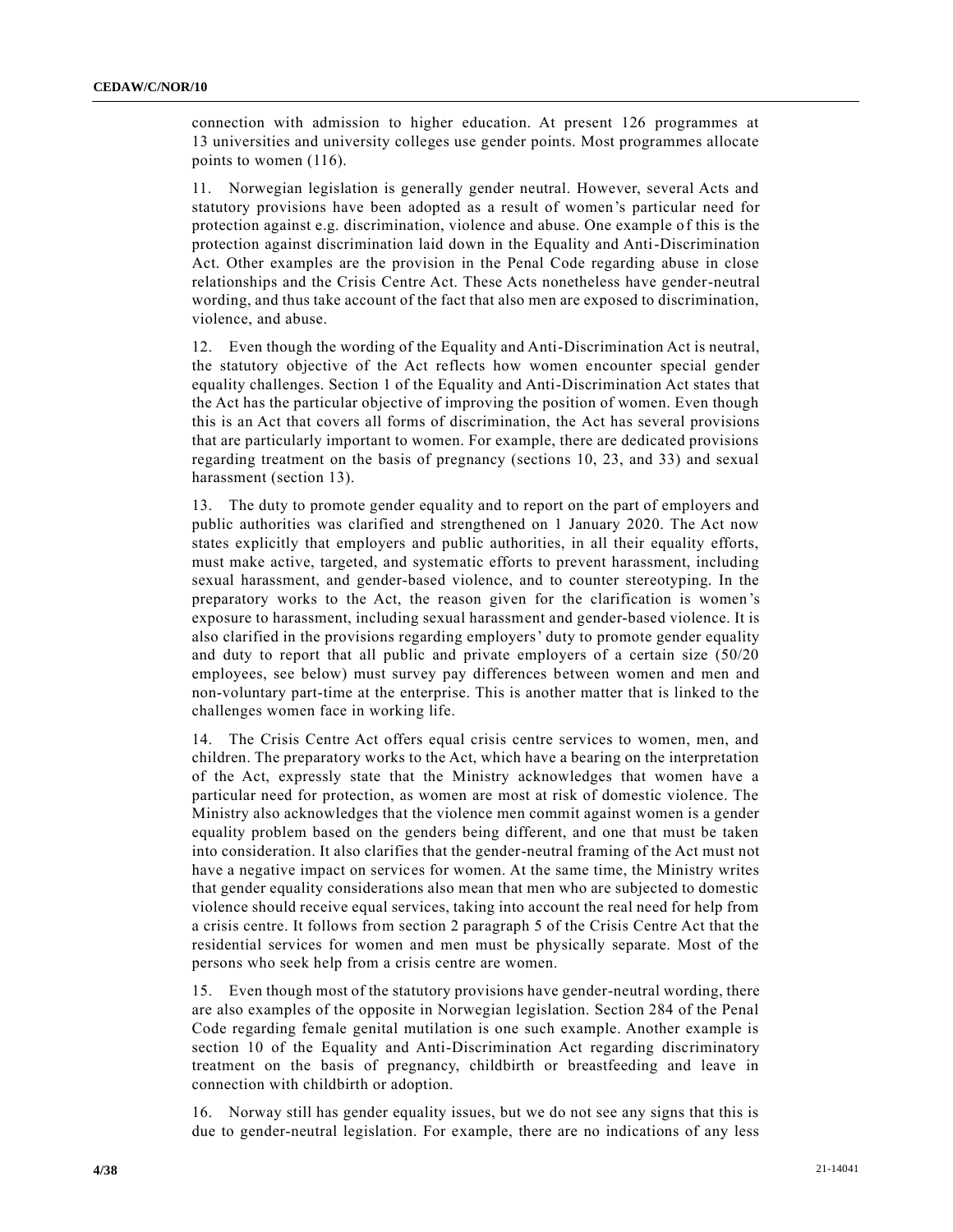focus on gender equality as a result of the introduction of a common Equality and Anti-Discrimination Act which covers several grounds for discrimination. The cases brought to the Anti-Discrimination Tribunal do not indicate this either. Most of the cases it reviewed in both 2019 and 2020 dealt with gender (including cases relating to pregnancy, leave in connection with childbirth or adoption, and care responsibilities). Nor do we see any negative impact on women attributable to the gender-neutral wording of the penalties stipulated in the Penal Code. For example, investigation of domestic violence has high priority, which is also clear from the Director of Public Prosecutions' annual prioritisation circular.

17. As the Committee has pointed out in the past, it no longer follows expressly from the Instructions for Official Studies that gender equality considerations must be taken into account in connection with decisions made by the central government. However, there is a separate guidance regarding gender equality considerations to the Instructions. The Ministry of Culture is working on new and updated guidance. We would also like to point out that under section 24 of the Equality and Anti-Discrimination Act regarding the duty of public authorities to promote gender equality, the public authorities have an obligation to conduct an analysis of all of the grounds for discrimination in order to reveal gender equality challenges in their activities. The duty is amplifi ed through a duty to report, in order to ensure better compliance, which is followed up by the Equality and Anti-Discrimination Ombud. The change was implemented in 2020, and its effect has therefore not been evaluated.

### **The Equality and Anti-Discrimination Act and the duty to promote gender equality and to report**

18. The Equality and Anti-Discrimination Act is enforced by the Anti-Discrimination Tribunal and the ordinary courts. With a few exceptions, the Tribunal can make binding decisions and can order correction, cessation, and other measures that are necessary in order to bring the discriminatory situation to an end. The Tribunal can impose a coercive fine in order to ensure execution of an order. The Tribunal also has the competence to order redress in cases regarding employment and the employer's choice and treatment of self-employed persons and contracted workers. In 2020, 104 of the Tribunal's cases were registered on the following grounds for discrimination: gender, pregnancy, parental leave in connection with childbirth or adoption, and care responsibilities – see the answer to question 3. By way of comparison, 97 cases were registered under the discrimination category of ethnicity and 96 were registered under the category of disability. From 1 January 2020, the Tribunal also has competence to enforce sexual harassment cases. In 2020, the Tribunal reviewed 10 sexual harassment cases. In 2020, the Equality and Anti-Discrimination Ombud gave guidance on 558 cases relating to gender, pregnancy, parental leave, childbirth or adoption, and 33 cases of discrimination due to care responsibilities. Sexual harassment cases are registered under the discrimination category of gender. The Ombud estimates that in the last few years, it has reviewed 70–90 sexual harassment cases per year.

19. The Equality and Anti-Discrimination Ombud no longer enforces the Equality and Anti-Discrimination Act. Its sole purpose now is to promote equality, and it offers guidance to individuals on their rights under the anti-discrimination legislation. The Ombud also offers guidance on employers' and public authorities' duty to promote gender equality and to report, and will monitor these duties.

20. As mentioned above, the duty to promote gender equality and to report in the Equality and Anti-Discrimination Act was reinforced with effect from 1 January 2020. The public authorities' duty to promote gender equality, which means that they must make active, targeted, and systematic efforts to promote equality and prevent discrimination has been maintained and clarified in section 24 of the Equality and Anti-Discrimination Act. The public authorities also have a new obligation to report.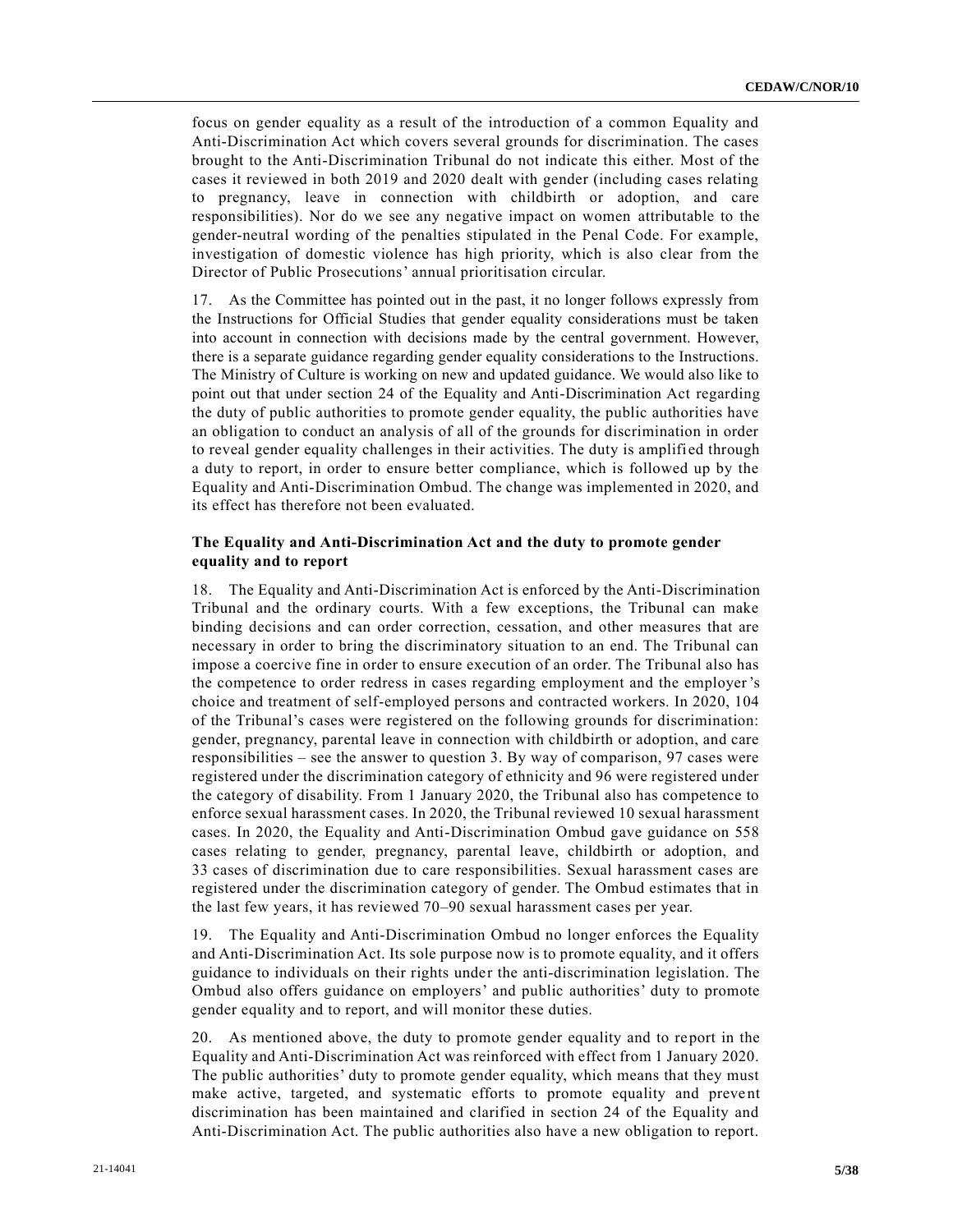In the past, the public authorities only reported the status of gender equality in t heir role as an employer, and not in their role as a public authority. The gender equality report must be included in the annual report or another publicly available document. In it, the public authorities must describe their actions to incorporate the considerations of gender equality and anti-discrimination into their work. They must explain how they work to translate principles, procedures, and standards relating to gender equality and anti-discrimination into action. The public authorities must assess the results that have been achieved and explain their expectations towards this work going forward.

21. The employers' duty to promote gender equality and to report has also been amplified. All employers, regardless of their size, were required to promote gender equality from 1 January 2018. Employers with more than 50 employees were given an obligation to follow statutory methodology. After 1 January 2020, employers who hire over 20 employees may be ordered to follow this methodology if requested to do so by one of the social partners. In addition, this methodology has been expanded to include the duty to survey pay differences between women and men and non-voluntary parttime.

22. Cases regarding an *employer's* breach of the duty to report can be brought before the Anti-Discrimination Tribunal. However, the Tribunal does not enforce breaches of the duty to report of public authorities. The duty to promote gender equality is enforced through the Ombud's monitoring. In 2020, the Ombud recorded 80 enquiries (including lectures) that specifically referred to *the employers'* duty to promote gender equality and to report. In addition, the Ombud has provided information about the employer's duty to promote gender equality and to report in connection with other types of enquiries.

23. The Directorate of Children, Youth and Family Affairs has recently devised guides regarding the duty to promote gender equality and to report for employers and public authorities. The Directorate has also devised templates for reporting and pay reviews. The Directorate has collaborated with the Equality and Anti-Discrimination Ombud and the social partners on this work.

# **III. National machinery for the advancement of women and access to justice**

### **Reply to the issue raised in paragraph 3**

#### **Case law**

24. Case law shows that very few cases regarding discrimination on the basis of gender are brought before the courts. One reason for this may be the high cost and often long duration of court proceedings. We assume that another important reason is that we have an alternative to court proceedings in discrimination cases. The Anti-Discrimination Tribunal, which is a free low-threshold service, enforces the prohibitions against anti-discrimination in the Equality and Anti-Discrimination Act. The Tribunal also has some authority to award redress and damages. The Tribunal reviews about 300 cases per year.

25. We have nonetheless found one Supreme Court decision from 2020, one Court of Appeal judgment from 2019, and two District Court judgments from 2020.

26. The Supreme Court rendered a landmark decision on sexual harassment in 2020. The decision provides guidance on the lower threshold for the prohibition against sexual harassment. A young female industrial mechanic had brought a case against two customers of the company she worked for, claiming damages and redress due to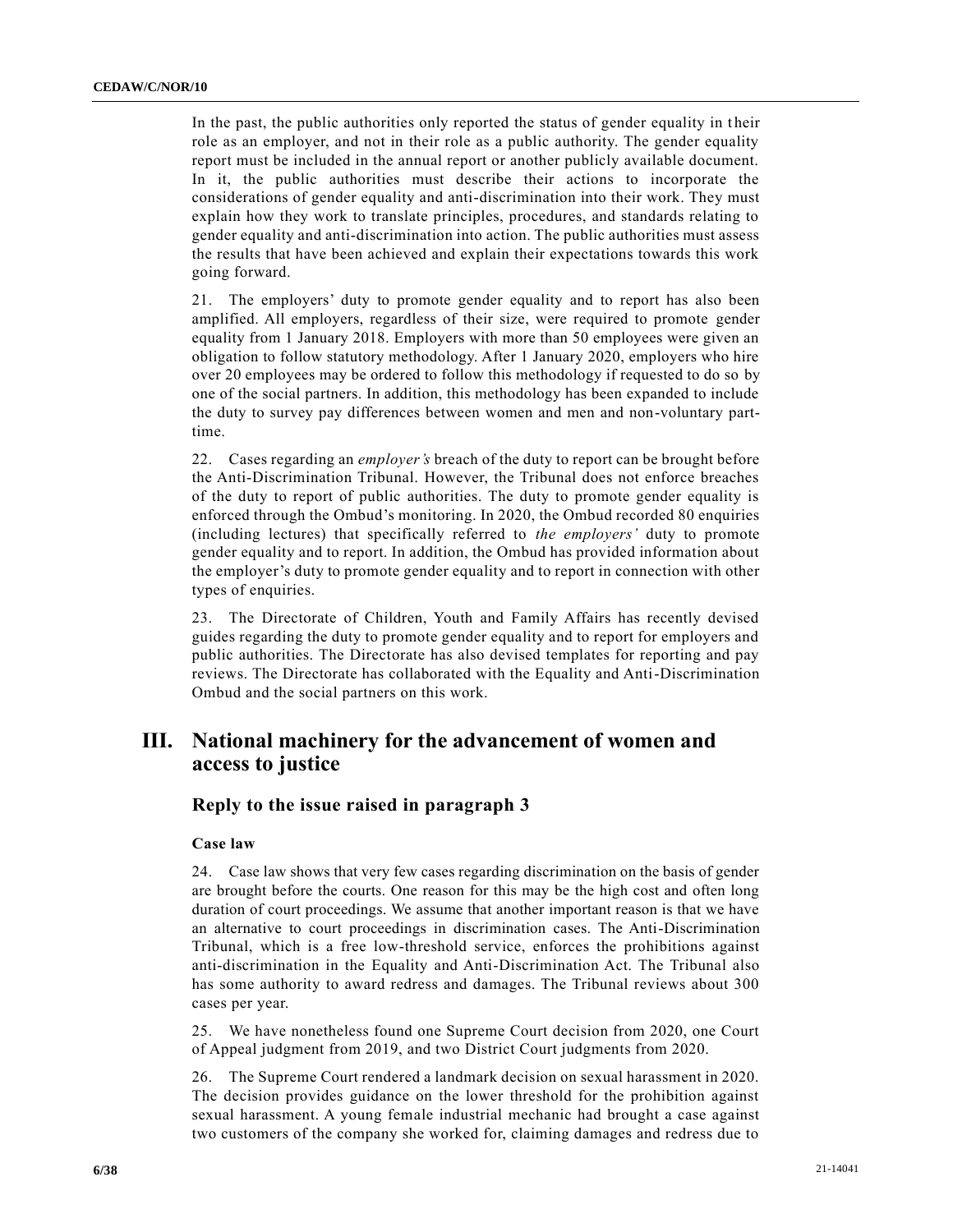sexual harassment. The Court of Appeal also viewed the case as a claim against the employer, which was ordered to pay damages.

27. The Supreme Court found that both customers had sexually harassed the woman. Both customer's conduct was of a sexual nature, unwanted, and distressing to the woman. They were ordered to pay NOK 15 000 and NOK 20 000, respectively, as redress for damage of a non-economic nature.

28. The case in the Court of Appeal was in relation to rejection of a claim for benefit under the State Aid Act for a woman who immigrated to Norway through family reunification. The plaintiff's submission that the rejection contravened the Equality and Anti-Discrimination Act was not upheld.

29. In one of the cases before the District Court, proceedings were instituted against the employer with a claim for damages and redress for harassment and direct discriminatory treatment on the basis of gender, pregnancy, and maternity leave. The District Court found that there was no discrimination. In the other case, which concerned a claim for damages for breach of the prohibition against discrimination in connection with employment, the Court also found that there was no discrimination.

#### **Practice of the Anti-Discrimination Tribunal**

30. The following is an overview of the Anti-Discrimination Tribunal's cases regarding gender equality for the period 2018–2020:

### **2018**

| <b>Basis for discrimination</b> | Number   |  |  |
|---------------------------------|----------|--|--|
| Gender                          | 36       |  |  |
| Leave of absence                | 10       |  |  |
| Pregnancy                       | 10       |  |  |
| Care responsibilities           | $\theta$ |  |  |
| Sexual harassment               | $\theta$ |  |  |

## **2019**

| <b>Basis for discrimination</b> | Number         |
|---------------------------------|----------------|
| Gender                          | 73             |
| Leave of absence                | 14             |
| Pregnancy                       | 10             |
| Care responsibilities           | $\overline{4}$ |
| Sexual harassment               | $\theta$       |

### **2020**

| <b>Basis for discrimination</b> | Number |
|---------------------------------|--------|
| Gender                          | 51     |
| Leave of absence                | 25     |
| Pregnancy                       | 16     |
| Care responsibilities           | 12     |
| <b>Sexual harassment</b>        | 10     |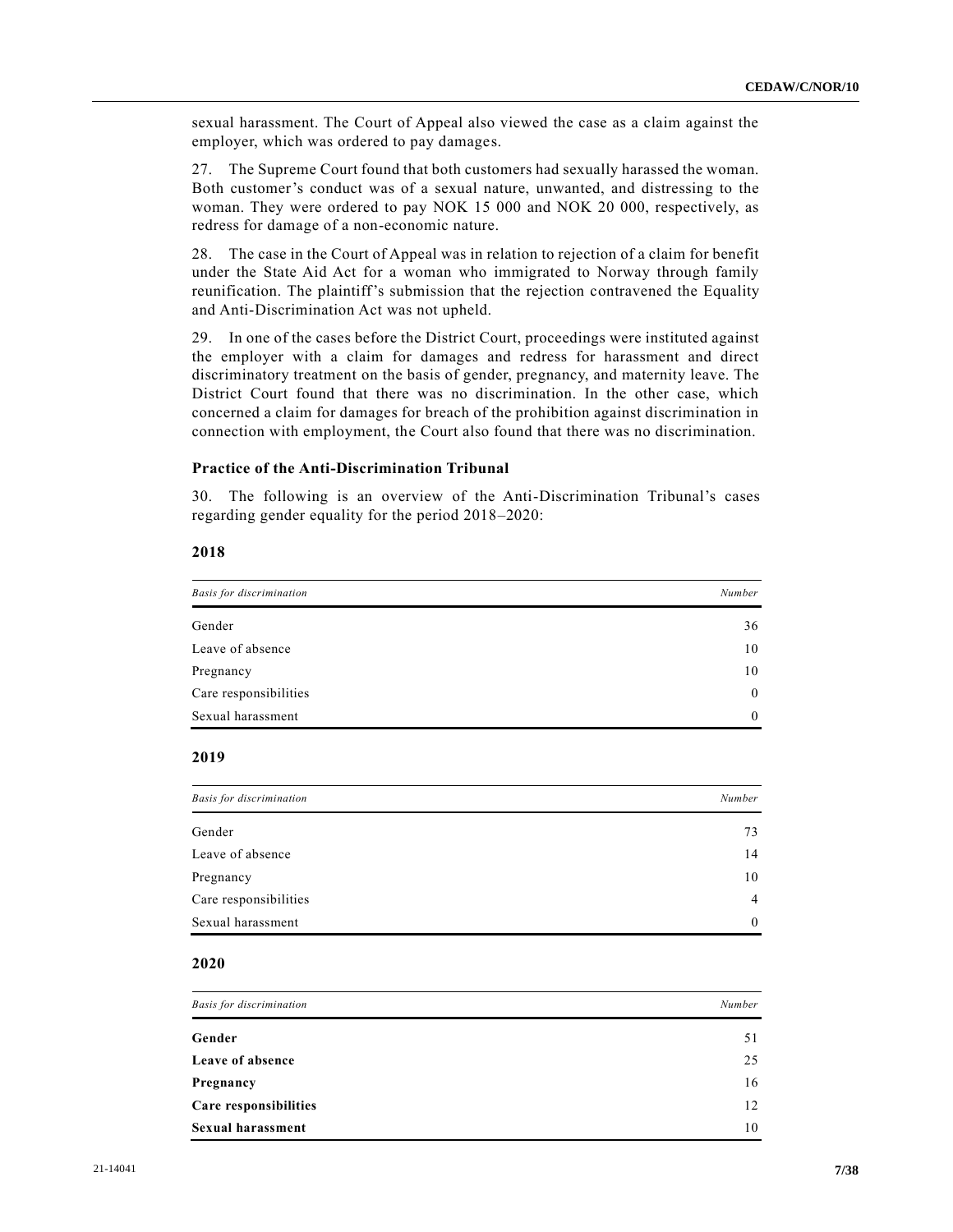31. There may be more than one basis for discrimination in a case, which is why it might be registered in several places in the statistics, even though there is a single complaint.

#### **Gender**

32. In 2018, the Anti-Discrimination Tribunal reviewed 25 complaints where gender constituted the basis for discrimination, and the complainant was a woman. A full or partial breach was established in 5 cases.

33. In 2019, the Anti-Discrimination Tribunal reviewed 44 complaints where gender constituted the basis for discrimination, and the complainant was a woman. A breach was established in one of these cases.

34. In 2020, the Anti-Discrimination Tribunal reviewed 51 complaints where gender constituted the basis for discrimination. Twenty-seven of the complaints came from female complainants. In 3 of the cases from female complainants, the complainant's submission that she had received discriminatory treatment on the basis of gender was upheld. Other cases were dismissed, rejected or dropped without a decision. No redress nor damages were awarded in any of the cases.

### **Pregnancy**

35. In 2018, the Anti-Discrimination Tribunal reviewed 10 complaints where pregnancy constituted the basis for discrimination. Gender was also one of the grounds in 5 of the cases, so these cases are counted under gender. In 2 of the cases where pregnancy constituted the basis, the Tribunal found that the equality and anti-discrimination legislation had been breached. There are several grounds for discrimination in many cases, so that several cases cover e.g. both pregnancy and parental leave, as well as gender, if applicable. In 2018, 2 of the complaints only referenced leave, without gender and/or pregnancy constituting a basis for the complaint. In total, leave was the basis in ten complaints, nine of which had a female complainant.

36. In 2019, the Anti-Discrimination Tribunal reviewed 10 complaints where pregnancy constituted the basis for discrimination. In three of these cases, the Tribunal found that the equality and anti-discrimination legislation had been breached. In one of the cases, the complainant received NOK 60 000 in redress. Many cases have several grounds for discrimination, so that several cases cover e.g. both pregnancy and parental leave, as well as gender, if applicable. One of the pregnancy cases has therefore already been included under the discrimination category of gender. In 2019, seven complaints concerned leave, without gender and/or pregnancy forming a basis for the complaint; two of these were upheld. Leave was the reason given in a total of 14 cases, and 12 of these had a female complainant.

37. In 2020, the Anti-Discrimination Tribunal reviewed 16 complaints where pregnancy constituted the basis for discrimination. In seven of these cases, the Tribunal found that the equality and anti-discrimination legislation had been breached. Redress or damages were awarded in all seven cases. The amounts awarded ranged from NOK 20 000 to NOK 75 000. Other complaints were dismissed, rejected or dropped without a decision.

#### **Care responsibilities**

38. No complaints were submitted in 2018 concerning care responsibilities.

39. Three complaints were submitted in 2019 that only related to care responsibilities. There was also one case regarding gender and/or pregnancy/leave which was counted in these categories. None of these were upheld.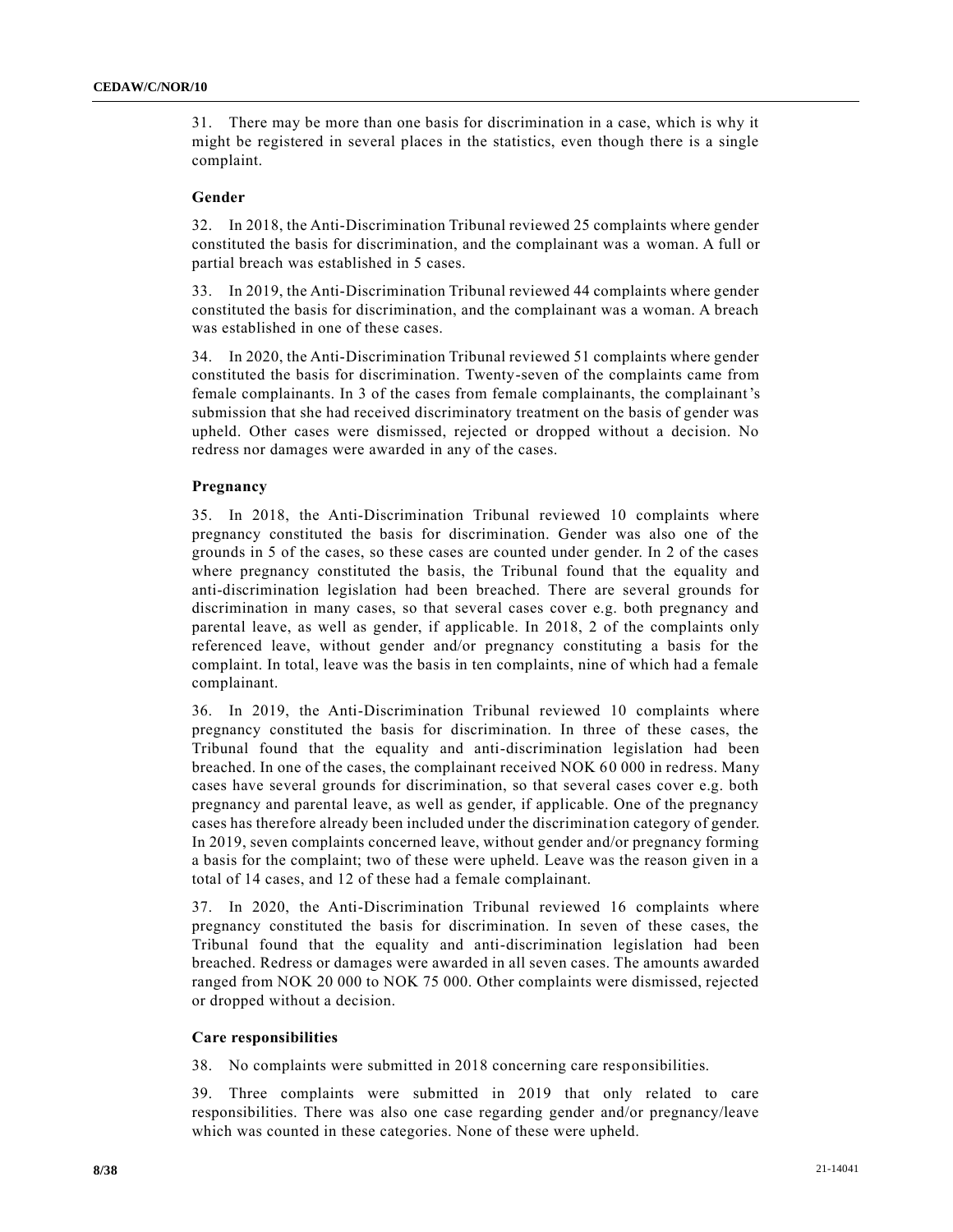40. In 2020, the Anti-Discrimination Tribunal reviewed a total of 12 cases where care responsibilities constituted the basis for discrimination. Nine of these cases also concerned gender and/or leave in connection with childbirth, and are therefore registered in these categories. In addition, the Tribunal reviewed three cases in 2020 regarding care responsibilities (possibly in combination with disability and/or ethnicity). One of these was dropped, and two were dropped without a decision.

#### **Sexual harassment**

41. The Anti-Discrimination Tribunal was authorised to enforce the prohibition against sexual harassment in the Equality and Anti-Discrimination Act, with effect from 1 January 2020. It thus did not review any sexual harassment cases in 2018 or 2019.

42. In 2020, the Tribunal reviewed 9 complaints regarding sexual harassment at work, and one related to education.

# **IV. Temporary special measures**

### **Reply to the issue raised in paragraph 4**

43. Change requires knowledge. The CORE Scorecard is funded by the Ministry of Culture, and is one of our most important tools for monitoring developments in gender equality at the top levels of the business sector. The issue of women and executive management is a matter of power, access to resources, influence and role models. The CORE Scorecard is released every two years. The most recent version was published in 2020. The CORE Scorecard surveys the gender balance on the executive committees and boards of the largest companies in Norway, by turnover. It also examines the proportion of men and women in staff and support positions in different industries, and tracks developments over time.

44. The CORE Scorecard will be expanded to include executives with an immigrant background. The government wants more executives with an immigrant background in Norway. Working life must reflect the general composition of the population. An expansion of the CORE Scorecard will be an important step towards increasing knowledge about the lack of executives with an immigrant background in different industries.

45. The state as owner has clear expectations towards companies in which it has an ownership stake with respect to gender balance in the companies. The state expects companies to work in a systematic manner to recruit and develop workers, and it has clear objectives and measures to improve the gender balance in its companies. The companies' work in the area is followed up in the dialogue with the owner. For companies in which the state has an ownership stake, the average proportion of women in the executive group as at 31 December 2019 was 42 per cent, and 40 per cent of the companies had a female CEO at the time.

46. For companies in which the state has an ownership stake, the average proportion of women among owner-appointed board members as at 31 March 2020 was 47 per cent, and 44 per cent of the companies had a female board chair at the time.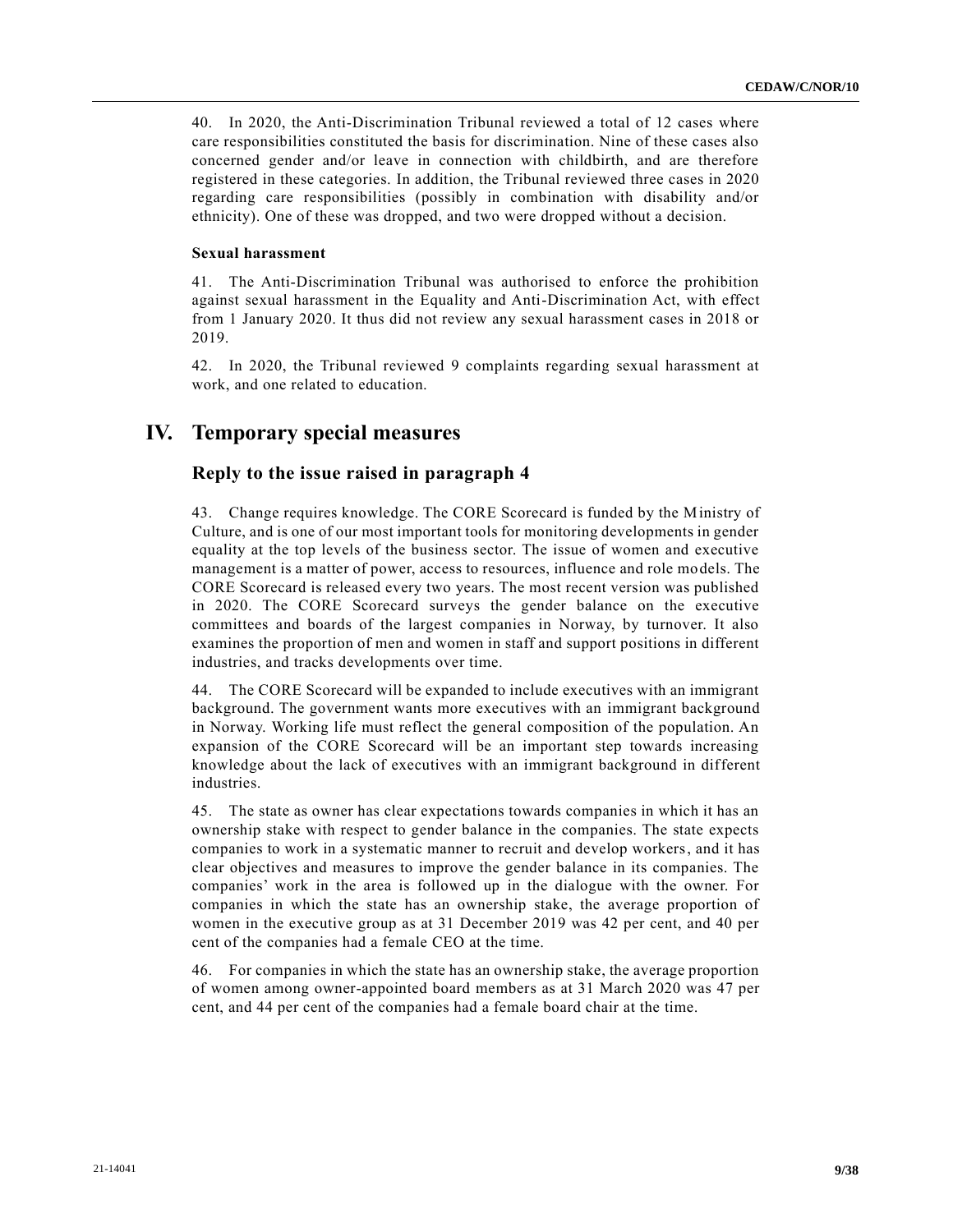# **V. Stereotypes and harmful practices**

# **Reply to the issue raised in paragraph 5 (a)**

47. In connection with the strengthening of the duty to promote gender equality and to report in the Equality and Anti-Discrimination Act, which entered into force on 1 January 2020, the Act contained a clarification that the duty of the public authorities and employers to promote gender equality and to report includes a duty to counteract stereotyping. The reason for the clarification is the acknowledgement that stereotyping is often linked to discrimination, as well as Norway's international obligations, including Article 5 of the Convention. The duty of the public authorities to promote gender equality means, among other things, that public authorities must analyse the situation and consider relevant measures accordingly. The purpose of this clarification is, among other things, to increase awareness of how stereotypes and prejudice can lead to discrimination in the provision of services and the exercise of authority.

48. The public authorities have an obligation to describe their actions to incorporate gender equality into their work. The duty to promote gender equality comprises all gender equality efforts on the part of the authorities. This also includes work to combat and counteract prejudices and stereotyping of girls and women, which can lead to harmful patterns of behaviour against women, oversexualised representations of girls and women, and gender-based violence. The public authorities must describe their efforts to incorporate the considerations of gender equality and anti-discrimination into their work with provision of services and exercise of authority, and in the relationship with their users. The public authorities must explain how the undertaking works to translate principles, procedures, and standards for gender equality and anti-discrimination into action. The authorities must also assess the results that have been achieved in the gender equality work and specify their expectations towards this work going forward. The report must be included in the annual report or another publicly available document. See the answer to question 2 for more information about the duty to promote gender equality and to report.

49. The efforts to harmful practices customs in Norway include measures against negative social control, honour-related violence, forced marriage, and female genital mutilation. In relation to data collection regarding the number of persons who experience this, a report is published annually about the work of the national and inter-agency Expert Team for the Prevention of Forced Marriage, Female Genital Mutilation and Negative Social Control, which provides advice and guidance to the first-line services in individual cases. The report provides an overview of the number of new cases by case type, gender, age, and national background. The latest figures published are from 2019: 669 cases in total, 77 per cent regarding women, and 17 per cent men (6 per cent unknown gender). Persons over the age of 18 constituted 58 per cent of cases. Persons under the age of 18 constituted 40 per cent of cases (2 per cent unknown age).

# **Reply to the issue raised in paragraph 5 (b)**

50. The national curricula for subjects in primary and secondary education are being renewed. The new curricula for years 1–9 of primary and lower secondary school and year 1 of upper secondary school entered into effect in August 2020, and will enter into effect for year 10 of lower secondary school and year 2 of upper secondary school in the autumn of 2021, and in the autumn of 2022 for year 3 of upper secondary school. Gender equality and equal status have a central role in the social studies curriculum. This is mentioned in the preamble to the curriculum and in the concrete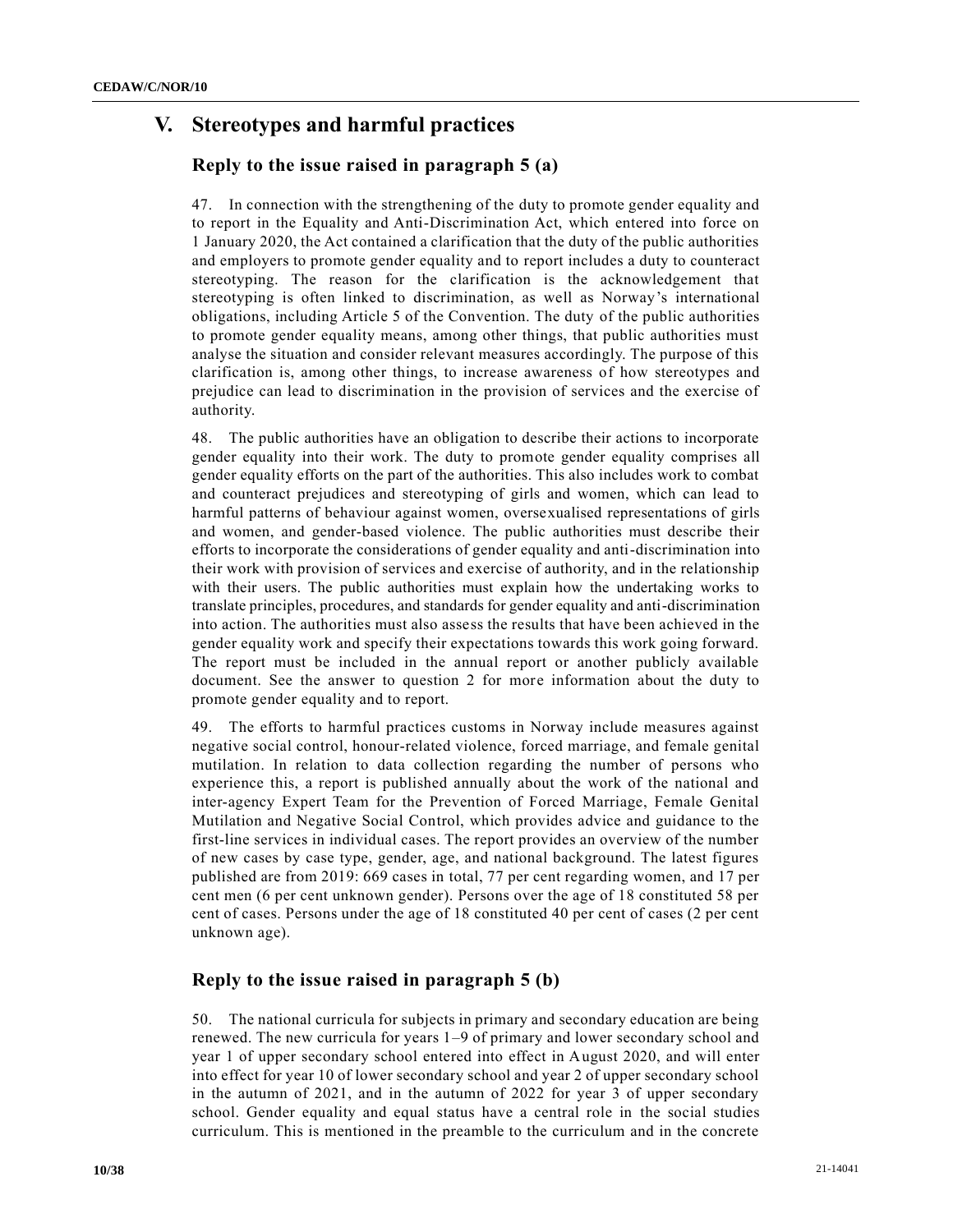learning objectives that describe the knowledge students should attain. The curriculum for choice of education also addresses the topic in relation to s election of education and career choices in the preamble and in the competence objectives.

51. What students learn about equal status and gender equality will also be closely linked to what they learn about topics like human dignity, discrimination, democr acy, identity, gender, sexuality and setting boundaries. These are topics that also form part of other subjects, like knowledge of Christianity, religion, philosophies of life and ethics (KRLE) and natural science.

# **Reply to the issue raised in paragraph 5 (c)**

52. In May 2018, the government appointed a commission with a mandate to investigate the gender equality issues faced by children and adolescents, including media representation and children's sexual media practices/pornography. The Commission submitted the report *NOU 2019: 19 – Jenterom, gutterom og mulighetsrom – Likestillingsutfordringer blant barn og unge [Girls' rooms, boys' rooms and room for opportunity – gender equality challenges for children and adolescents]*, in November 2019. The assessments in the report are based on, among other things, research reports written by Consumption Research Norway (SIFO), commissioned by the former Ministry of Children, Equality and Social Inclusion, and children and media surveys conducted by the Norwegian Media Authority. The Ministry of Culture is currently following up the commission's investigation.

53. The Norwegian Media Authority has conducted surveys of children and media for several years, as an important source of knowledge about children and adolescent's media use, including sexualised content and pornography. The government has signalled that the activities of the Norwegian Media Authority must also be outward-facing and that it must promote knowledge among the population. The Norwegian Media Authority has organised seminars and written guides on the topic for relevant target groups, drawing on the results of surveys.

54. In 2019, the government appointed a commission for the protection of children and adolescents against harmful media content, with particular emphasis on pornographic and sexualised content. The commission's mandate included 1) surveying and collating existing knowledge about the harmful effects of exposure to different types of media content, and assessing the need for further investigation or research in the area and 2) describing and assessing children's exposure (access to and use of) harmful content on electronic media platforms The commission submitted its report to the Ministry of Culture on 15 March 2021. The commission's main conclusion was that there is no one simple solution to these issues, but that a coordinated range of intersectoral measures are needed in order to protect the best interests of children in the digital media world. The commission does not consider new legislation to be an effective instrument. Instead, the commission proposes a wide range of preventive measures, including the establishment of an interdisciplinary national centre of excellence.

55. The government has considerably increased its efforts to fight racism, discrimination and hate speech in recent years. The Strategy against Hate Speech (2016–2020) is a pioneering initiative nationally and internationally.

56. This strategy was evaluated recently. The evaluation pointed out that the strategy and the work on it have created greater scope for prioritising work with hate speech in the central administration. The strategy has yielded important knowledge, which has helped increase awareness of hate speech. The work to combat hate speech is continuing unabated, and many of the measures in the strategy will be maintained and developed. The Directorate of Children, Youth and Family Affairs held a major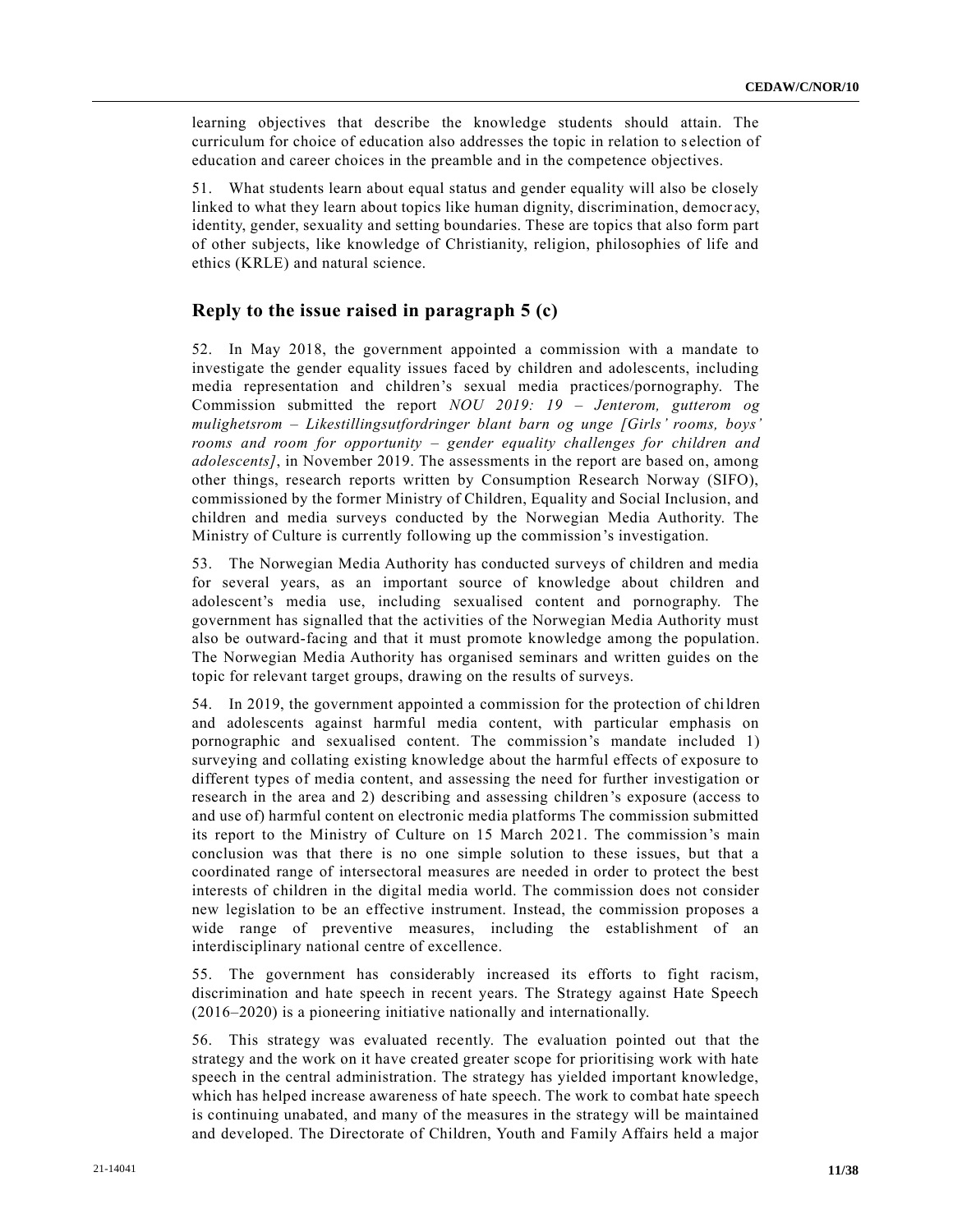conference on hate speech in June 2021. The purpose of the conference was to review the status of the situation since presentation of the strategy in 2016. The description of the situation forms part of the foundation for further work in the area.

### **Reply to the issue raised in paragraph 6**

57. In Proposition 66 L (2019–2020), the Ministry of Justice and Public Security discussed whether section 185 of the Penal Code regarding hate speech should be expanded to include discriminatory and hate speech towards any person on the grounds of gender, and concluded that this is not appropriate at present. The Ministry particularly stressed that it is unclear whether incorporating 'gender' as a basis for discrimination is the best means to combat harassment of women.

58. The strategy against hate speech is intended to counter hate speech on the grounds of gender, ethnicity and religion, disability, and sexual orientation. Many of the measures in the strategy are designed to have a positive effect on all vulnerable groups.

59. A campaign was run in social media in November 2017 regarding gender-based hate speech among adolescents. The campaign was followed by a campaign targeted at adults, pointing out that it is the responsibility of parents and other adults to take precautions against, reveal, and prevent hate speech.

60. Several research reports associated with the strategy have also yielded more knowledge about hate speech towards women.

# **VI. Gender-based violence against women**

# **Reply to the issue raised in paragraph 7**

61. Gender-based violence is a serious problem in society, also in Norway. The use of violence contravenes Norwegian law, and is an attack on basic human rights. Violence against women and domestic violence are criminal offences along the same lines as violence in other contexts. Norway is also a party to a number of international agreements that give the state an obligation to protect its citizens from violence, abuse, and other inhuman treatment.

62. In connection with the strengthening of the duty to promote gender equality and to report in the Equality and Anti-Discrimination Act, which entered into force on 1 January 2020, the Act clarified that the duty of the public authorities and employers to promote gender equality and to report also includes a duty to prevent gender-based violence. The strengthening of the duty to promote gender equality and to report is a measure to combat gender-based violence, as required under international conventions. See the answers to questions 2 and 5 for more information about the duty to promote gender equality and to report.

63. For many years, Norway has worked on the issue of violence against women/domestic violence through different strategies and action plans. The purpose of the plans is to structure and coordinate efforts in areas in which several ministries/sectors share responsibility. There are separate plans that address domestic violence, rape, violence and abuse of children and adolescents, as well as forced marriage, female genital mutilation, and negative social control. There are also a number of plans in related areas like human trafficking, racism, and discrimination on the grounds of ethnicity and religion, etc. Several white papers also address the subject as part of a bigger picture, including Meld. St. 19 (2018–2019) *Public Health Report – A Good Life in a Safe Society*. In 2021, the government will launch the sixth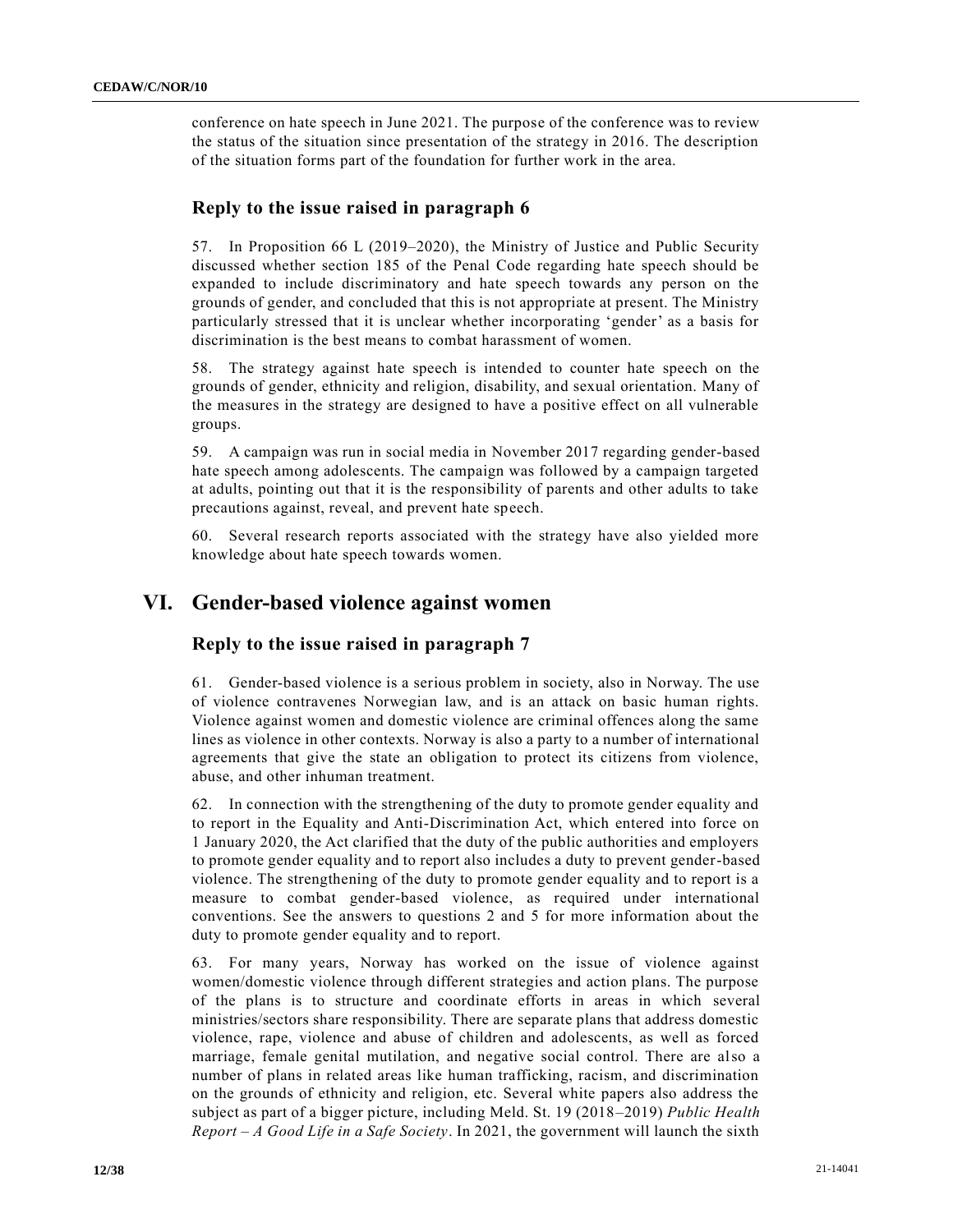action plan against domestic violence. It will apply for the period 2021 to 2024. The action plan builds on and follows up the action plan against domestic violence *Et liv uten vold* (2014–2017) [A life without violence].

64. The action plan has a separate section on violence and abuse in Sami areas. The section on the Sami particularly focuses on measures to increase knowledge of the Sami language and culture in the police and the support services. Like the plan in general, prevention, assistance, protection, and prosecution will be key elements of the section on the Sami. The new action plan will also help Norway meet its obligations under the Council of Europe Convention on Preventing and Combating Violence against Women and Domestic Violence (the Istanbul Convention), which entered into effect in Norway on 1 November 2017. The objective is to facilitate implementation of a holistic and coordinated policy on violence against women and domestic violence which prevents violence, protects and helps vulnerable persons, and holds perpetrators accountable, as well as offering them treatment and prosecuting them. Victims of violence who are prevented from seeking help due to a language barrier, disability, age, or other obstacle must receive special attention in the plan. Information measures in different languages and on different platforms will be prioritised.

65. A public commission (the Commission on Partner Homicide) submitted a report on 15 December 2020 that reviewed the documents from 19 criminal cases relating to partner homicides committed in Norway in the period 2014–2017. The Commission on Partner Homicide was appointed to review homicide cases where the perpetrat or was a current or former partner and to make recommendations that will help prevent such homicides in the future. The Commission has particularly examined how the police and the support services handled the cases before the homicides. The Commission identified a number of issues with the handling, and stated that there is potential for improved prevention. Based on the review of the partner homicide cases, the Commission's own experiences, and other sources of knowledge, the Commission recommended 70 measures to realise the potential of the police and the support services to prevent partner homicides. A number of the measures are about ensuring that the police and the support services use existing preventive measures. The deadline for the Commission's public consultation was 30 April 2021, and the recommendations of the Commission and the feedback are being reviewed by the Ministry of Justice and Public Security.

66. The Ministry of Justice and Public Security is coordinating the government's work to combat domestic violence and is leading an interministerial working group with members from eight ministries and several directorates. The work to combat violence and abuse of children and adolescents, which is coordinated by the Ministry of Children and Family Affairs, has formal support from this working group. Similar groups have been established to coordinate the work against human trafficking, led by the Ministry of Justice and Public Security, and the work against negative social control, forced marriage and female genital mutilation, led by the Ministry of Education and Research. The working groups are responsible for implementing measures in the existing plans and they report to a separate committee of state secretaries that monitors their work. New strategies and measures have also been proposed. The interministerial working group to combat domestic violence is responsible for coordinating and implementing the Istanbul Convention in Norway, including reporting to GREVIO, the Council of Europe's independent expert body responsible for monitoring the member nations' implementation of the Istanbul Convention.

67. Improving services to follow up and treat perpetrators of violence is an important part of the work to prevent violence against women and domestic violence. In recent years, the Norwegian Government has expanded the treatment services for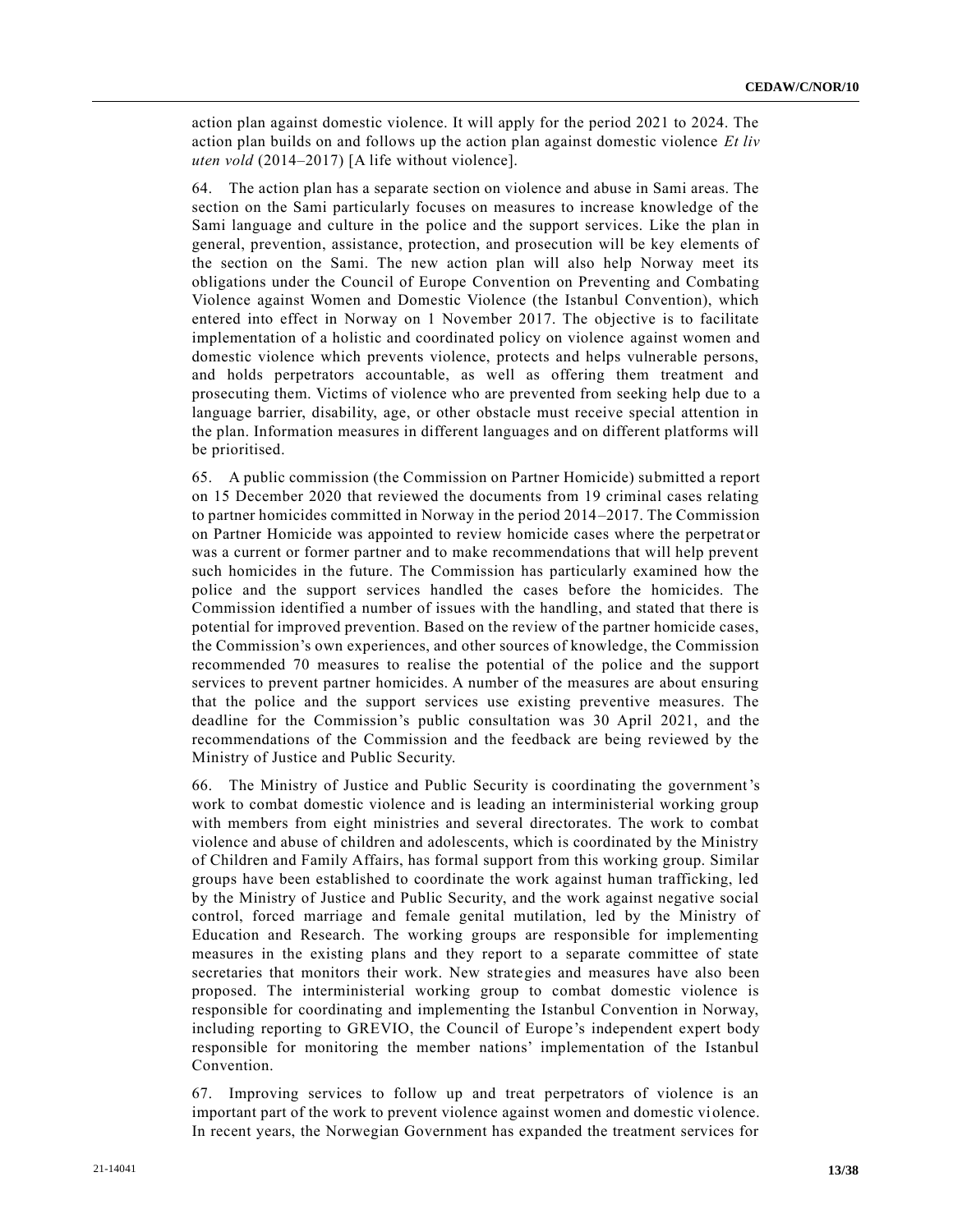perpetrators of violence provided by the health services, the family counselling service, and Alternative to Violence (ATV). In 2020, new ATV offices were established in Trondheim and Alta. The ATV offices have a family mandate. This means that ATV must offer treatment to perpetrators of domestic violence and their families. The ATV office in Alta must offer equal services that take the Sami cultural context into account.

68. In 2019, the Ministry of Children and Family Affairs received an overview of the municipalities' crisis centre services which shows a positive trend in the content of the crisis centre services but that a number of challenges remain. The services for particularly vulnerable groups, like victims of violence with drug or alcohol problems, mental illness or a disability are inadequate. The same applies to services for men and children who go with their fathers to the centres. The extent to which the Crisis Centre Act has been implemented in the municipalities varies, and there is a need to increase cooperation between the crisis centres and other municipal services. The Ministry is also concerned about the range of crisis centre services for the Sami population following the closing of the centre in Karasjok in 2018. The Directorate of Children, Youth and Family Affairs has worked systematically since to develop adapted services for the Sami population. Going forward, the government will consider measures that secure people good crisis centre services.

69. The centres for victims of incest and sexual abuse offer advice, support, and guidance for victims of sexual abuse and their families. The grants to the centres were increased in 2017.

70. St. Olavs hospital and the Regional Centres for Violence, Traumatic Stress and Suicide Prevention, in collaboration with the Norwegian Directorate of Health, have developed an education programme for service providers that work with perpetrators of violence. The programme's objective is to establish treatment services for perpetrators of violence.

71. There are about 450 trained therapists in Norway.

### **Reply to the issue raised in paragraph 8**

72. Since the early 1980s, the proportion of the population that has suffered violence or threats of violence has generally varied between 4 and 5 per cent for both women and men. There are large gender differences in fear of violence or threats of violence. Since the early 1990s, the proportion of women that report that they fear violence or threats of violence has declined, from about 18 per cent to just under 9 per cent in 2018. The proportion of men that report that they fear violence or threats of violence has varied between 2 and 3 per cent of the population group in the same period. In about 40 per cent of the cases of violence or threats of violence against women, the perpetrator has some form of close relationship with the victim. At the same time, only a small number of cases of violence and threats of violence are reported to the police or have been learned about in some other way by the police. In 2018, this was only about 30 per cent of the cases in this population group, and this proportion has been generally stable since the early 1980s. The number of victims who report violence and abuse has increased from about 26 000 in 2004 to almost 33 000 in 2019. The proportion of women has increased. In 2004, the proportion of female victims of violence and abuse was 42 per cent, and in 2019 it was 46 per cent. If one looks a t abuse in close relationships in isolation, the proportion of women was far higher, a full 64 per cent in 2019. In 2019, the police investigated 2 742 cases of abuse in close relationships. Indictments were issued in 420 cases in the same statistics year. In 2019, 2 016 criminal sanctions were imposed in connection with abuse in close relationships, 146 of which consisted of unconditional imprisonment.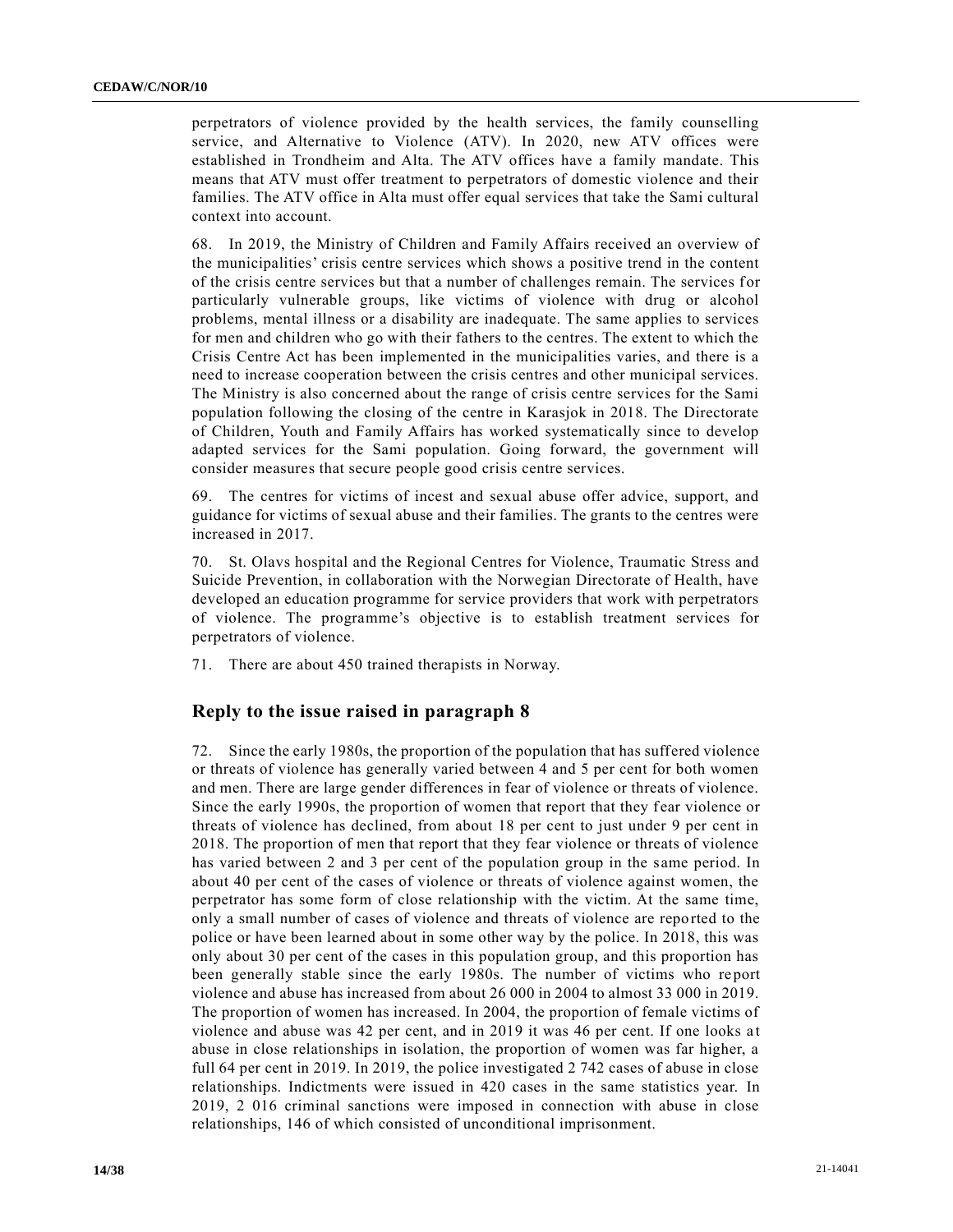73. The government's action plan against rape (2019–2022) contains a number of measures for interagency strengthening of the position of the aggrieved party in rape cases. Aggrieved parties must meet highly competent support services throughout the country. Support centres have been established for victims of crime in each of the country's 12 police districts. The centres must offer advice, guidance, and support to persons who are parties in a criminal case until it comes to an end. The purpose of these initiatives is to have more victims report rape and abuse in close relationships to the police. Support centre use increased from 2 582 enquiries in 2018 to 4 039 in 2019. The action plan indicates quality in the investigation of rape cases as a separate area of priority, see the answer to point 9.

74. The government's action plan against rape (2019–2022) states that the government must 'consider the need for an overall review of the chapter in the Penal Code on sexual offences. The government has tasked the Criminal Law Commission with performing an overall review and revising the provisions regarding sexual offences, including rape, in chapter 26 of the Penal Code relating to sexual offences. The Criminal Law Commission has 4 permanent members who have experience from the public prosecuting authorities, academia, the courts, and defence counsel. Several countries that share a similar approach to the framing of criminal law to that in Norway, such as Sweden, Denmark, and Germany, have introduced different versions of a consent-based definition of rape.

75. Norway has been criticised on several occasions by international monitoring committees like CEDAW regarding the framing of the provisions regarding rape. Offences against sexual autonomy are already broadly regulated in criminal law. First, we have a penal provision regarding rape that is broad-ranging, and which covers very many of the important offences that are so censurable in practice that they should be defined as rape. There are also other penal provisions that cover sexual offences that might not be covered by the provision regarding rape. On the whole, these rules already cover situations where a person's sexual autonomy is violated.

76. There are nonetheless some arguments in favour of a general review of the provisions in the Penal Code regarding sexual offences, including the provisions on rape, in order to see whether it is possible to find a more precise and accurate framing of the individual provisions and a more fitting delimitation of the different penal provisions. First, there are a few types of sexual offence that currently fall outside the range of the provision regarding rape, but which are close to those that are affected in terms of punishability. Second, there is some ambiguity about what is covered by the different provisions. One example is the alternative 'incapable of resisting the act' in section 295 regarding rape, and the wording 'sexual act with a person who has not consented thereto' in section 297. A third objection is that the different provisions are not fully nuanced and reconciled with each other. For example, the boundary be tween the alternative 'incapable' in the provision regarding rape and the penal provision regarding sexual acts is unclear, while there is a large gap between the prescribed penalty frame for the two penal provisions. Rape offences typically have a prescribed penalty frame of 3–15 years, while the provision regarding sexual acts has a prescribed penalty frame of up to one year.

77. In 2019, NOK 269 million was paid as criminal injuries compensation, compared with NOK 277 million in 2018. The upper limit for compensation has been adjusted several times, and it is currently 40 times the National Insurance basic amount. At present, it is NOK 3.9 million. Criminal injuries compensation can be awarded in cases that are dismissed on account of insufficient evidence or when the perpetrator is unknown. The government has submitted a proposal to the Storting for amendments to the Act relating to Criminal Injuries Compensation. It is proposed that persons who did not previously receive the full damages imposed on the perpetrator by the court should receive the rest from the state. The upper limit has been raised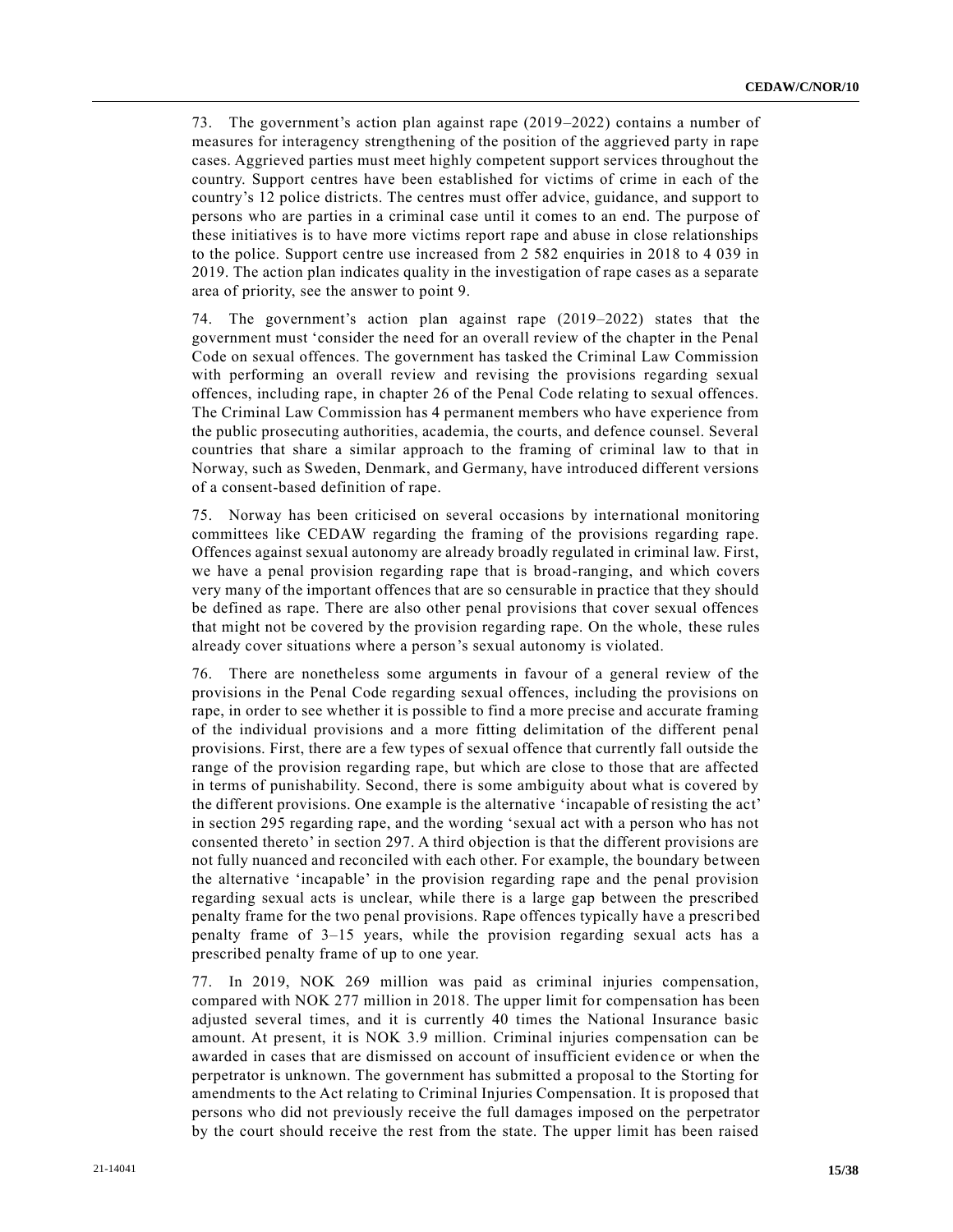several times, from NOK 150 000 in 1986 to 60 times the National Insurance basic amount in 2021, which is now equivalent to NOK 6 million. The upper limit of NOK 6 million covers anyone who applies after the amendment enters into force and to cases that already have a legally binding judgment. At the same time, the government is working on a new Act relating to Criminal Injuries Compensation, with simpler rules for victims of acts of violence who are entitled to compensation. Statistics on no contact orders and the number of recipients of legal assistance in cases of genderbased violence are not available.

### **Reply to the issue raised in paragraph 9**

78. In 2020, the public prosecuting authorities conducted a new national survey of the quality of the investigation of rape cases. The first survey was conducted in 2016. Rape cases are prioritised by the police and the public prosecuting authorities. The survey is based in part on the national action plan against rape 2019–2022. The public prosecuting authorities reviewed the prosecution of about 600 rape cases using a 'checklist' with over 100 points. The drafting of the checklist in 2016 and its revision prior to the 2020 survey are in themselves measures to improve the processing of rape cases. The report from the survey was published in June 2020, and shows improvements in the quality of the work of the police and the public prosecuting authorities, compared with the results from the quality survey in 2016. The public prosecuting authorities have been tasked with ensuring that the results of the quality survey are followed up regionally.

79. The Norwegian court system is based on judges hearing all types of cases. Each case is presented by the parties' lawyers and the prosecutor, so that the judges receive the knowledge of the field in question necessary to enable them to make a decision in the case.

80. The Norwegian courts offer a national professional development programme for all judges. A key element here is development of the role of judge inside and outside court – what we call the craft of the judge.

81. The national training programme for judges is based on two main measures:

(a) A 5-module introductory programme over a 3-day period which is held during the first year following a person's appointment as a judge. One of the modules covers international law, with human rights and the European Convention on Human Rights (ECHR) as key topics. The course has a practical orientation, and focuses on how to handle issues related to human rights in both civil and criminal cases. An introduction is given to sources of law and searches of law sources. The procedural requirements that follow from human rights, especially the ECHR, naturally form part of the procedural aspects of the module. The topics covered are key literature, judgments from the European Court of Human Rights (ECtHR), and judgments from other bodies. Teaching is given in legal methodology, with a special focus on the use of international sources of law. The Convention will be included in this module in 2021 (the 2020 seminar was cancelled due to the COVID-19 pandemic);

(b) An annual 2-day seminar for judges. Relevant topics are covered here. In 2021, this will include international law, with the Convention as one of the topics (the 2020 seminar was cancelled due to the COVID-19 pandemic).

82. Two crisis centres have been shut down since the last report: the Fjell crisis centre and the Karasjok crisis and incest centre. There are now 44 crisis centres in Norway.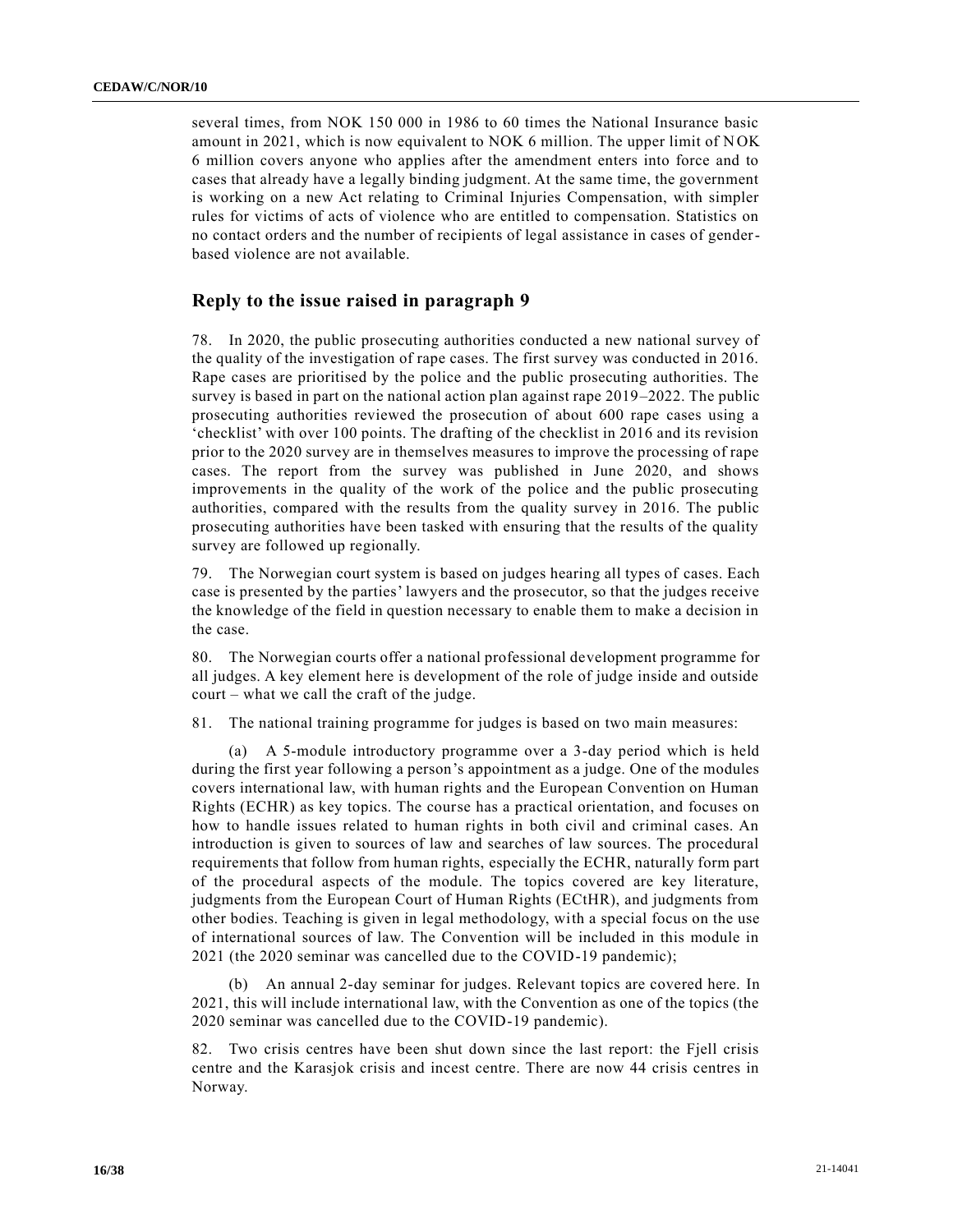## **Reply to the issue raised in paragraph 10**

83. The scheme with no-contact orders and electronic monitoring entered into force on 1 February 2013. The scheme involves the person making the threats wearing an alarm that is triggered when he/she enters a no-contact zone with an electronic 'fence'. The purpose is to increase the safety and sense of safety of the aggrieved party, and to shift more of the burden associated with violence and offences onto the perpetrator. At present, use of the scheme requires a court hearing. The Ministry of Justice and Public Security is currently considering a legislative amendment that will also allow use of the scheme through a no-contact order which can be issued by the police. This may lower the threshold for use and make it easier to choose electronic monitoring as a protective measure. No date has been set for the consultation process.

84. In October 2020, the Ministry of Justice and Public Security received a research report from Norwegian Social Research Institute NOVA regarding the use of no-contact orders and electronic monitoring (tags) in cases of domestic violence. The report shows that the electronic tag scheme is considered a good protective measure and that it may be an important means of preventing new acts of violence. This scheme prevents persons who have been convicted of violence from seeking out the victim of their violence. However, it must be pointed out that it has taken a long time to raise enough awareness of the option to order electronic tagging as a measure to prevent domestic violence.

## **Reply to the issue raised in paragraph 11**

85. Children have greater access to the internet than before, which has put them at a different type of risk than in the past. The 'Slettmeg.no' information and advisory service receives 5 000–6 000 enquiries per year, and many cases deal with unwanted images which are shared online. A survey by the Norwegian Media Authority shows that 46 per cent of persons aged 13–18 have been asked to send or share a nude photo of themself. This proportion increases with age, and is greatest among girls. Of the persons who were asked to send or share a nude photo, 42 per cent were contacted online by an unknown person.

86. The police have developed the 'Shareable?' educational programme on illegal image sharing among children and adolescents. The programme has been focused on adolescents aged 13–16 and their parents or guardians, and was expanded to include younger age groups in 2020. In addition to the police, teachers, public health nurses, social care workers, youth outreach officers and other adults who work with children and adolescents can use teaching materials that are available.  $2 \text{ In } 2021$ , the government will present a strategy to combat internet-related abuse of children which focuses on preventive measures. The purpose of the strategy is to develop knowledge about risks and to coordinate information for children, adolescents, and parents, and to increase awareness of digital risks at kindergarten and school. The health services will develop a programme for children and adolescents with problematic or harmful sexual behaviour. The police's preventive work will also be addressed in the strategy, including maintaining an online presence and developing technologically based prevention.

87. The Ministry of Justice and Public Security has proposed a new provision in the Penal Code that covers sharing of images, videos, and audio recordings of an offensive or obviously private nature, see Prop. 159 L (2020–2021).

**\_\_\_\_\_\_\_\_\_\_\_\_\_\_\_\_\_\_**

<sup>2</sup> [https://www.politiet.no/rad/trygg-nettbruk/delbart/.](https://www.politiet.no/rad/trygg-nettbruk/delbart/)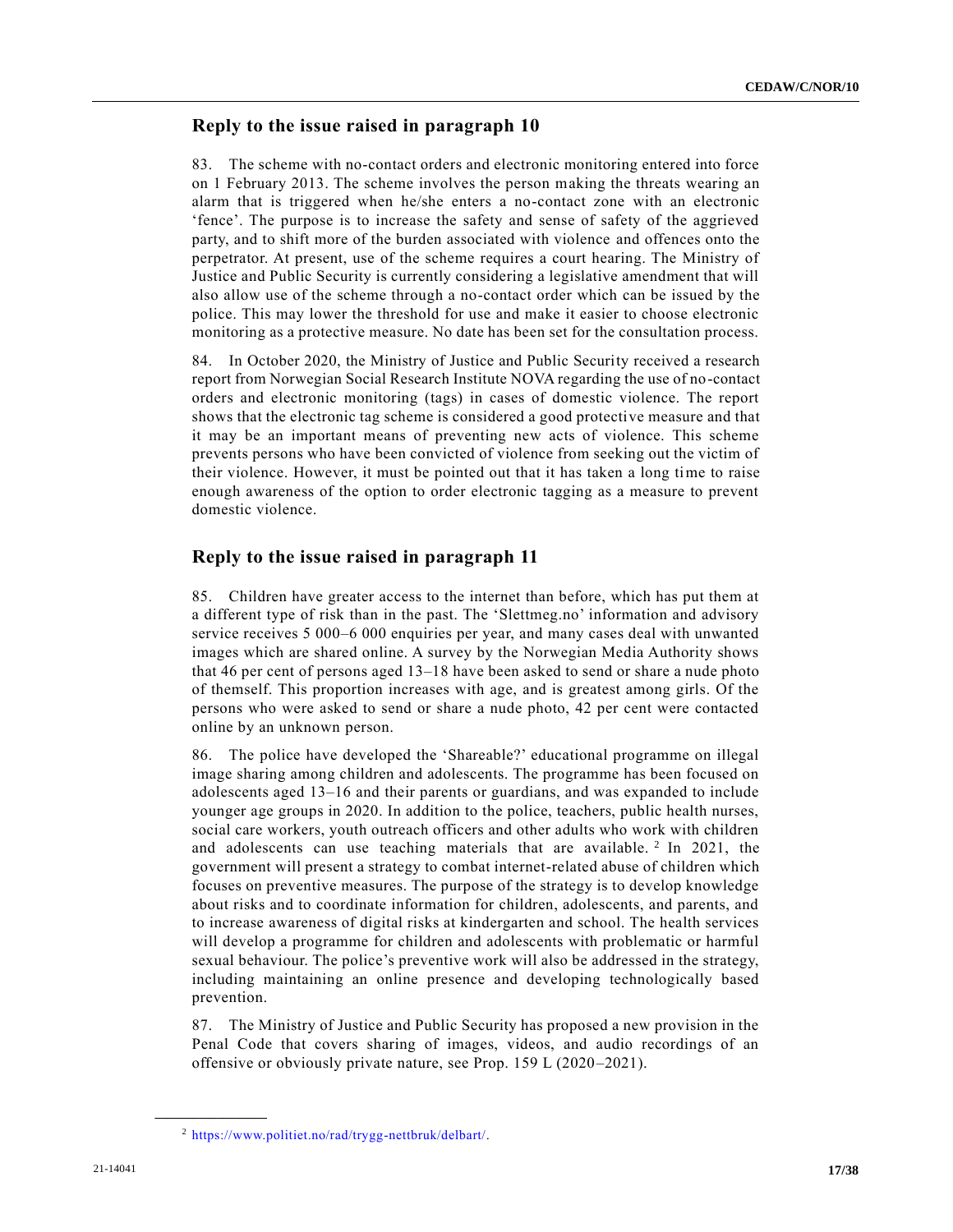88. In 2020 and 2021, the Ministry of Justice and Public Security will be funding research projects to increase knowledge on online sexual abuse, particularly related to perpetrators, arenas, and victims of this type of serious crime.

### **Reply to the issue raised in paragraph 12**

89. In a 2015 survey, Sami persons reported that they were at greater risk of violence than non-Sami persons in the same area. The Norwegian National Human Rights Institution (NIM), the Equality and Anti-Discrimination Ombud, the Sami Parliament, and several of the UN's convention-monitoring committees have made recommendations regarding how the state can improve protection of the human rights of Sami victims of violence. In June 2019, the government decided to draw up a new action plan against domestic violence with a separate section on violence and abuse in Sami communities. The action plan will be presented in 2021.

90. In 2018, an allocation of NOK 500 000 was made for a pilot project for continued research on the topic of domestic violence in Sami communities. Research for this purpose has continued and been reinforced in the new programme period for the Ministry of Justice and Public Security's research programme on domestic violence (2019–2024). In 2020, the Ministry of Justice and Public Security also awarded about NOK 1 million for prevention of domestic violence in Sami communities. The funds are awarded following a discussion with the Sami Parliament on which measures to prioritise. Among other things, the Reindeer Herders Association of Norway received funds for a dedicated project in 2020.

# **VII. Trafficking and exploitation of prostitution**

### **Reply to the issue raised in paragraph 13**

91. The extent of human trafficking can be illuminated through the following overviews of persons who have been identified as possible victims. The Directorate of Immigration offers different types of residence permits for possible victims:

(a) A *period of reflection* is a residence permit that is valid for six months. It cannot be renewed. It is intended to help victims get away from the persons who exploited them and help them get back on their feet. They will receive help with reporting the persons who exploited them to the police. Thirteen persons were granted a period of reflection in 2018. The figure for 2019 was five persons;

(b) If it is necessary for the person to stay in Norway while the police investigate the perpetrators or during the court case, a person may be granted a *limited residence permit* for up to one year. This permit can be renewed if it is necessary for the investigation or the court case. In 2018, eight persons were granted a limited residence permit. In 2019, it was granted for six persons;

(c) A person who is a victim of human trafficking can apply for *protection (asylum)*. Anyone who has testified in a human trafficking case can also apply for protection (asylum). The Directorate of Immigration will consider whether the person can be granted protection, a residence permit for witnesses in human trafficking cases or a residence permit on the grounds of strong humanitarian considerations. In 2018, two persons were granted asylum on the grounds of human trafficking. The figure for 2019 was 16 persons (ten were granted asylum, four were granted witness protection, and two were granted asylum on strong humanitarian considerations). In general, the applicants were women from African countries who had been exploited for prostitution.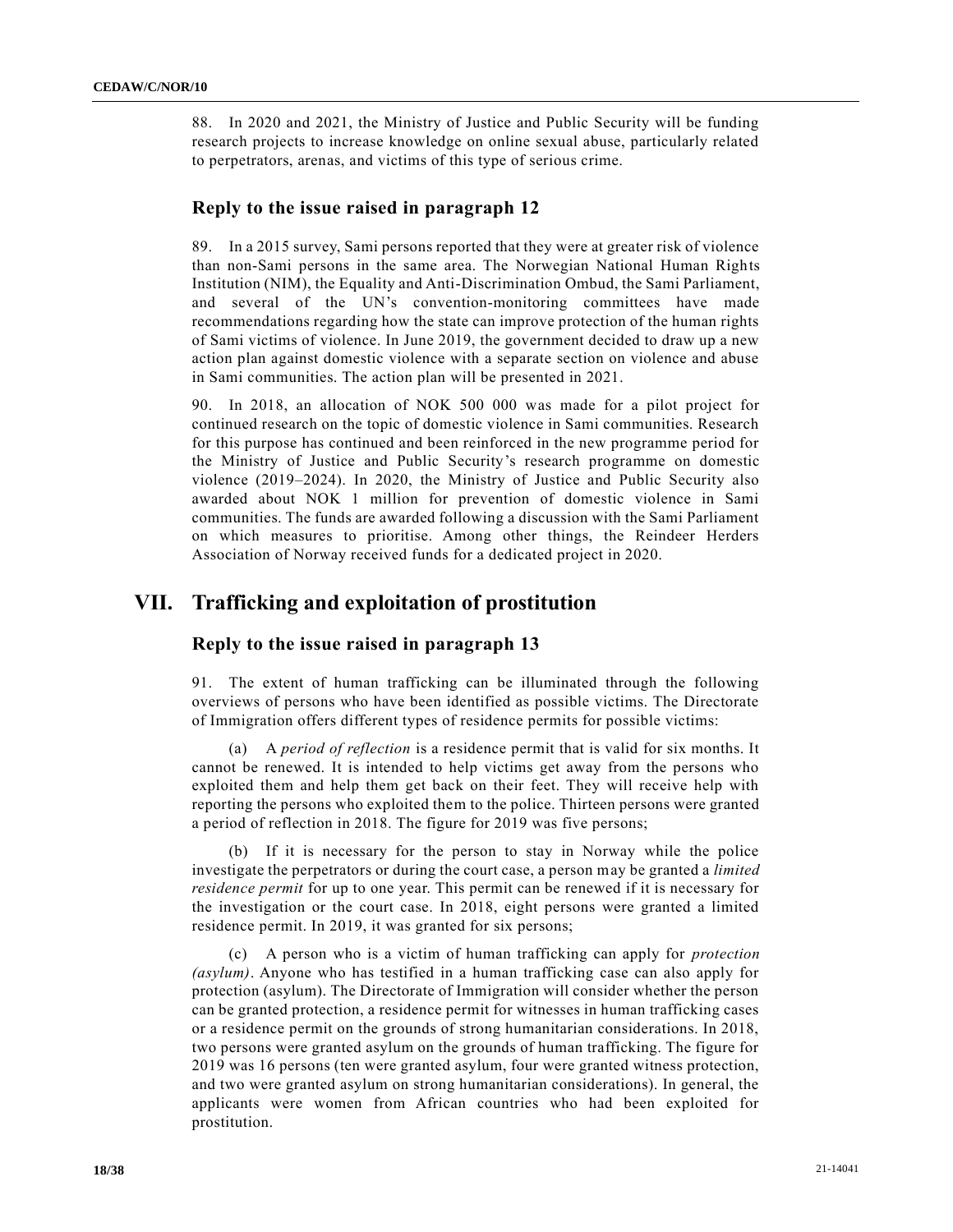92. The authorities provide funding to the ROSA programme which assists possible victims of trafficking. In 2019, ROSA helped a total of 63 persons (58 women and five men). Forty of these persons were new service users, while 23 of them had received help for several years. These persons came from 26 different countries.

93. If a child is at risk of being exploited for human trafficking, section 4-29 of the Child Welfare Act allows the child to be placed in an institution without his or her consent. The reason for this is to meet the child's immediate need for care and protection. In 2019, three children were placed under this provision (2018: 17 children, 2017: 14 children).

94. Like other countries, Norway wants a better overview of the real extent of human trafficking. At the end of 2019, the authorities entered into a collaboration with UNODC's research department to develop a better foundation on which to calculate the number of victims of human trafficking in Norway: 'Estimating the prevalence of trafficking in persons in Norway using the Multiple Systems Estimation methodology'.

95. Norway will continue to improve its system to identify and assist victims. Women placed in crisis centres throughout the country receive coordinated assistance from ROSA. Victims receive legal assistance. The grant scheme in this area provides support for activities, work training and other measures. At present, the directorates that are affected are examining ways to coordinate their services more closely.

96. In 2018, four applications for asylum from persons who had been identified as possible victims of human trafficking were rejected under the Dublin rules. The figure for 2019 was three persons.

#### **Access to necessary healthcare**

97. Chapter 2 of the Patients' Rights Act states that patients and service users are entitled to receive health and care services from both the specialist and the municipal health service. According to section 1-2 regarding the scope of the Act, this right applies to all persons residing in the realm. However, exceptions can be made for persons who are not Norwegian citizens or who do not have permanent residence in the realm.

98. The Regulations relating to the right to right to health and care services for persons without permanent residence in the realm is one such exception.

99. In addition to the requirement that a person must be a legal resident of Norway, the rules in chapter 2 of the Patients' Rights Act stipulate that at least one of the following three conditions must be met in order for a person to have full rights to health care. A person must:

(a) Be a permanent resident of the realm, this means a stay that is intended to last for or has lasted for at least 12 months, with the exception of stays covered by section 2-17 of the National Insurance Act or;

(b) Be a member of the National Insurance with the right to benefits associated with health services or;

(c) Have a right to health care in accordance with a reciprocal agreement with another state (convention patient).

100. However, any person staying in Norway is entitled to emergency help from the municipal health and care service and from the specialist health service. Any person staying in Norway also has the right to other necessary health care that cannot wait. This includes situations where the patient's state of health makes it probable that a need for emergency help will arise within a short period of time.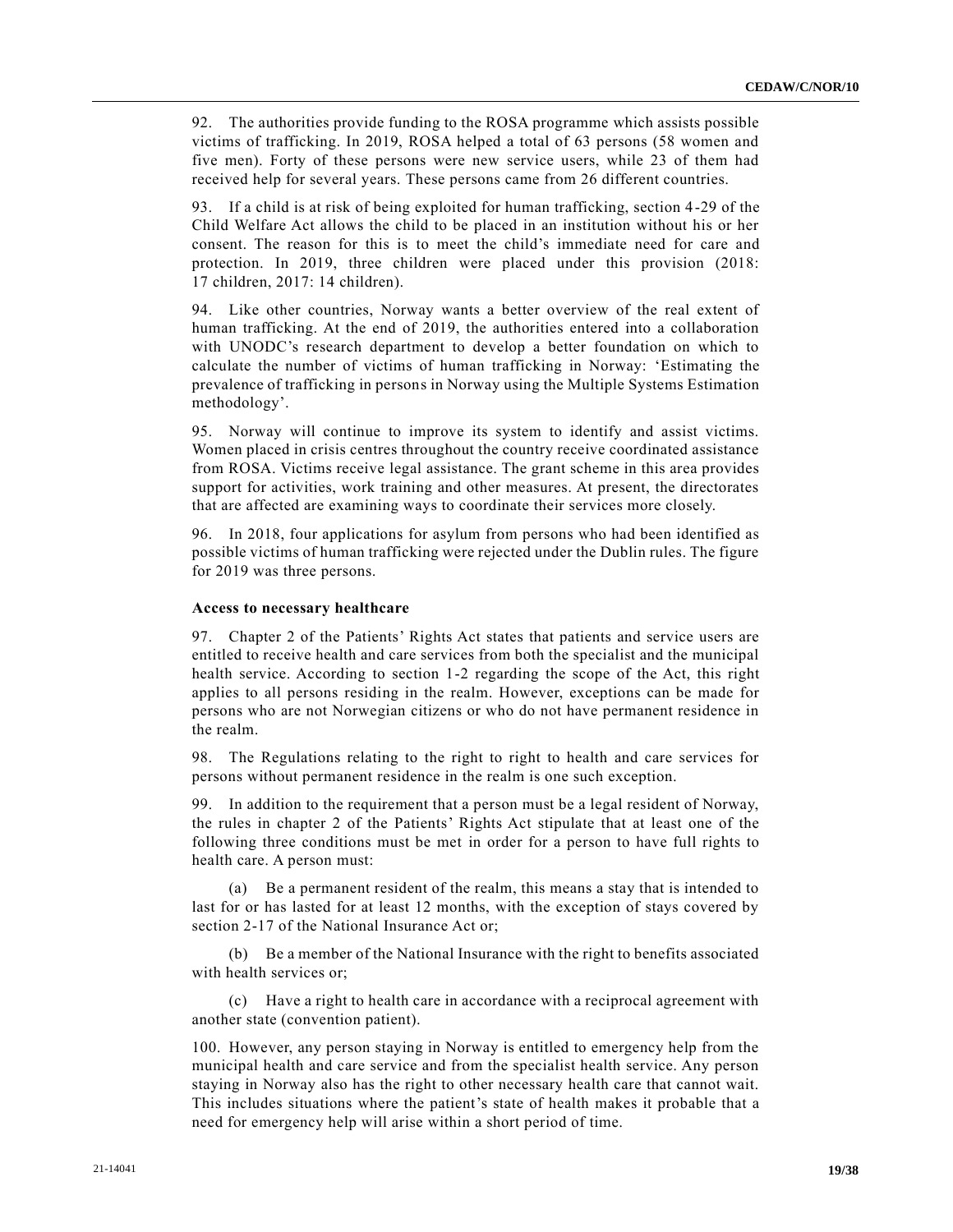101. Section 5-3 of the Specialist Health Services Act states that patients who do not reside in the realm must cover the costs of treatment and meals in the specialist health service themselves. If a patient cannot cover the costs him/herself, these will be covered by the health institution or service provider in question. The right to benefits for necessary expenses for health services under chapter 5 of the National Insurance Act is also conditional on membership of the National Insurance, see section 5 -2 of the National Insurance Act, see section 5-1.

102. Children and pregnant women generally have the same right to health care as permanent residents, even if none of the three other conditions have been met.

103. Persons who are mentally ill and constitute an imminent and serious danger to their own life or health or that of others also have the right to mental health care along the same lines as the rest of the population.

104. Any person staying in Norway also has the right to terminate a pregnancy in accordance with the rules in the Abortion Act and receive assistance with control of a communicable disease under the Control of Communicable Diseases Act.

105. Since 2018, the municipalities (the primary health service), the county authorities (the dental health service) and the regional health authorities (the specialist health service) have a statutory responsibility to take precautions against, reveal, and prevent violence and sexual abuse.

106. The government will initiate an investigation into whether presumed victims of human trafficking who have applied for or been granted a limited residence permit or who are awaiting a final decision following an appeal against rejection of such a permit should receive a greater right to health care than they have at present, even if they do not meet the regular criteria. An investigation must moreover be conducted into whether it is appropriate to establish a national function to advise victims of human trafficking and offer them healthcare, and give the health and care services practical advice and guidance on follow-up health care. The Ministry of Health and Care Services is responsible for the investigation work in consultation with other ministries.

#### **Special measures during the pandemic to control infection**

107. The Directorate of Health has written to all of the municipalities and health authorities in the country, copying in the County Governors, regarding health care in connection with COVID-19 for persons without legal residence (paperless persons). The letter states that this is a vulnerable group that should receive access to testing, quarantine, isolation, and treatment at no charge to the individual. Information about this has also been published in relevant languages for persons without legal residence on helsenorge.no. <https://www.helsenorge.no/koronavirus/helsehjelp-covid-19-personer-uten-lovlig-opphold>

### **Reply to the issue raised in paragraph 14**

108. Women who are Norwegian citizens have access to assistance through different welfare services. Many women who want to leave prostitution have issues related to drugs and alcohol, finances, lack of work experience, education, physical and mental health, etc. The assistance must therefore be adapted to each person's situation, with prostitution as one of several elements. There are several well-developed systems for persons who need help with drug or alcohol addiction. A specialised service called ProSenteret has been established in Oslo for persons who have experience selling sex. Help is offered to both Norwegian and foreign women and men. In 2019, 665 persons received help from the centre. The service is based on the principles of co-determination, user participation, prevention, and damage mitigation. The centre operates a health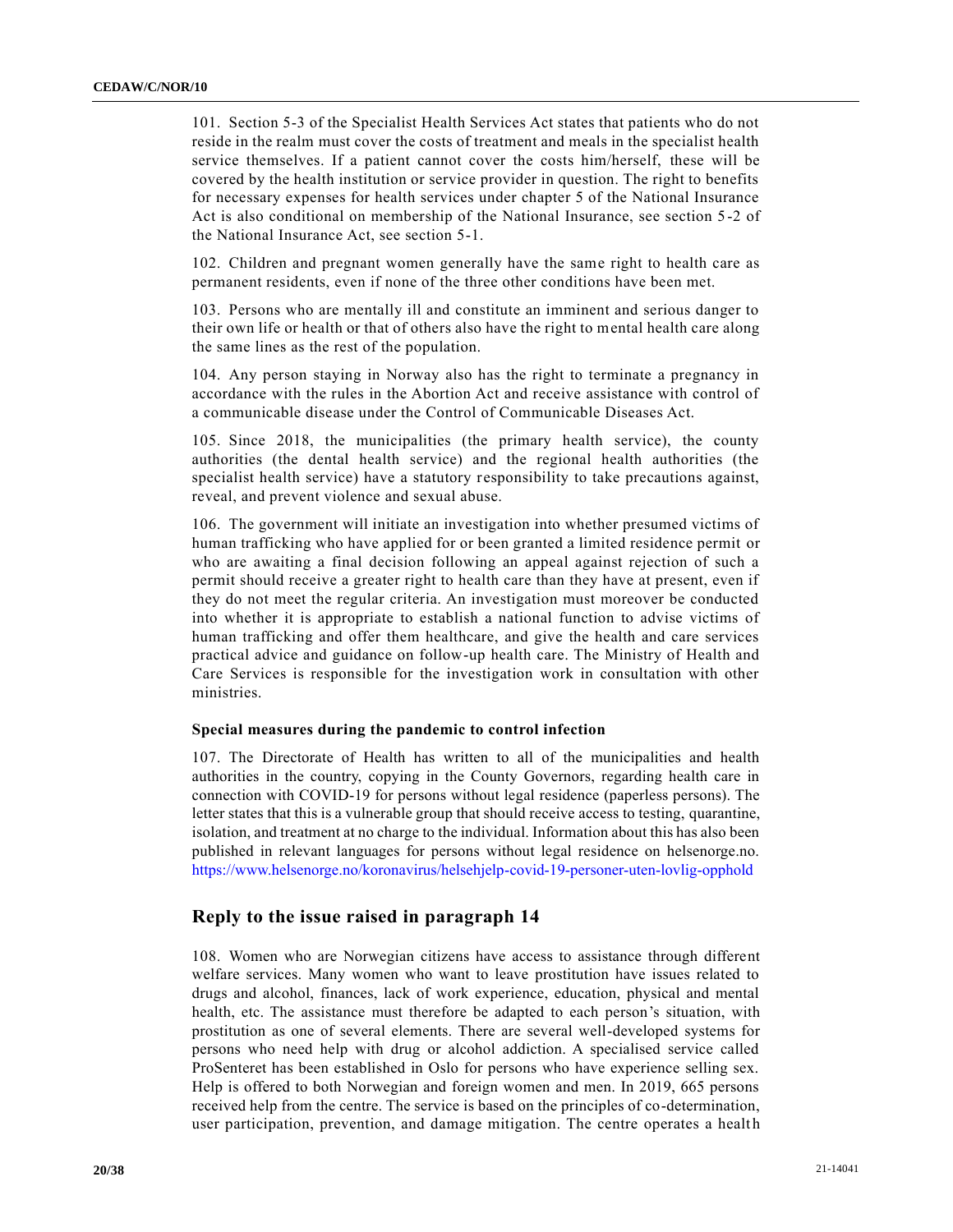clinic and a social meeting place, and offers individual follow-up and advice, as well as legal aid. ProSenteret does outreach work on the street, in the indoor market, online, and makes home visits. Support is given for work training projects and other measures that are also available to foreign women who want to leave prostitution through the grant scheme for prostitution and human trafficking managed by the Ministry of Justice and Public Security.

109. One of the offices of the Welfare and Labour Administration (NAV) in Oslo, NAV Grünerløkka, is responsible for following up adults presumed to be victims of human trafficking throughout the City of Oslo. NAV Grünerløkka also offers national advisory and guidance services relating to human trafficking to other NAV offices in Norway.

# **VIII. Education**

### **Reply to the issue raised in paragraph 15**

110. The government's political platform states that gendered educational choices help maintain a gender-segregated labour market. The government has therefore decided to promote a strategy for a more equal education and labour market. The strategy has two main objectives. One is to bring more men into female-dominated sectors and the other is to bring more women into male-dominated sectors. The priority areas are to increase the number of men in kindergarten, primary and lower secondary school, and the health care sector, as well as to increase the number of women in technology, entrepreneurship, and executive roles. The strategy will apply for 4 years (2021–2024), and the launch is planned for the summer of 2021.

111. In 2018, only 29 per cent of students who applied to university or university college to study technology or natural science as their first choice were women. This is why the government has funded the Girls and Technology initiative since 2016. In 2020, funding of NOK 3.5 million was awarded in order to increase the proportion of girls pursuing technology studies at every level of the educational system.

112. The Research Council of Norway has a dedicated Programme on Gender Balance in Senior Positions and Research Management (BALANSE), which will run from 2017–2022.<sup>3</sup> This programme includes the FRONT project at the University of Oslo which looks at management and organisational development, among other matters.

113. Most of the large universities have different forms of mentor programmes that focus on women in different job categories, such as post-doctoral research fellows, designed to advance their careers. Many universities have their own 'advancement programmes' to help women reach senior positions (professor and lecturer). These are fairly permanent programmes, but are 'temporary' for the employees who participate in them.

114. The Ministry of Education and Research has also appointed the *Committee for Gender Balance and Diversity in Research (the Kif Committee)*. The purpose of the Committee is to achieve a gender balance among employees in the sector. In addition, most but not all institutions have gender equality action plans, designed to improve gender equality at the institutions.

115. See also the answer to question 16.

**\_\_\_\_\_\_\_\_\_\_\_\_\_\_\_\_\_\_**

<sup>3</sup> [https://www.forskningsradet.no/siteassets/publikasjoner/1254033841087.pdf.](https://www.forskningsradet.no/siteassets/publikasjoner/1254033841087.pdf)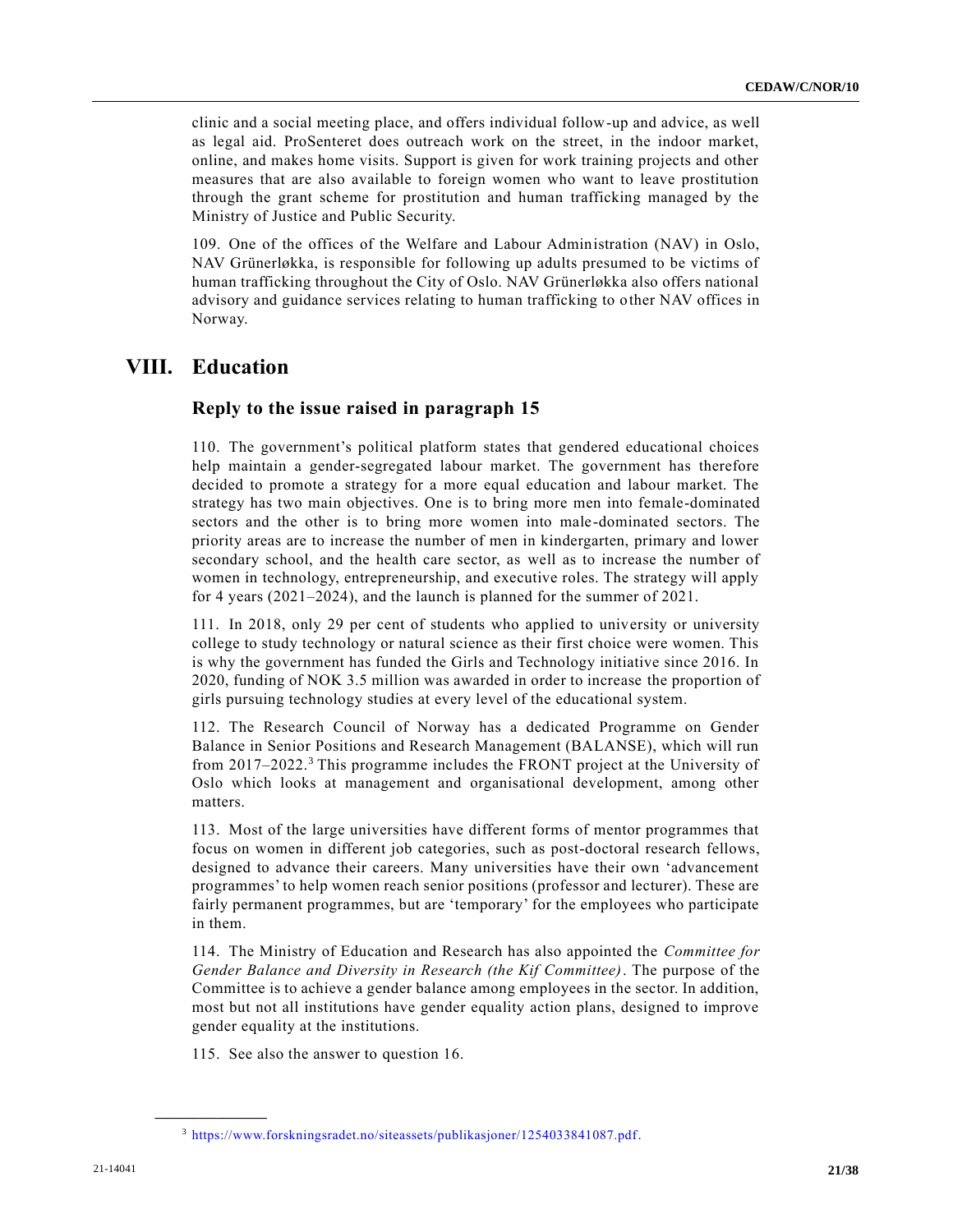# **IX. Employment**

# **Reply to the issue raised in paragraph 16**

116. See also the answers to questions 4 and 15.

117. The gender-segregated labour market, where women and men work in different industries and sectors, is an important reason for the pay gap between men and women. The government's efforts to achieve a less gender-segregated education and labour market may reduce the pay disparity between men and women. In addition to a strategy for evening up the education and labour market, there are legal measures for achieving equal pay. The Equality and Anti-Discrimination Act has several provisions designed specifically to promote equal pay at both individual and structural level.

118. Section 34 of the Act is the equal pay provision, which states that women and men in the same undertaking shall have equal pay for work of equal value. It follows from the provision that work can be compared across occupations and collective wage agreements. The Act therefore takes into account that part of the equal pay challenge is due to men and women working in different types of occupation. Equal pay for women and men does not mean that all those who perform work of equal value should necessarily be paid the same amount in kroner. Differences in seniority, the performance of the job, training, experience etc. can result in pay differences – as long as women and men are evaluated in the same way according to the same criteria. Individuals who believe they have been subjected to pay discrimination in conflict with this provision can bring their case before the Anti-Discrimination Tribunal or the ordinary courts.

119. It follows from section 32 of the Equality and Anti-Discrimination Act that employees who suspect discrimination in the fixing of their pay can require that their employer provide written information about salary levels and the criteria for fixing salaries for the person or persons with whom employees compare themselves. The purpose of the provision is to make protection against pay discrimination more effective.

120. However, the fact that individuals can take up their own case and bring it before the Tribunal or the courts will not be sufficient to overcome the pay disparity challenges. For this reason, the Equality and Anti-Discrimination Act also has rules that oblige employers to work systematically to promote gender equality. Please see the discussion on the duty to promote and report on gender equality, including the duty to conduct a pay review, in the answer to question 2. An important premise for wage formation in Norway is that it is the social partners, i.e. trade unions and employer organisations, which negotiate wages in Norway and have responsibility for wage formation. The role of the State is to create conditions for smoothly functioning wage and cooperation on income policy, amongst other things through laws and rules.

121. To provide the social partners with the best possible understanding of the Norwegian economy, the Technical Reporting Committee on Income Settlements (TBU) publishes two reports each year, one before and one after the wage settlements. These reports contain a description of wage levels and wage disparities between women and men.

122. Labour market policy measures are neutrally formulated with respect to gender. There are no special programmes targeting women as such. Everyone who applies to the Norwegian Labour and Welfare Organisation receives an individual assessment irrespective of gender. Which programme is offered to the individual depends on what sort of assistance the person concerned needs to get into work.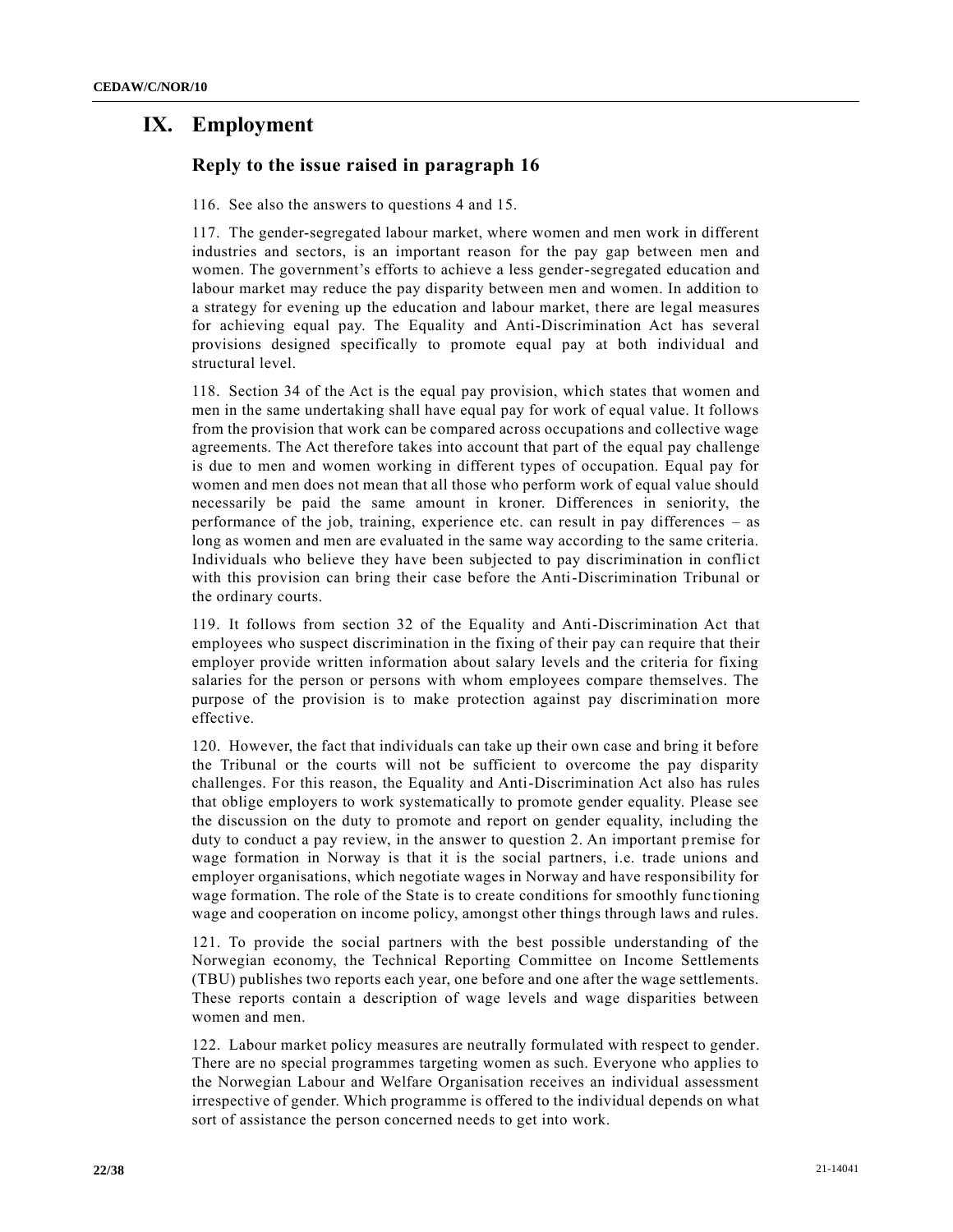123. Norwegian women's labour market participation is generally high, and higher than in most other countries, but Norway still faces a challenge regarding including all groups of women in working life. For example, just under 62 per cent of immigrant women are employed. Breaking the figures down by country, the employment rate is particularly low for immigrant women from Syria (18 per cent), Somalia (33 per cent) and Pakistan (38 per cent), while men from the same countries have somewhat higher employment rates.

124. Some especially vulnerable groups therefore receive priority when labour market programmes are allocated. In principle these groups are independent of gender, but if women are over-represented in a vulnerable group, this is also reflected in the allocation. Immigrants from non-EEA countries are one of the prioritised groups, in addition to young people and the long-term unemployed. Immigrant women participate in labour market programmes to a greater extent than immigrant men, and to a greater extent than Norwegian women. The majority of immigrant women on labour market programmes are from Asia and Africa.

125. The government has developed the strategy *Integration through knowledge. The* Government's *integration strategy for 2019–2022.* The aim of the integration strategy is to get more immigrants into work through better qualification and education.

126. The integration strategy focuses on four main areas: 1) Qualification and Education; 2) Work; 3) Everyday Integration; 4) The Right to Live a Free Life.

127. The government is following up the integration strategy by reforming the qualification measures for refugees and other immigrants, reviewing the settlement scheme and boosting the part played by civil society.

128. In 2018 the government launched a cooperative inclusion initiative, the aim of which is to get more people outside working life with disabilities or gaps in their CVs into work. Inter-sectoral efforts and cooperation among different actors, including the social partners and user organisations etc., were strengthened. Work in the inclusion initiative was concentrated on three areas:

(a) M

(b) Making it simpler for employers to hire persons from the initiative's target groups;

(c) Further developing options for work- and health-related follow-up of persons with mental disorders or substance abuse problems and

(d) Qualifying more people for work.

129. The government has set a target that at least 5 per cent of new government hires must be persons with a disability or gap in their CV. The inclusion initiative has involved significant investment in the programme Individual Placement and Support (IPS).

130. Some NAV programmes have been modified, amongst other things by facilitating increased use of wage subsidies through the introduction of fixed rates that make the programme easier for employers to use. Changes have also been made in the training programme to enable more people who need it to complete trade an d vocational training.

131. The government paves the way for development and innovation in the labour market by having policy instruments for women and men. Entrepreneurship is an important aspect of social and economic development and growth. Women are u nderrepresented among entrepreneurs in Norway, accounting for about one third. In 2019 the government therefore launched a new action plan to increase the number of female entrepreneurs.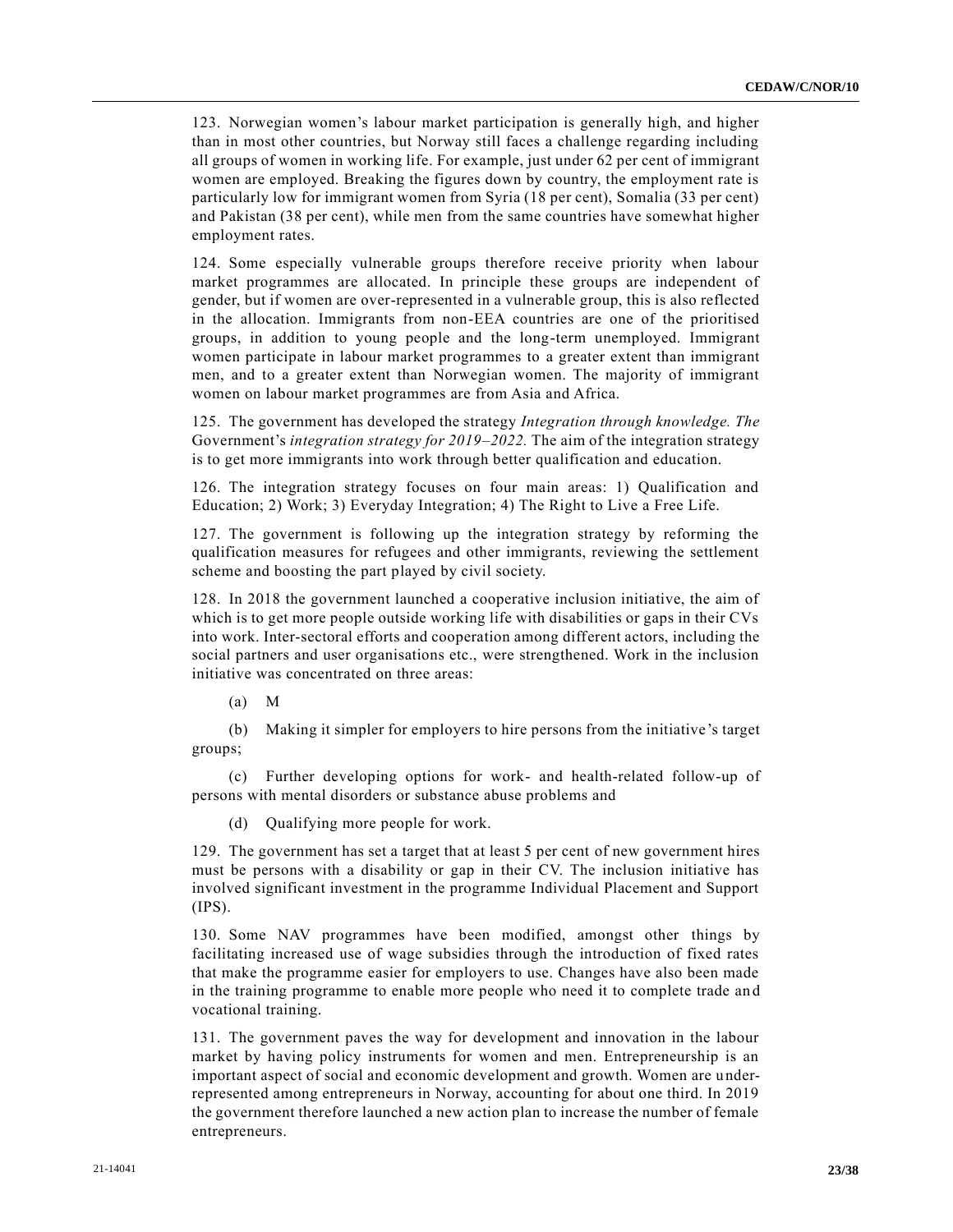132. In 2019, Innovation Norway presented the "Female Entrepreneur of the Year" award for the tenth time. The award helps to highlight female entrepreneurship.

### **Reply to the issue raised in paragraph 17**

133. The Norwegian parental benefit scheme has a long benefit period and high degree of income compensation compared with many other countries. Parents who have accumulated a right to parental benefit can choose between 100 per cent coverage for up to a total of 49 weeks and 80 per cent coverage for up to a total of 59 weeks. The scheme covers income of up to six times the basic amount in the Norwegian national insurance scheme.

134. After the three weeks reserved for the mother prior to the due date, the parental benefit period is divided into three parts. The quotas to which the Committee refers were changed in 2018. The length of the quotas depends on the degree of coverage chosen: if full coverage is chosen, 15 weeks is reserved for the father, 15 for the mother and the parents can apportion 16 weeks between themselves. If 80 per cent coverage is chosen, the period is divided into 19 weeks for the father, 19 for the mother and 18 weeks that the parents can apportion between themselves. In practice it is mother who takes the weeks from the shared period.

### **Reply to the issue raised in paragraph 18**

135. The Norwegian Supreme Court heard one case of sexual harassment in 2020. The two defendants in the case were ordered to pay redress for non-economic loss of NOK 15 000 and NOK 20 000 respectively. The judgment provides guidance on the lower threshold for the prohibition of sexual harassment. See also the account of the case under point 3.

136. The Anti-Discrimination Tribunal was authorised to enforce the prohibition of sexual harassment through the Equality and Anti-Discrimination Act with effect from 1 January 2020. The Tribunal can order redress for non-economic loss in cases relating to working life. See the response under point 3 on the number of cases of sexual harassment that the Tribunal has handled and the outcomes of the cases.

137. Employers have a statutory duty to prevent harassment, including sexual harassment, as laid down in both the Equality and Anti-Discrimination Act and the Working Environment Act.

138. Section 4-3 third paragraph of the Working Environment Act states that 'Employees shall not be subjected to harassment or other improper conduct'. This includes sexual harassment. Employers are responsible for assessing risk associated with their own undertaking and implementing the measures necessary to prevent risk of harassment, among other things. Reference is also made to the duty to promote equality in the Equality and Anti-Discrimination Act; see below.

139. Section 13 sixth paragraph of the Equality and Anti-Discrimination Act obliges employers to take precautions against and seek to prevent harassment, including sexual harassment, in their area of responsibility. Cases of breach of section 13 sixth paragraph may be brought before the Anti-Discrimination Tribunal. Section 26 of the Act gives employers a duty to engage in active, focused and planned work to achieve gender equality (the duty to promote equality). This includes a duty to work systematically to prevent harassment, including sexual harassment. The social partners also have a duty to engage in active, focused and planned work to promo te gender equality and prevent discrimination; see section 25.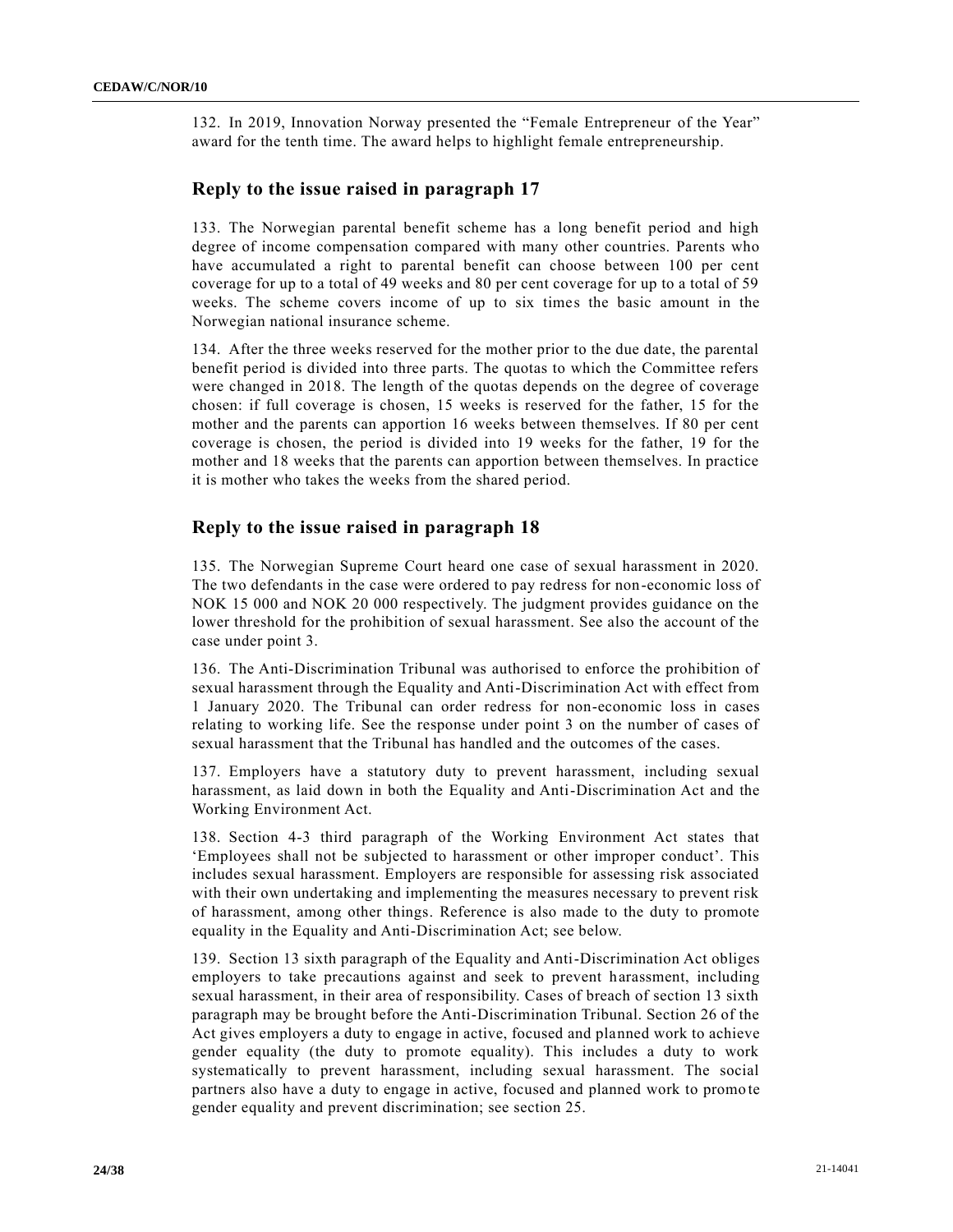140. The Equality and Anti-Discrimination Ombud has a particular duty to provide guidance in discrimination cases.

141. Work to raise awareness, good procedures and clear guidelines can prevent sexual harassment and lead to better handling of those cases that do occur.

142. The Norwegian Labour Inspection Authority has collaborated with the Equality and Anti-Discrimination Ombud on developing an electronic guide with six important measures for preventing and handling sexual harassment at the workplace (2018). Courses for employers, safety delegates and union representatives have been held all over Norway. A dialogue tool has also been developed to make it easier to talk about sexual harassment at work.

143. Employers have the ultimate responsibility for ensuring that the working environment is fully acceptable and must organise and arrange the work in such a way that employees are not subjected to sexual harassment. Employers must also prevent sexual harassment. This means that employers, in cooperation with employees, must survey and assess risk factors in the work that may lead to sexual harassment arising. Considering the risk assessment, employers must take the steps necessary to reduce the risk of sexual harassment. Sexual harassment can be prevented in the same systematic manner as other health's environment and safety risk in the workplace.

144. The Labour Inspection Authority may conduct inspections to ensure that section 4-3 of the Working Environment Act is complied with and can issue such orders and take such individual decisions as may be necessary for the implementation of the provision; see chapter 18 of the Working Environment Act.

### **Reply to the issue raised in paragraph 19**

145. Wage formation in Norway is the responsibility of the social partners. The authorities are responsible for laws and rules that pave the way for a smoothly functioning labour market. As regards pay differences between women and men, each year prior to the wage settlements, the Technical Reporting Committee on Income Settlements provides detailed reviews of developments in wages and pay discrepancies between women and men. The authorities and the social partners are all represented on the committee, and extensive data are produced to form a basis for the annual wage negotiations.

146. We refer also to the fact that as from 1 January 2020, pay reviews are obligatory for some enterprises. For further information, see points 16 and 25.

147. In a 2016 judgment (HR-2016-867-A) the Norwegian Supreme Court concluded that preferential rights in section 14-3 of the Working Environment Act could not apply to preferential right to only a fraction of a post. In order to maintain the objective of the preferential right as far as possible, the Act was amended with effect from 1 January 2019, and now specifies that part-time employees may, depending on the circumstances, also have a preferential right to only a fraction of a post.

148. The government is of the view that the intention of the au-pair scheme, i.e. language training and cultural exchange through work and participation in a family, is good, and is based on values that indicate that the scheme should be maintained. Young people, also from poorer countries, should have the opportunity to come to Norway and learn about Norwegian culture and Norwegian society. At the same time, we are aware that there is some abuse of the scheme, and in some cases also serious abuse of au pairs.

149. The government is concerned with taking the challenges posed by the au pair scheme seriously and preventing its misuse. As stated in previous reports to CEDAW,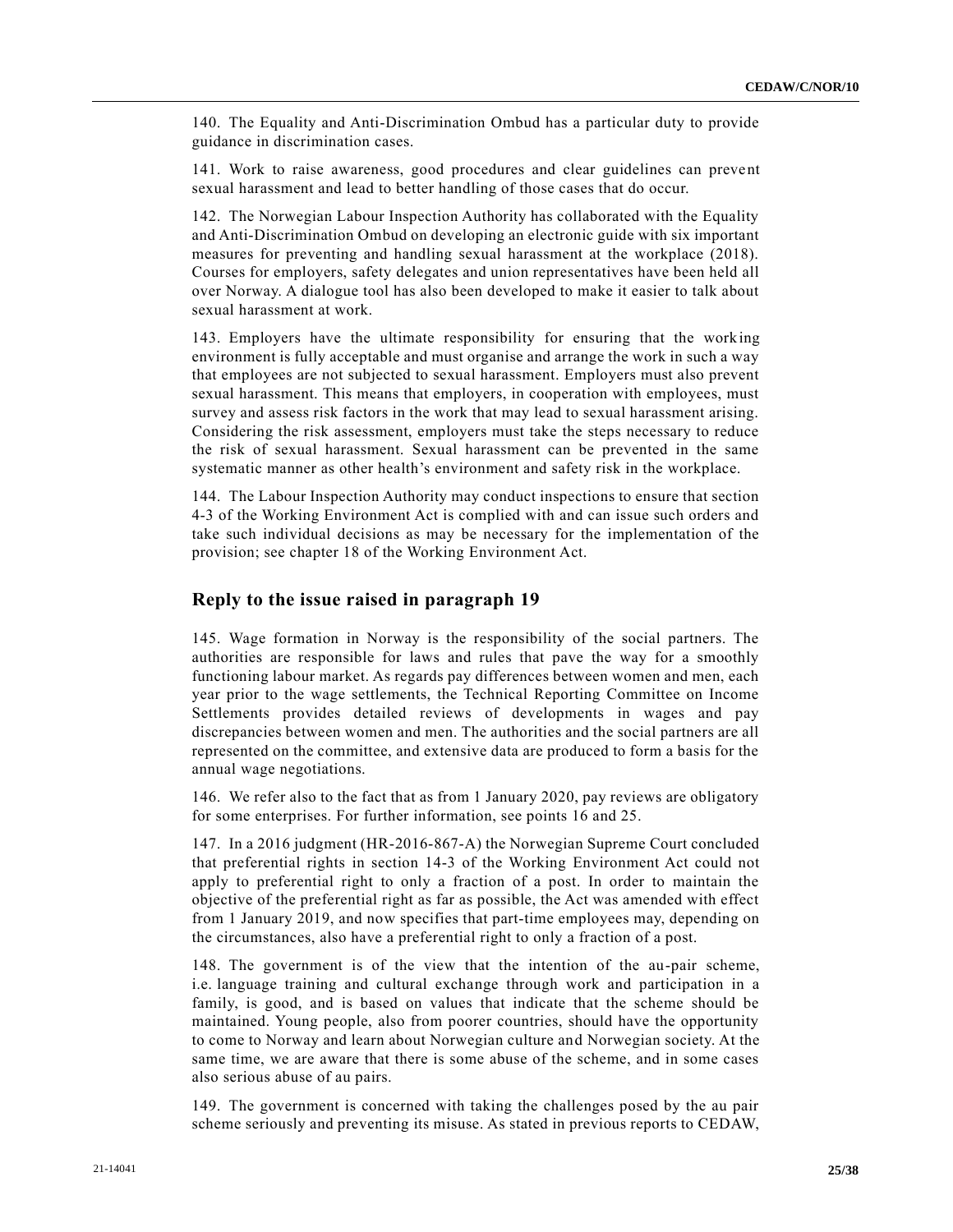in recent years (since 2011) Norway has introduced several measures to prevent misuse and to strengthen the cultural exchange aspect. One of the measures was to introduce a quarantine scheme for host families who misuse the au pair scheme through gross or repeated breaches of the au pair agreement, and for host families with a member who has been penalised for crimes committed against an au pair. The provision about quarantine for host families entered into force on 1 July 2013.

150. From 1 July 2020 the quarantine provisions were made more stringent. The change means that host families who exploit an au pair can be permanently excluded from the au pair scheme and will never be allowed to have an au pair again. This legal amendment applies both when the host family has breached the conditions for residence permits for au pairs, and when a person in the host family has committed crimes against an au pair.

# **X. Health**

### **Reply to the issue raised in paragraph 20**

#### **Number of midwives**

151. Figures from Statistics Norway show that in 2020 there were 3294 employed midwives in Norway, of whom 2989 were employed in health and social services. The number of midwives employed in health and social services has increased from 2008 and up to the present; see figures from Statistics Norway presented in the table below.

#### **Employed midwives, health and social services**

| 2008                                                                          | 2009 | 2010 |  | 2011 2012 2013 2014 2015 2016 2017 |  | 2018 | 2019 | 2020 |
|-------------------------------------------------------------------------------|------|------|--|------------------------------------|--|------|------|------|
| 2 467 2 542 2 600 2 682 2 752 2 801 2 875 2 930 2 965 2 967 2 958 2 987 2 989 |      |      |  |                                    |  |      |      |      |

### **The health situation of Sami women**

152. Limited data exist on the health situation of Sami women. In 2020, the Norwegian Institute of Public Health collaborated with county authorities on a population survey. The survey in the northernmost counties has a supplementary module on the Sami, among others, which was developed by the Centre for Sami Health Research. It includes questions on health, lifestyle, living conditions and quality of life. The responses from Nordland county show that the majority of the participants reported good or very good health, but fewer women and men among the Sami report good health. Women report mental problems to a greater extent than men. This applies irrespective of ethnic background.

153. In the same survey for Troms and Finnmark, Sami women score more poorly on most measures of health, living conditions and quality of life than women of the majority population. Sami women also report greater financial difficulties, a lowe r degree of well-being and security in their local environment, and they score more poorly on social support and some quality of life measures. A smaller proportion of Sami women than women without a Sami background report good health and good dental health, and a higher proportion of the former have not been to a dentist for the past two years. The level of mental problems is somewhat higher than for women of the majority population. The share of daily smokers and daily users of snus is a little higher, while fewer drink alcohol twice a week or more often. On the whole, Sami women come out better than or the same as Sami men. The exception is mental health, where women report more problems than men, which has also been described in other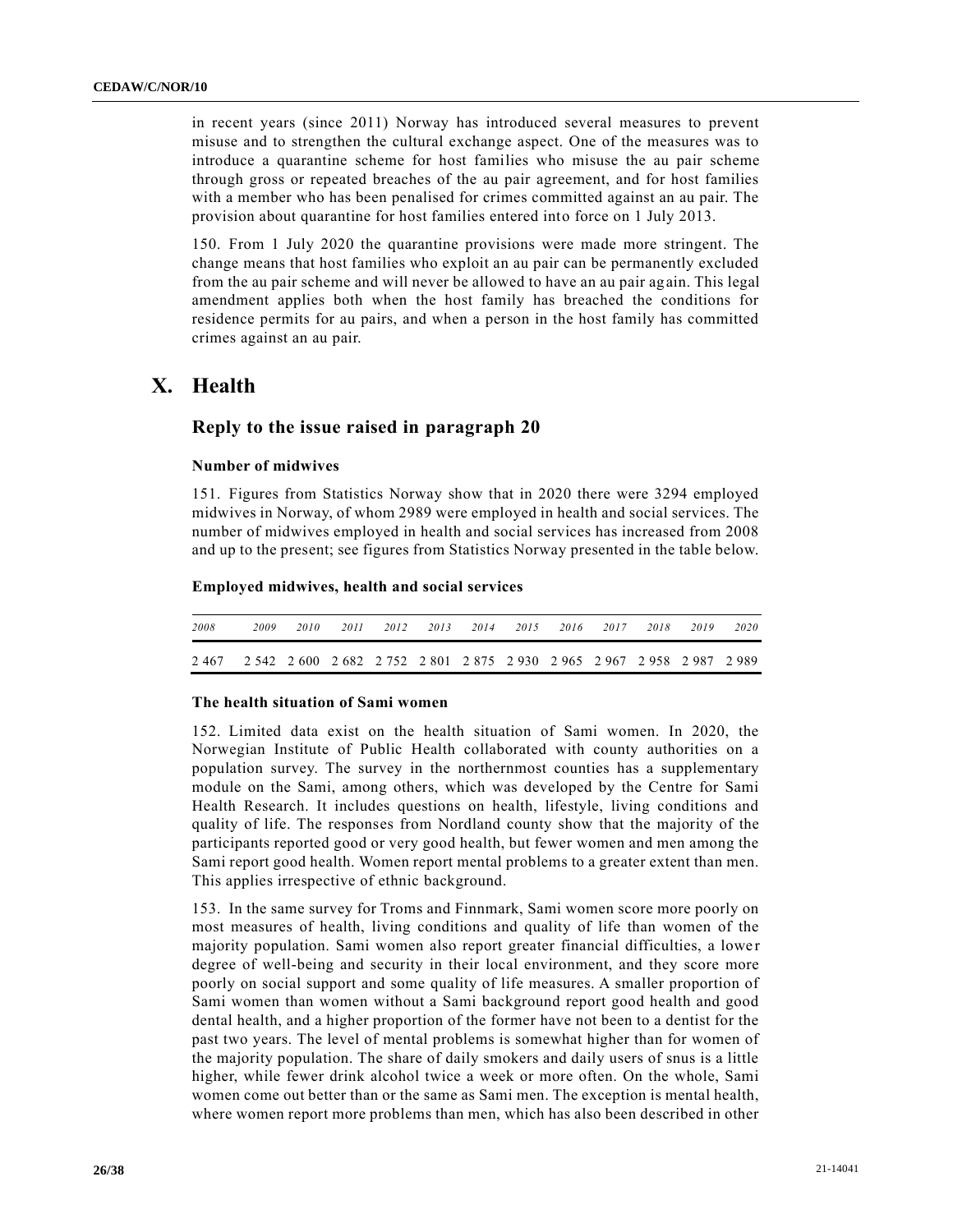studies, both national and international. Sami women report a higher rate of type 2 diabetes than women in the rest of the population.

154. The Centre for Sami Health Research is engaged in a major survey of the population in the north called Saminor 3. This will provide better data on health in a multi-cultural Norway, including the use of health services. When it comes to access to health services, Sami, as the indigenous population, have the same rights to health services as the majority population.

155. The government has set a goal of reducing obstacles to seeking help for the minority population, among others. In 2019 the government accordingly presented an Action Plan against Racism and Discrimination on the Grounds of Ethnicity or Religion 2020–2023. As one measure in the plan, the government intends to increase the health literacy of the population.

### **Sámi Klinihkka**

156. The Sami Clinic was formally opened in January 2020, and offers specialist health services in somatic and mental health and substance abuse treatment to the Sami population. There are two departments: somatic and mental health services and substance abuse. The clinic was established to boost the health services available to the Sami population.

#### **Interpreting services**

157. To boost the specialist health services offered to Sami patients, the Northern Norway Regional Health Authority launched an interpreting project in 2013, resulting in the hiring of interpreters by the health authority. All general practitioners and patients can order an interpreter in advance. Relevant municipalities, Sami senior citizens councils and other user organisations have received visits with information about the service.

#### **Norwegian public report on women's health 2021–2022**

158. A public committee on women's health and health in a gender perspective has been appointed. The committee is to answer two main questions:

(a) What is the state of women's health in Norway, and what challenges do we face with respect to illness prevalence, risk factors and women's use of health and care services?;

(b) How are gender differences and perspectives dealt with in public health work, health and care services and health research and education?.

159. One of the topics to be taken up in the report is health in a gender perspective among ethnic minorities, understood here to mean immigrants, national minorities and Sami. The committee started its work in February 2021 and is to submit its recommendation after 18 months.

#### **Specialist health services for the Sami population**

160. In the National Health and Hospital Plan (2016–2019), the Northern Norway Regional Health Authority was commissioned to take charge of strategic further development of specialist health services for the Sami population. The report was sent to the Ministry of Health and Care Services in autumn 2020 and the ministry is now considering how the report should be followed up.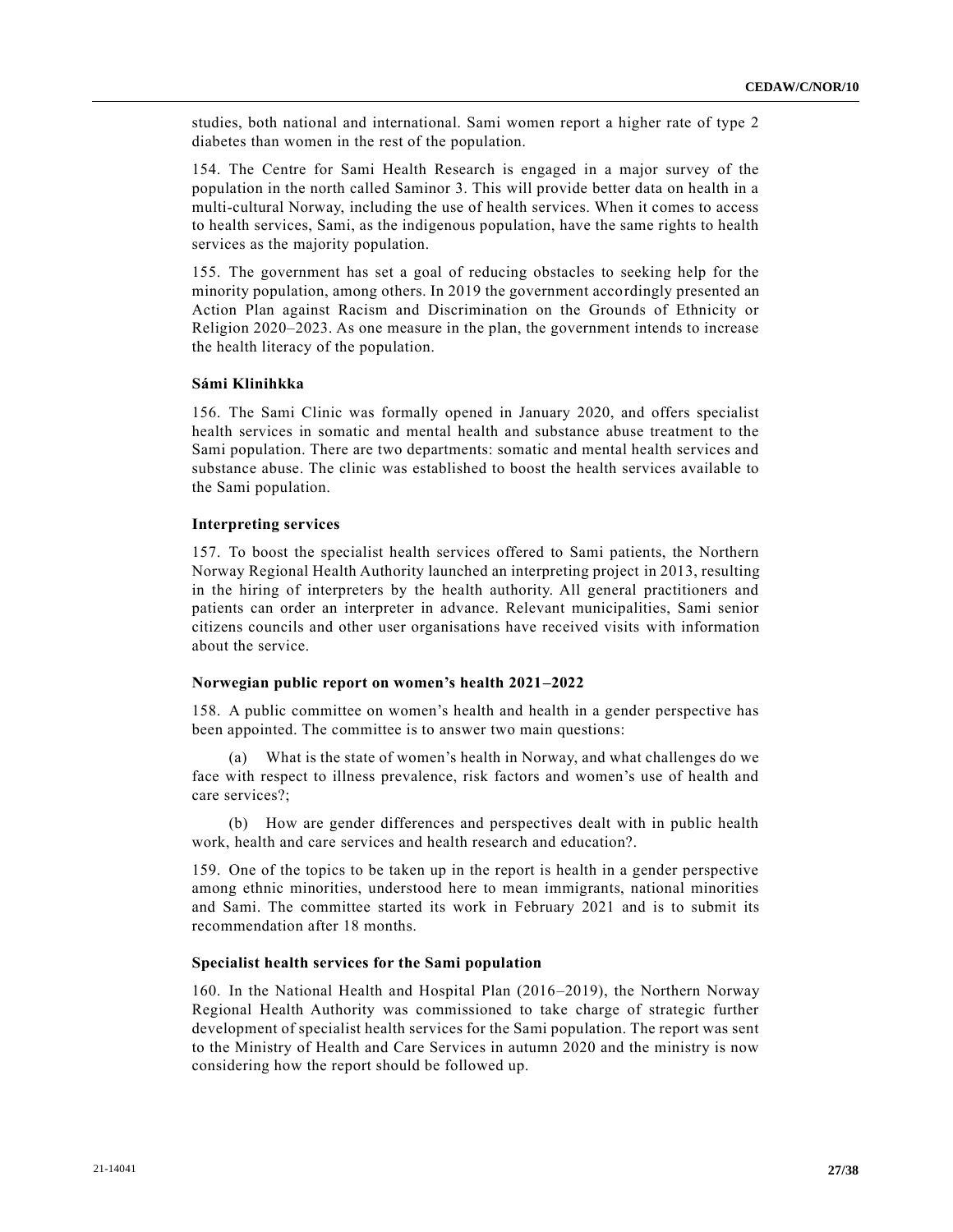# **XI. Disadvantaged groups of women**

# **Reply to the issue raised in paragraph 21**

161. The Director General of Public Prosecutions has not made a separate evaluation of cases of sexual offences where the aggrieved party has a disability. Such cases may be included in cases investigated in the quality surveys of 2016 and 2020 (see answer to question 9), but in the event they have not been singled out for separate analysis. However, several of the points that were examined and assessed in the quality survey will be of great significance in cases where there is reason to believe that the victims have disabilities. We mention in particular two requirements made of the initial phase of the investigation, namely that the police must ensure that there is a satisfactory description of the state of the aggrieved party (which was met in 89 per cent of the cases), and that exemption must be obtained for health personnel from the duty of confidentiality (which was done in 85 per cent of cases where it was regarded as relevant). Access to confidential health data will be of importance for documenting the functional ability of victims where this has a bearing on the case. <sup>4</sup> Another relevant measuring point in the quality surveys was whether facilitated interviews had been conducted; see section 239 of the Criminal Procedure Act. Facilitated interviews that have been conducted are described in the 2020 quality survey report as generally good. However, the limited data, and the fact that no distinction is made between the various reasons for facilitated interviews (minors or cognitive disability), means that conclusions cannot really be drawn about the quality of the examination of aggrieved parties with a cognitive disability.

162. In 2017, the report *Strategi for kvinner i varetekt og straffegjennomføring 2017– 2020* [Women in Prison] was adopted by the Norwegian Correctional Service Directorate (KDI). The aim of the strategy is for women to be assured of conditions equal to those of men while serving a sentence. The strategy contains five different points with associated measures, and applies to all correctional service staff. The measures relate to management, organisation and infrastructure, greater knowledge of the rights and needs of female inmates, and development and implementation of rules and procedures associated with women's vulnerability and safety. A brief description of some of the aims of the strategy, together with examples of steps that have been taken, follows below.

163. A central aim of the strategy is that female inmates must be offered content tha t is equally diversified, comprehensive and appropriately adapted as that of male inmates. For a long time – including in 2020 – women have accounted for about 6 per cent of prisoners. The relatively low number of female prisoners means that the proximity principle can be challenging to maintain. A priority measure for KDI is therefore to increase the number of women who serve sentences outside prison, with electronic monitoring.

164. In light of the relatively low number of women, in 2020 a scheme with a women's liaison officer was set up in all correctional service units. The scheme is intended to ensure sufficient attention is paid to the situation and needs of female prisoners.

165. Inmates in Norwegian prisons have the same patient rights as the rest of the population. This applies to services from both the municipal health and care services and the specialist health service. A survey of the prevalence of mental disorders

**\_\_\_\_\_\_\_\_\_\_\_\_\_\_\_\_\_\_**

<sup>4</sup> It follows from section 239 of the Criminal Procedure Act that facilitated interviews must be used to examine witnesses with learning disabilities or other disability that implies the same need for facilitated interview in cases of breach of chapter 26, sections 273, 275, 282 or 294 of the Norwegian Penal Code.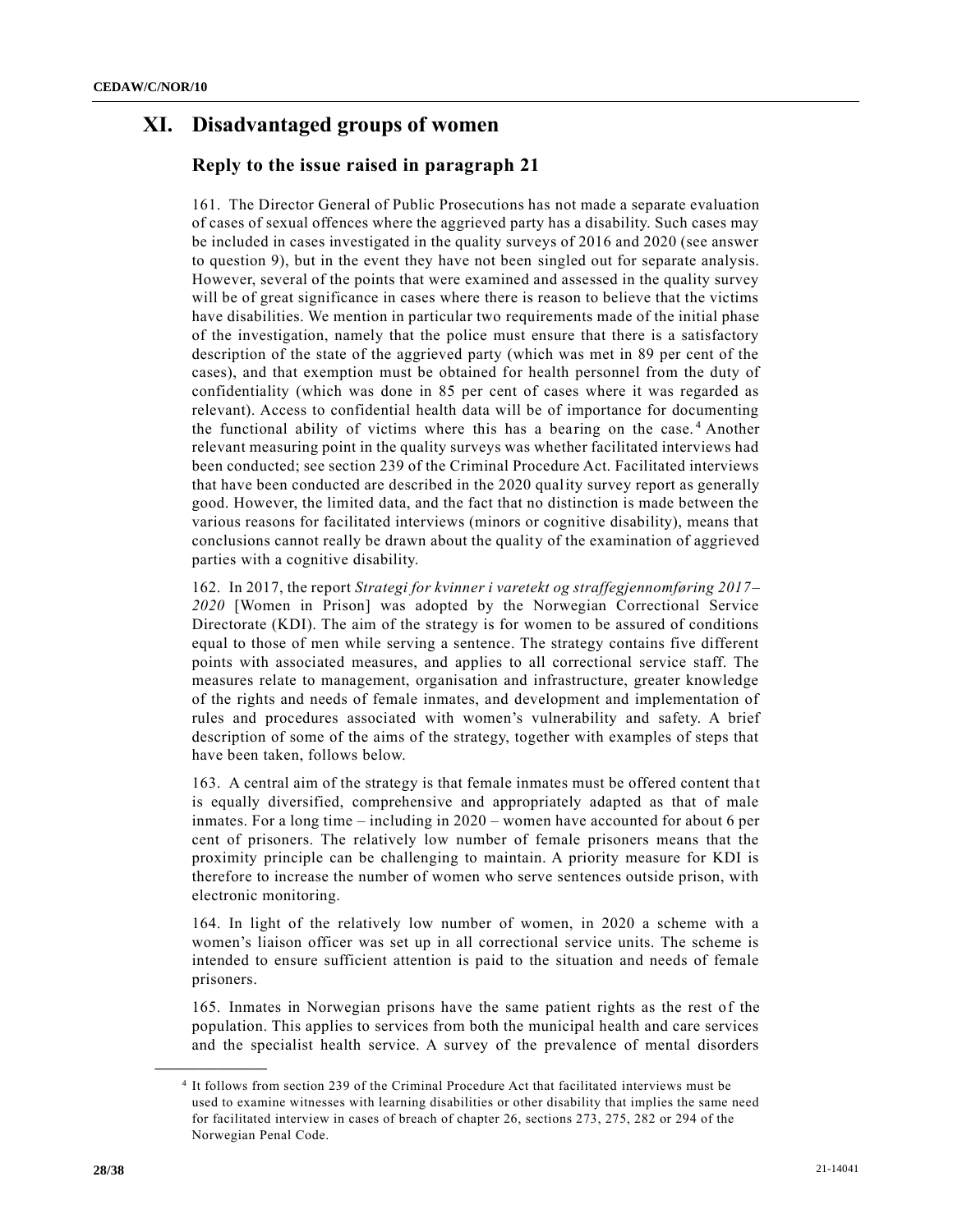among convicts in prison shows that the prevalence of mental disorders and substance abuse problems among prisoners is significantly higher than in the population at large. The Norwegian authorities are therefore taking important steps now to boost mental health care services and multidisciplinary specialised treatment of substance abus e for prisoners. The most important measure is that in 2021 the regional health authorities are to establish so-called regional functions for mental health and multidisciplinary specialist treatment of substance abuse. This will ensure predictability and availability through regular local services in all prisons for both specialist areas.

166. Some prisoners have very specific needs because of their mental health. In 2020 a special national reinforced wing that allows human contact was established at Ila Detention and Security Prison where male prisoners serve their sentences. The wing is intended to help to prevent long-term isolation for male inmates with severe mental disorders. A similar national service for female inmates is to be e stablished in 2021 through the setting up of a national resource team at Bredtveit Detention and Security Prison. The target group is women prisoners with significantly impaired mental health and severe, complex problems, but who nonetheless do not qualify for admission for overnight stays in a mental health care institution. Bredtveit Detention and Security Prison currently has national responsibility for women sentenced to preventive detention, and also receives prisoners from all over Norway with the same type of complex needs. The resource team will consist of both correctional service personnel and health professionals with specialist expertise in high security psychiatry.

167. TryggEst is a comprehensive model that municipalities can use to prevent, detect and handle violence and abuse directed at the most vulnerable adults in society. Persons with physical, mental or cognitive/intellectual disabilities, advanced age/dementia, substance abuse problems or illness, are examples of this. The function of TryggEst is to prevent, detect and deal with sexual abuse, financial exploitation, physical and psychological violence and neglect. In the period 2018–2020, TryggEst was piloted in 10 municipalities and two districts. There have been six times as many cases compared with the number the municipalities detected and dealt with prior to the introduction of TryggEst. Although it takes time for municipalities to incorporate a new reporting system into their services, the number of messages of concern is thus already high compared with previously. This is particularly true of smaller municipalities. The municipalities are of the view that the cases that concern persons with intellectual disabilities would not have been detected or dealt with without TryggEst.

168. In 2021 TryggEst is to be further developed, with the aim of implementation in more municipalities. Particular attention will be focused on persons with intellectual disabilities.

169. In 2014, the Directorate for Children, Youth and Family Affairs (Bufdir) launched guidelines and guidance on sexual abuse of adults with intellectual disabilities. In 2018 the directorate launched guidelines on violence and abuse of children and adolescents with disabilities. They are intended to help employees who work with children and adolescents with disabilities to detect and address neglect, violence and abuse. The guidelines are published on vernmotovergrep.no and bufdir.no. They have been implemented in many municipalities, and work continues to make them more widely known and used.

170. Since our previous report, amendments that define responsibility for prevention, detection and avoidance of violence and abuse have been made to the Health and Care Services Act, the Specialist Health Services Act and the Dental Services Act. This means that the services must be particularly aware that patients and users may be subjected to, or may be at risk of being subjected to, violence or sexual abuse. The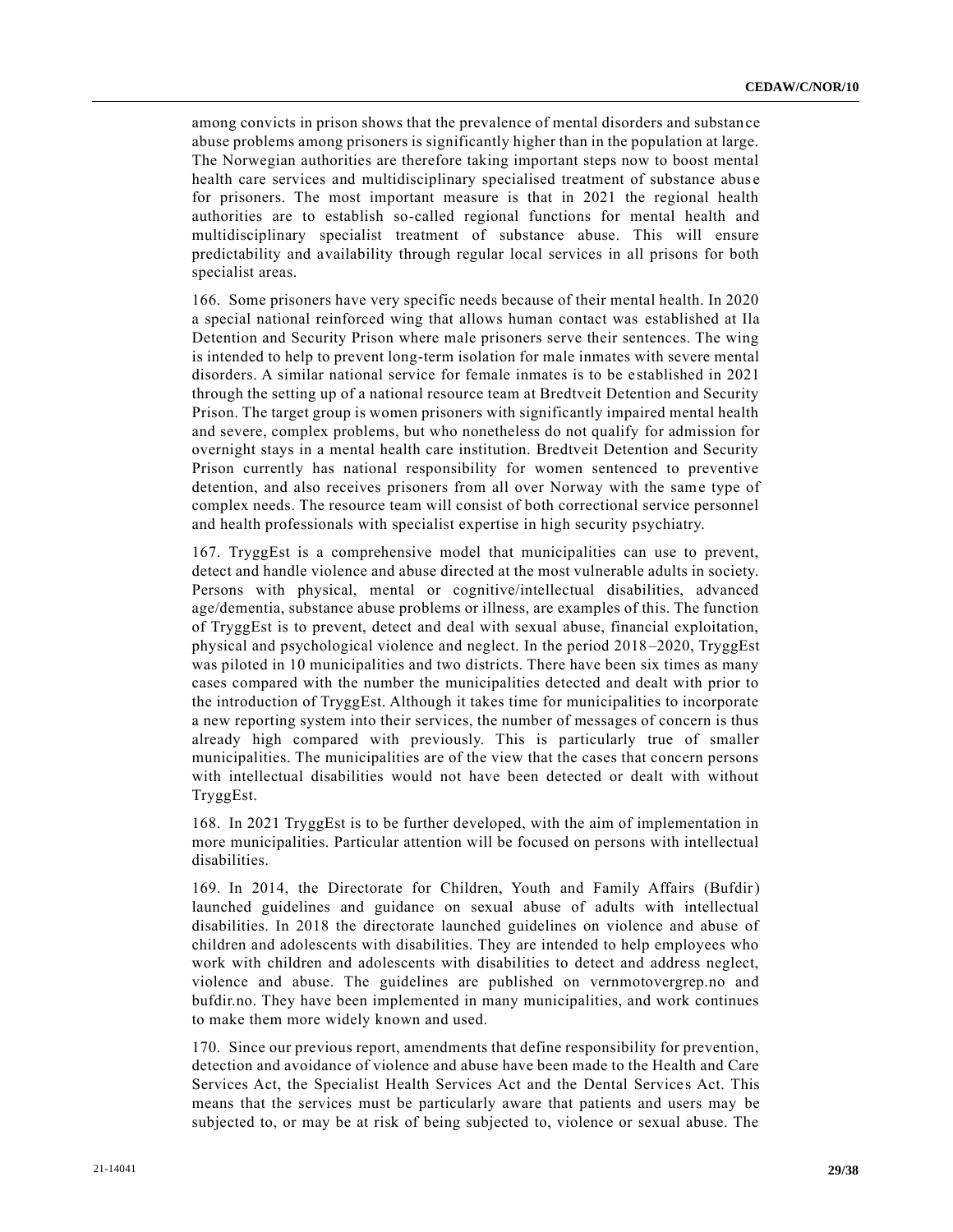management has an obligation to create conditions to enable the services to prevent, detect and avoid violence and sexual abuse.

# **XII. Climate change**

# **Reply to the issue raised in paragraph 22**

### **Climate change and women**

171. Throughout history, gender roles, traditions, religions and other notions have contributed to creating disparities between women and men to the disadvantage of women, for example by limiting women's participation in public and private decisionmaking processes, access to food, water, agriculture, land, credit, energy, technology, education, health, housing, social protection and employment. Because of these disparities, it is less likely that the situation and interests of women and girls are taken into consideration in decision-making processes on climate. Moreover, women and girls are more likely to be negatively impacted by climate change, as the aforementioned disparities make them less well equipped to adapt to the consequences of climate change. In light of the above, Norway acknowledges the disproportionate effect climate change has on women and girls in particular.

172. Norway pursues an ambitious climate policy. We were the third country in the world to register a more ambitious climate goal for 2030 under the Paris Agreement. The target is to reduce emissions by at least 50 per cent and up towards 55 per cent compared with the 1990 level. Our long-term goal is for Norway to be a low-emission society by 2050, with emission reductions of 90–95 per cent.

173. Norway also contributes to funding climate programmes in developing countries, among other things by funding emission-reducing programmes and adaptation. For example, Norway has contributed NOK 3.2 billion to the Green Climate Fund for the period 2020–2023.

174. Norway is committed to conducting a responsible, predictable petroleum policy in its encounter with climate change challenges. The oil and gas industry must be well organised, with a clear sphere of responsibility, to ensure that their activities take account of important societal interests and that resources are utilised in the most effective way possible. Norway's oil and gas industry has long been subject to stringent climate and environmental requirements. The companies pay a high price for greenhouse gas emissions, and contribute to reducing emissions within the EU Emission Trading System (ETS) – a system in which emissions will gradually be reduced and approach zero around 2050. There is also a ban on flaring.

175. More knowledge is needed about the gender perspective on climate change in Norway. In February 2021, a tender was therefore announced for a project related to gender and climate change in the Nordic countries. The purpose of the project is to obtain more knowledge on how the gender perspective can be implemented and integrated into climate policy in the Nordic countries. The client is the Nordic Working Group for Climate and Air (NKL) under the Nordic Council of Ministers.

### **Promote women's rights globally**

176. The gender perspective is across-cutting issue in all Norwegian international cooperation, including global cooperation on climate and environment. This is to follow up with both the UN Sustainable Development Goal 5 and Norway's Action Plan on Women's Rights and Gender Equality.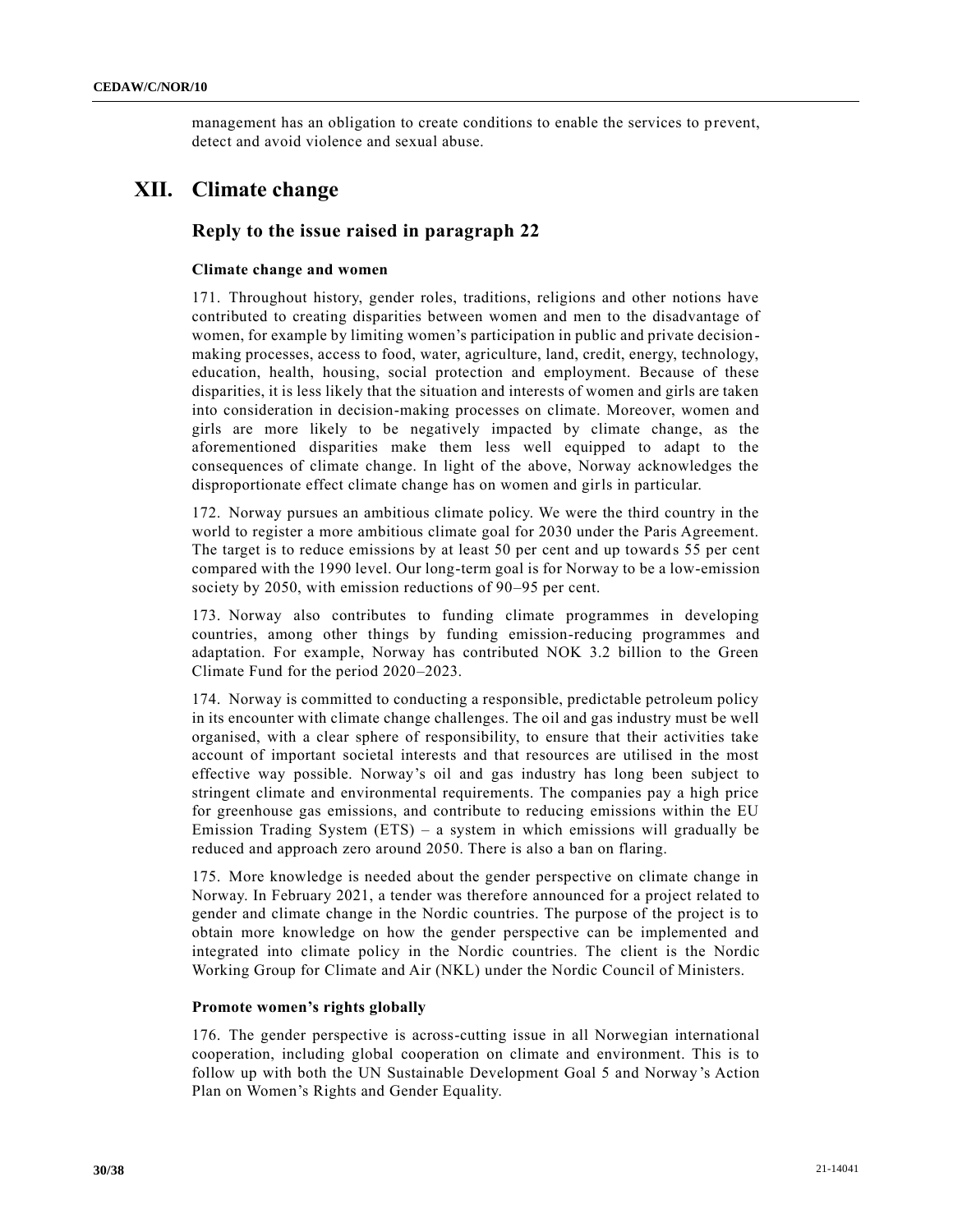177. Norway also promotes specific references to female environmental and human rights defenders in international fora, such as the UN Environment Assembly, in accordance with established UN language on female human rights defenders. The reason for such explicit references is that they contribute to recognition of the fact that female environmental defenders have rights of their own, which include the right to support and protection when they exercise their human rights, such as the right to participate in peaceful meetings and organisations. Norway's International Climate and Forest Initiative (NICFI) has gender equality and women's rights as one of four cross-cutting topics in all projects that receive support, and thereby complies with the general regulatory framework for Norwegian development cooperation.

178. As a member of the UN Security Council, Norway will also work to secure women's participation and rights in peace processes with emphasis on the links between security and sustainable development, including the security challenges ensuing from climate change.

179. As a member of the OECD, Norway has moreover undertaken to promote a set of non-binding principles and standards for responsible business conduct in a global context consistent with laws and internationally recognised standards, as laid down in the OECD guidelines for multinational enterprises. The chapter on human rights in the OECD guidelines is in accordance with the second pillar in the UN guiding principles for business conduct and human rights (the responsibility of business to respect human rights) and the concept of due diligence are applied to all topics covered in the OECD guidelines.

180. The OECD has developed guidelines for due diligence with respect to stakeholder interests in the extractive industry. The guidelines include an overarching evaluation framework for the industry to enable enterprises to assess how they engage with stakeholders in their activity, and specific guidance for particular stakeholder groups, such as indigenous peoples, women, workers and miners. When it comes to counteracting and addressing serious gender-related consequences, the due diligence guidance has a set of concrete answers to the question "How can companies integrate gender-related problems into their due diligence?". The questions form an important starting point for companies, enabling them to evaluate how current or potential consequences of their operations may affect women differently or women in particular.

# **XIII. Marriage and family relations**

### **Reply to the issue raised in paragraph 23**

181. As the Committee itself points out, Norway has previously given an account of Norwegian legislation with respect to the value of indirect, including non-financial, contributions during marriage in [CEDAW/C/NOR/FCO/9,](https://undocs.org/en/CEDAW/C/NOR/FCO/9) para. 16, which reads:

Norway has duly considered recommendation no. 49 a from the Committee. Our aim is, in line with the Committee's general recommendation No. 29 (2013), that the economic advantages and disadvantages related to the relationship and its disso lution should be borne equally by both spouses, if the parties have not agreed otherwise. The division of roles and functions during the spouses' life together should not result in detrimental economic consequences for either party. In Norwegian law the va lue of indirect, including non-financial, contributions with regard to the acquisition of property acquired during the marriage is also recognized. However, there might still be challenges related to the effects of the current legislation. Norway will ther efore consider the necessity of investigating the effects of the legislation to be able to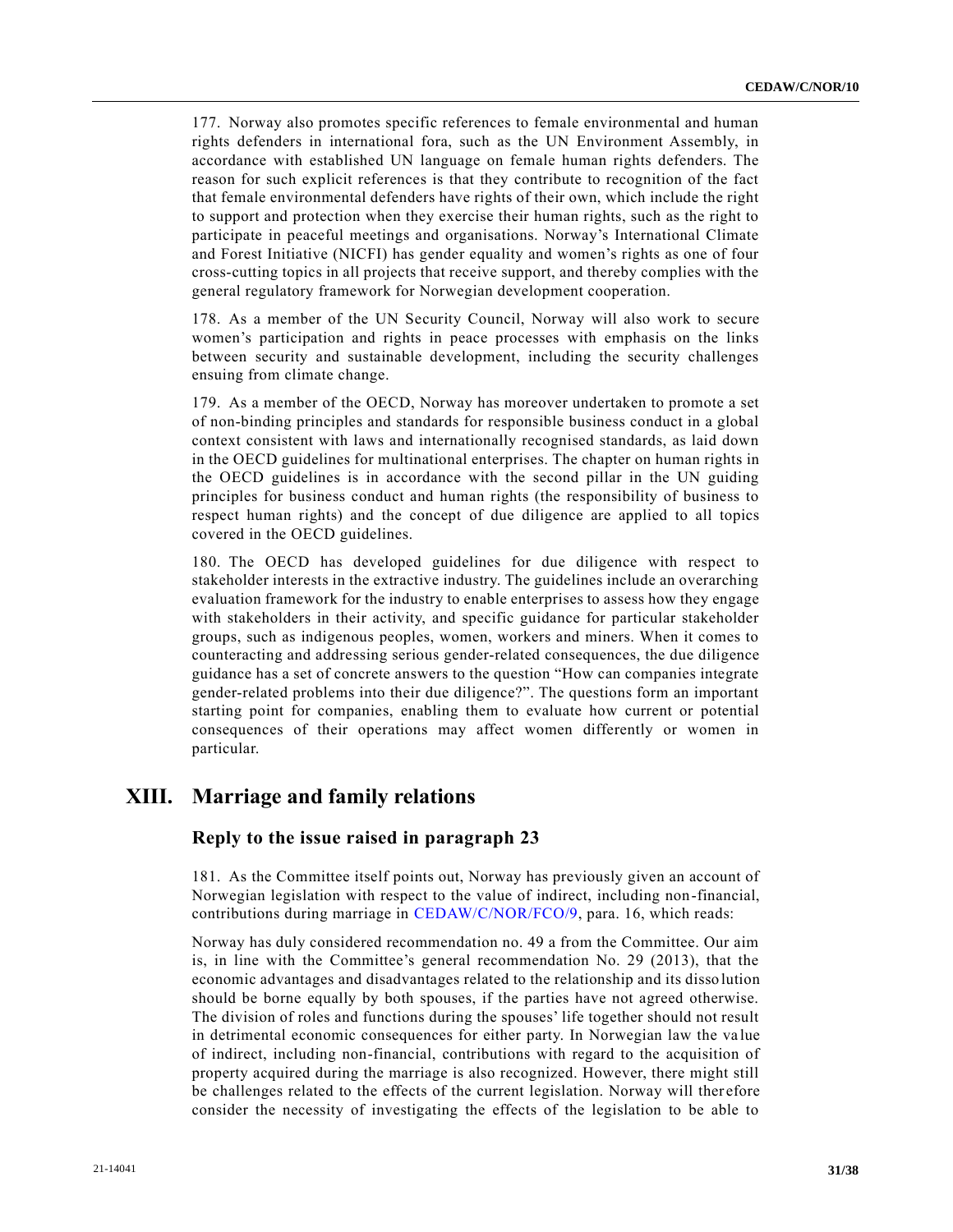examine the need for developing the law further. Concerning alimony, there are at present no plans to make legal amendments.'

182. As of today, the evaluation has not been initiated, but is being given the necessary priority by the ministry.

183. Decisions as to whether there should be access or not are based on the child's best interests; see section 48 of the Norwegian Children and Parents Act. If access is not in the best interest of the child, the court must decide that there shall be no access. This applies, for example, to situations where the child has been subjected to abuse, or there is a risk of this. Abuse is understood to mean mental or physical violence or sexual abuse. Abuse includes being a witness to violence, which may have harmed the child and caused the child to be afraid of the parent applying for access.

184. In the event of disagreement between the parents, the courts rule on access cases on the basis of a concrete assessment which includes human rights considerations.

185. If the caregiver lives at a blocked address or has been given a fictional identity, it may be appropriate to prohibit access entirely because otherwise the protective measure would lose its effect.

186. The purpose of the Child Welfare Act is to assist vulnerable children, and to ensure that children in care receive proper care and protection. This naturally also means the absence of violence and abuse. The Child Welfare Act with regulations does not distinguish between genders, but provides the same protection for both boys and girls. According to section 1-4 of the Child Welfare Act, all services and measures pursuant to this Act shall be justifiable. According to section 4-1, 'decisive importance shall be attached to finding measures which are in the child's best interests.' Concrete evaluations must be made in order to determine what the child's best interests are.

187. For children staying in an institution, the requirement of justifiability in the Regulations on rights and use of coercion during stays in child welfare institutions must be examined in depth. The institution is responsible for providing residents with proper care and treatment, including safeguarding and protection. What is regarded as proper care will depend on the resident's age and maturity, and the purpose of the placement. The residents' guarantee of due process of law must also be safeguarded. The child's best interests must be a fundamental consideration in all actions concerning a person who lives in an institution. In the event of breach of the regulations, residents can complain to the county governor.

188. In connection with the stipulation of access with parents after a child is taken into care, the main consideration in the assessment will be to assure the child's right to protection and development, and the possibility of the child and his/her parents maintaining and strengthening the ties between them. It is stressed that other considerations may also play a part. An overall evaluation must be made of whether stipulating access will be in the child's best interests. Several factors will be relevant in this evaluation. Special emphasis must be placed on ensuring that in connection with access the child must not be subjected to violence or other circumstances that may harm the child's health and development.

189. Section 77 of the Penal Code has provisions concerning aggravating circumstances associated with offences. In connection with sentencing, an aggravating factor to be given particular consideration is that the offence was committed in the presence of a child under 15 years of age. Children that have been subjected to physical or psychological violence can claim criminal injuries compensation. Whether there are grounds for compensation must be determined on the same basis as that applying when determining whether adults have a right to criminal injuries compensation.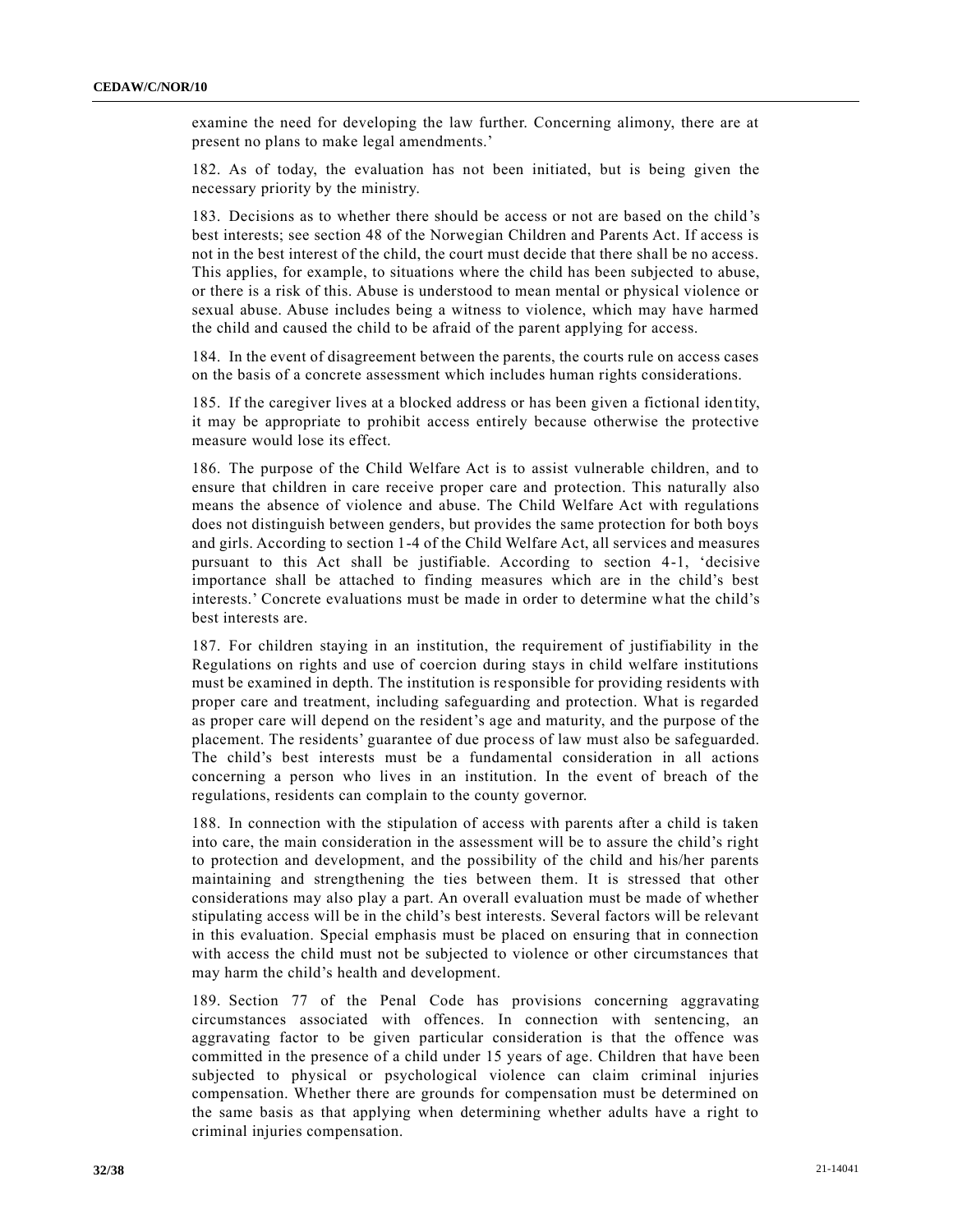# **XIV. Impact of the pandemic on women's rights and gender equality**

### **Reply to the issue raised in paragraph 24**

190. In order to implement the right measures at the right time, we need thorough knowledge. In April 2020 the Directorate for Children, Youth and Family Affairs was assigned to monitor and assess the consequences of the pandemic on gender equality in light of gender and other bases for discrimination. Public authorities shall in all their activities make active, targeted and systematic efforts to promote equality and prevent discrimination; see section 24 of the Equality and Anti-Discrimination Act. In keeping with this duty, responsible sector ministries must consider the consequences of COVID-19 for gender equality. It is the responsibility of each ministry to consider whether there is a need for new measures to prevent the pandemic and infection control measures from having negative consequences for gender equality and, if appropriate, to implement necessary measures.

#### **Health**

191. Pursuant to the Health and Care Services Act, municipalities are responsible for providing all residents with access to necessary health and care services. The responsibility covers all patient and service user groups. Similarly, pursuant to the Specialist Health Services Act, the regional health authorities must ensure that persons with a fixed address or place of residence within the region have access to in- and outpatient specialist health services. All residents shall have equity of access to health and care services irrespective of their diagnosis, place of residence, personal economy, gender, country of birth, ethnicity or life situation. The service must in principle be based on the premises and needs of the individual.

192. Norway is one of the safest countries in the world in which to give birth. This is the result of long-term systematic efforts to endow midwives with a high level of expertise and to introduce quality requirements, guidelines and guidance, all of which contribute to ensuring high-quality health care.

193. Statistics from the Norwegian Institute of Public Health's Medical Birth Registry show that length of stay after delivery has fallen during the pandemic, but that the management of pregnancy, delivery and the post-natal period generally is good and much the same as before the pandemic. According to the Institute, the shorter length of stay may be related to the new visiting rules during the pandemic.

194. The individual hospital trusts decide how strict the restrictions on visits to maternity departments should be, depending on the infection situation. Considerable weight is attached to the partner being able to be present. The Directorate of Health posts recommendations regarding visits to maternity departments on its website.

195. Against the background of the COVID-19 pandemic, the Directorate of Health has been commissioned to ensure that the interests of vulnerable groups are attended to and has updated recommendations to the health and care services to ensure the most vulnerable groups are safeguarded. This was made clear as early as in March 2020 in the COVID-19 guidance that was drawn up for the health and care services.

196. The municipalities are responsible for organising health services for children, mothers and families. Public health nurses at child welfare clinics and the school health service play a key role in detecting women in vulnerable situations, including substance abuse, violence and abuse, and babies and children who live in families with abuse and neglect.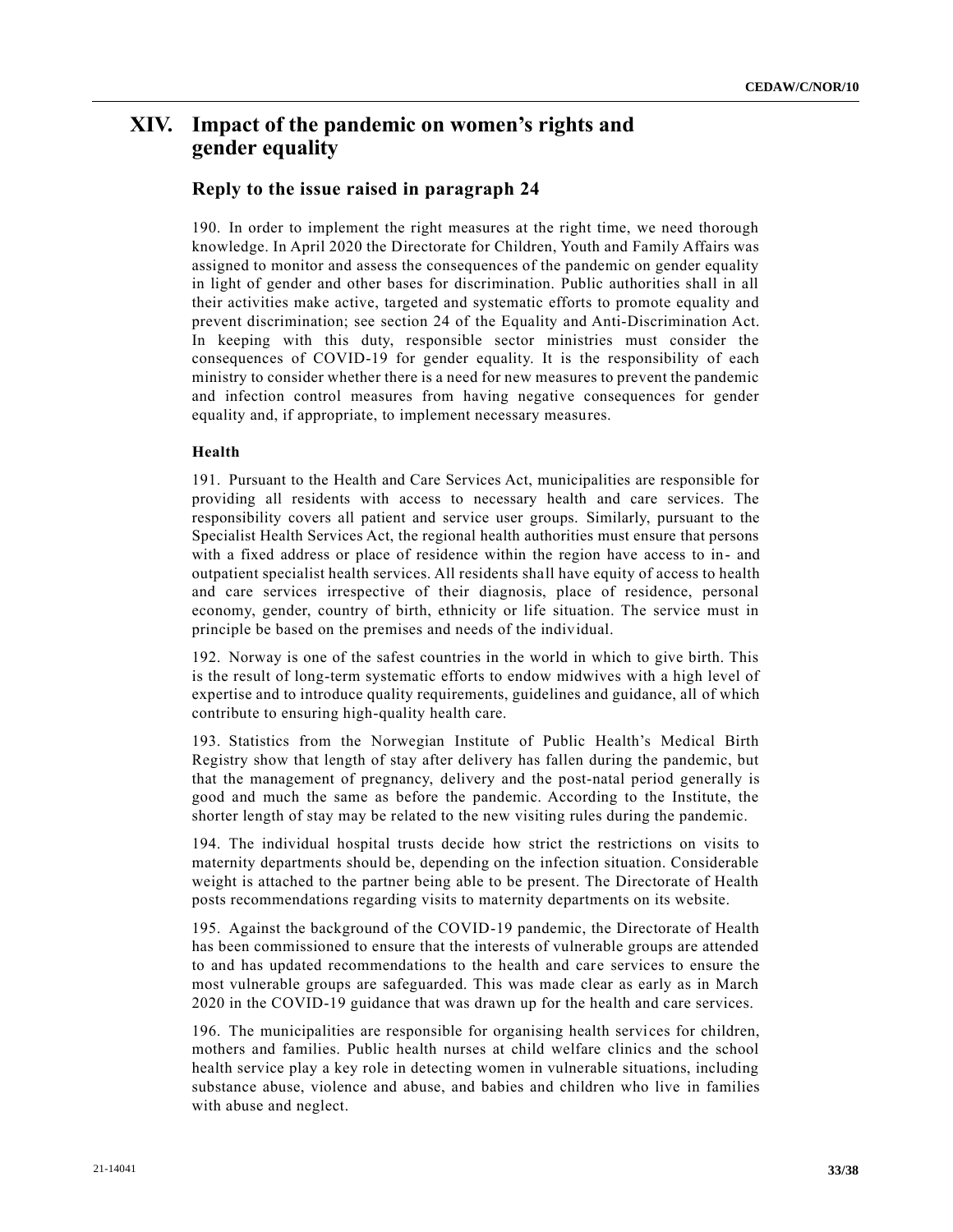197. Early in the pandemic many municipalities chose to redeploy health personnel, including public health nurses, to COVID-19-related tasks, such as testing and contact tracing. As a result, the availability and capacity of infant welfare clinics and the school health service were somewhat reduced. Strict infection control measures have placed an extra burden on children and adolescents, and a number of measures were implemented to prevent a weakening of the services provided.

198. Throughout the pandemic, guidelines have been issued to the effect that services for vulnerable groups, in particular for children and adolescents, must be kept open and be physically available to the extent that infection control considerations allow. The Ministry of Health and Care Services and the Directorate of Health have issued strict guidance to the effect that risk assessments must be made before personnel are redeployed.

199. To ensure that infant welfare clinics and the school health service has sufficient capacity and availability, the Revised National Budget for 2020 allocated NOK 75 million to this service.

#### **Appointment of group of experts**

200. An external working group of experts was appointed in March to look at the impact of the pandemic on quality of life, mental health and substance abuse in the population. In its report, the group has proposed 31 measures in the short, medium and long term, at both individual and societal level. It is proposed that 14 of the measures be followed up through the Revised National Budget for 2021.

### **The importance of making sure information reaches everyone**

201. The Directorate of Health and the Institute of Public Health hold regular dialogue meetings with NGOs that contribute to spreading information on testing, isolation, infection tracing and quarantining (TISK) in different immigrant communities. Support has been given to NGOs that contribute to the dissemination of information, for example to the organisation Bydelsmødre (Community mot hers). Because of weak digital and reading skills and limited health literacy, several municipalities have held door-to-door actions in which immigrants with a background in health services have visited immigrant families to inform them about TISK.

#### **Violence in close relationships**

202. The government has worked in several areas to reduce the negative consequences of the pandemic and the extensive infection control measures. The authorities have been conscious that the pandemic and infection control measures can create greater stress and lead to an increase in domestic violence and conflicts in the home. Concern for financial situation and health, an increase in the use of alcohol and drugs, and the loss of important social networks and support for the family can also exacerbate the situation. At the same time, quarantine at home and isolation make it more difficult to come into contact with and protect and help those who are vulnerable. During the first phase, several initiatives were taken to alleviate the situation. It was particularly important to maintain existing services to both victims and perpetrators of violence, while continuously assessing the need for increased efforts. Reports to the police of violence in close relationships fell by 2.2 per cent from 2019 to 2020 (74 cases). Offences associated with threats also fell 2.2 per cent in the same period. At the same time, reports of sexual offences against children rose by 4.8 per cent (112 cases) from 2019 to 2020. We do not know whether the pandemic and infection control measures are the reason for the changes from 2019 to 2020 in the number of cases that have come to the knowledge of the police. However, reports from the Oslo Women's Shelter and the Oslo police district show that the violence is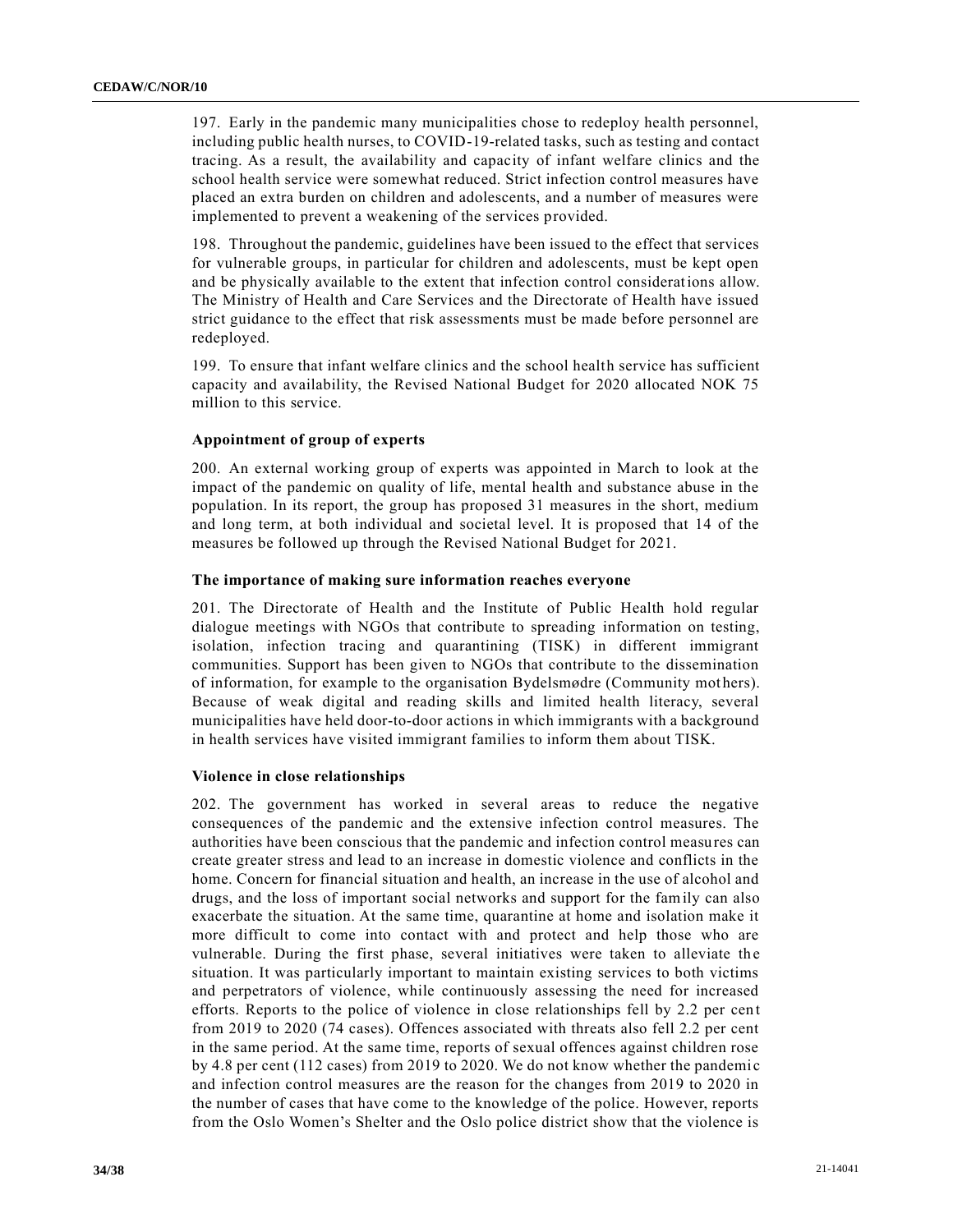more serious, which may indicate that victims have waited longer to contact the police than they would otherwise have done.

203. In contrast to developments in other countries, where the amount of violence increased, Norway recorded fewer cases of reported violence in close relationships in the first phase. To ensure that information was available on where victims, families or others can apply for help, information was posted on several websites and on social media. In addition the Crisis Centre Secretariat in collaboration with the Oslo Women's Shelter maintains a 24-hour hotline to which a chat function is also to be added now. The crisis centres have remained open throughout the pandemic.

204. The Norwegian Child Welfare Service and the crisis centres were defined early on as crucial societal functions to ensure that those at risk of violence get the necessary protection. A number of helplines have received additional resources during the pandemic to ensure that people who are struggling or who are subjected to violence or abuse can get in contact and get help more easily.

205. The police districts have received clear guidelines to the effect that special attention must be paid to abuse in close relationships and that personnel who work in this field must be shielded. The importance of close cooperation with local authorities and other local partners was stressed.

### **Children and adolescents**

206. It is important to act in children's best interests – also in crisis situations such as the COVID-19 pandemic. The Norwegian government locked down society in March 2020. At the same time there was concern as to what consequences this would have, particularly for children and adolescents, girls and boys who for various reasons are extra vulnerable. As a result, a coordination group was appointed at directorate level. The aim of the group was to gather data on the consequences of the initiated infection control measures on services for vulnerable children. The group was also asked to submit proposals for measures for taking good care of the vulnerable children.

207. The group was appointed on 7 April 2020. It consists of representatives from directorates in the areas children, families, health, justice, kindergarten and schools. The group has reported regularly to the Minister of Children and Family Affairs. The main message in these reports has been to keep kindergartens, schools, leisure activities and services for children and adolescents open and available to the extent that infection control considerations allow. In their initial reports the group found that several services for children and adolescents had shut down or reduced the services they offer, i.e. that they had introduced more stringent infection control restrictions than recommended by the authorities. Since the first lockdown there have been active efforts to ensure the services operated as normally as possible.

208. Clear national guidelines have been issued to the effect that services for vulnerable groups must be preserved, and that children and adolescents must be affected as little as possible by infection control measures. If temporary shutdown of services is necessary because of outbreaks of infection, enterprises must conduct a risk assessment of the potential consequences for vulnerable children and adolescents, and take compensatory steps to reach these groups.

209. In 2009 the government set up the Alarmtelefonen (emergency telephone) for children and adolescents who are subjected to different forms of neglect, violence and abuse. The Alarmtelefonen is manned so that children and adolescents also have a service outside ordinary working hours. This helpline receives funding of about NOK 10 million annually.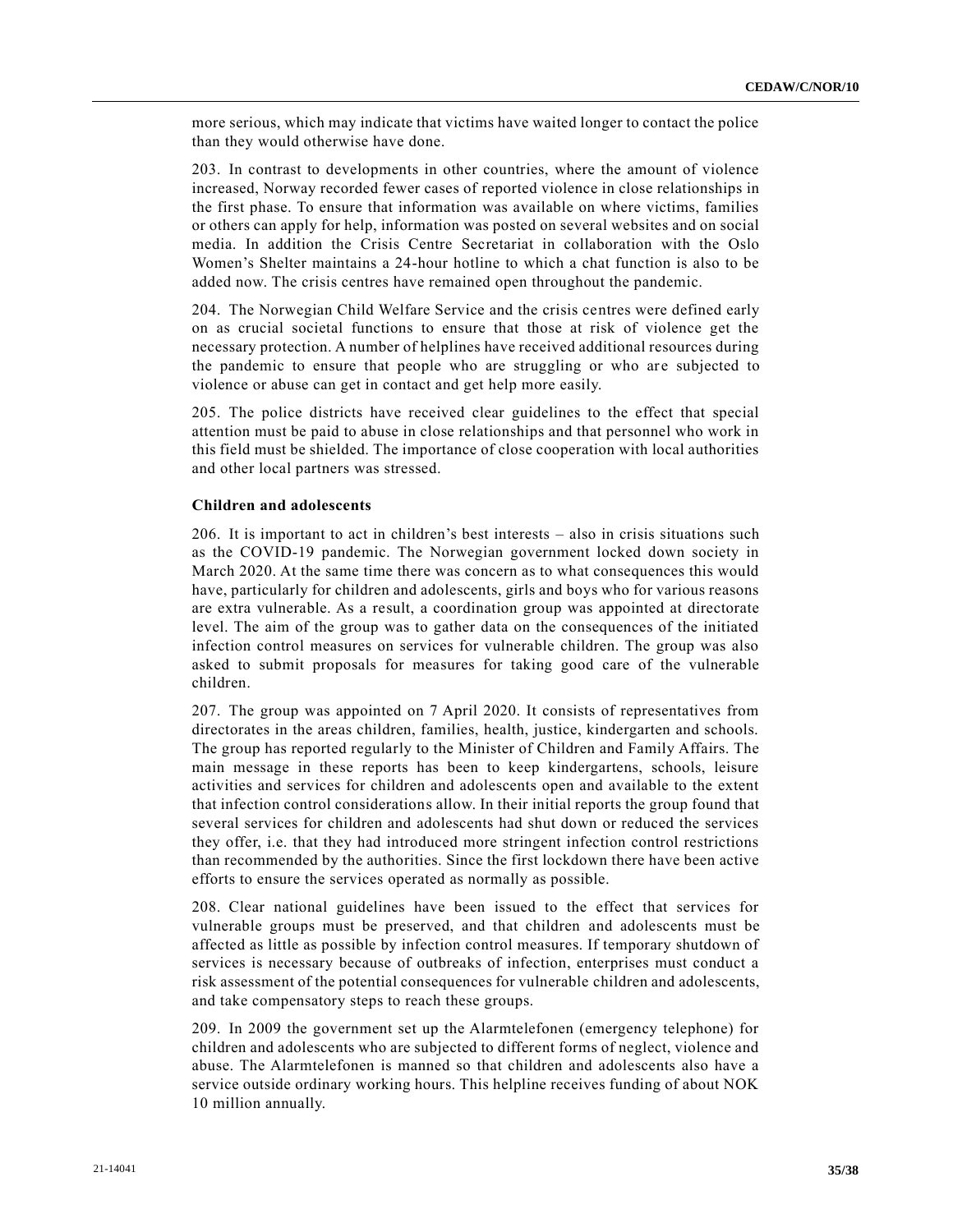210. Because of COVID-19, in 2020 the government increased the opening hours to 24/7 and added a chat function. A further NOK 5 million was allocated to the helpline in 2020, and NOK 8 million extra for 2021. In 2020 there was an increase in the number of calls to Alarmtelefonen.

211. The government gives clear priority to children and adolescents and has stressed all along the importance of the municipalities preserving services for particularly vulnerable groups. Infection control measures must impact children and adolescents as little as possible. Being able to attend school and kindergarten physically is very important for the development, well-being, social interaction and learning of children and adolescents. Schools and Kindergartens are also places where children and adolescents are seen and put in contact with the right help services as needed. Schools and kindergartens must be kept open as much as possible. Like many other countries, it was decided to close schools and kindergarten nationwide, but in Norway this was only for a relatively short period (compared with other countries) at the beginning of the pandemic. Kindergartens were closed from (13 March–20 April 2020) and schools from (13 March–27 April 2020 (years  $1-4$  + year 2 of upper secondary vocational line)/11 May (all). During both the national lockdown and later local lockdowns parents have had to look after their own children during the day. It is likely that women have assumed/had greater responsibility for looking after small children and keeping an eye on schoolchildren. It follows from the rules and regulations that the municipalities are not permitted to make a decision to close schools and kindergartens as a preventive measure. From the time of lockdown, the rules have stipulated that children and adolescents with special needs should be considered for offers of kindergarten and school even when school/kindergarten are closed or have limited opening hours. Unfortunately, it does not look as though all children and pupils have received the services they have needed and had a right to.

212. In order to ensure that holiday and leisure activities for vulnerable children and their families could take place under the infection control rules prevailing in summer 2020, NOK 53 million extra was granted to the big NGOs.

### **Working life and business**

213. The coronavirus pandemic and the infection control measures have brought about major changes in the labour market, and unemployment has consequently increased. A number of temporary new measures have been established and existing ones have been strengthened to assist businesses, households and the unemployed in the demanding situation. In the budget for 2021 the authorities are also planning significant investment in labour market programmes to reduce unemployment and prevent susceptible groups being pushed further away from the labour market.

214. Women were over-represented in parts of the service sector that were immediately impacted by the lockdown in March 2020. Many of the industries that were particularly susceptible to unemployment and layoffs initially typically also have many young people and immigrants among their employees. These groups therefore experienced particular benefit from the temporary measures that were initiated. The measures included improved compensation schemes for those who were furloughed or unemployed and greater opportunities to combine education/training with NAV benefits.

215. The right to carer's benefit for those with sick children was also expanded in connection with the outbreak of the pandemic. Carer's benefit was given when schools or kindergarten were closed, and the number of days with carer's benefit was substantially increased. Parents were also permitted to transfer days of carer 's allowance to each other. This last provision is intended especially for personnel in critical societal functions, such as health and care personnel. The use of carer's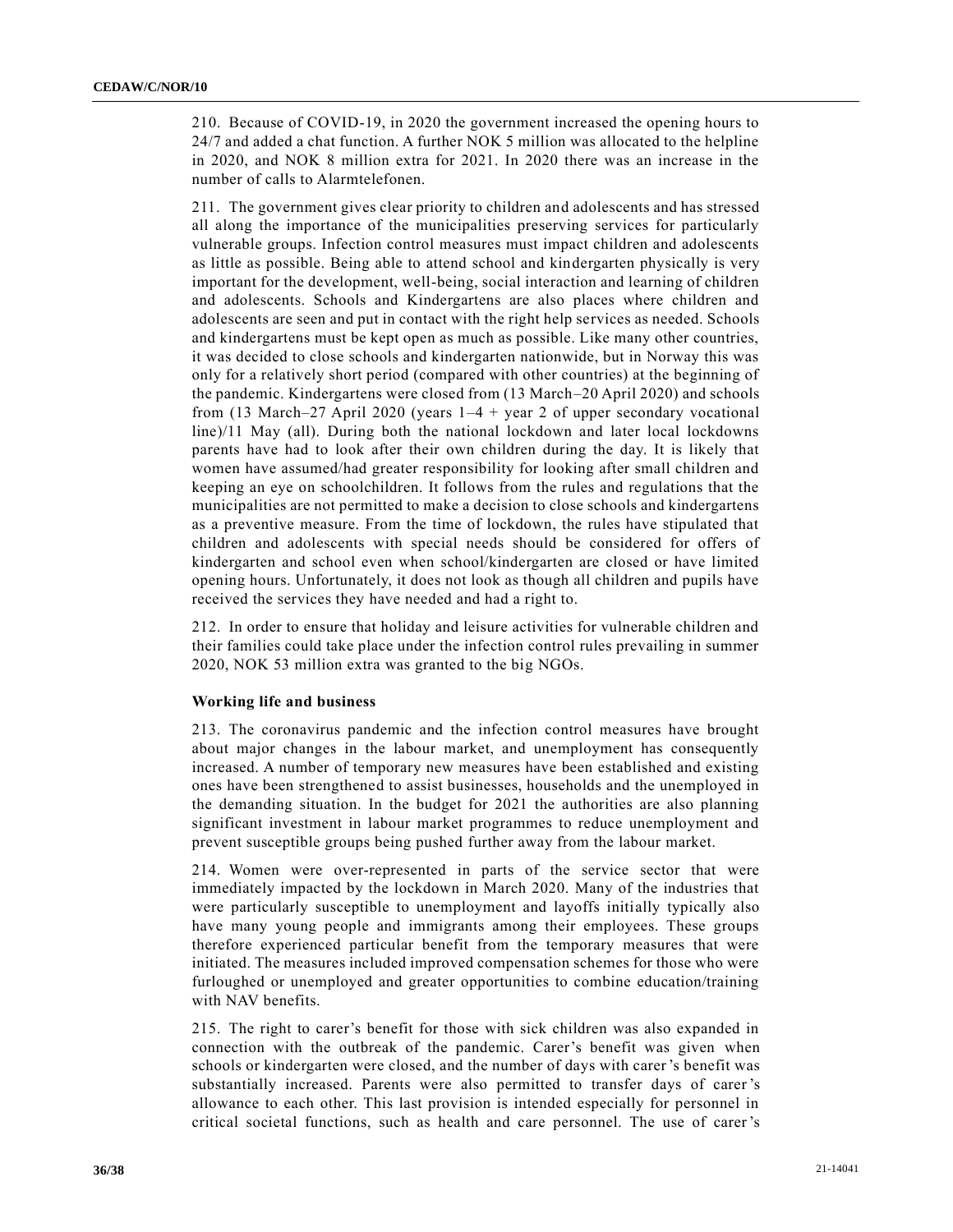allowance so far during the pandemic has been divided roughly equally between women and men.

216. For reasons of infection control, quarantine was introduced in a number of cases. In this context, sickness benefit can be paid in order to secure income for persons with work that cannot be performed from a home office. Many women have work of this nature in the retail sector, the health service, care services etc.

#### **International efforts**

217. The gender dimension is a central part of Norway's global COVID-19 response. It is high on the agenda in our political dialogue with other countries and with all our development partners. We have increased our funding for international v accine and other covid related initiatives to support their work with response and recovery after the pandemic. We have stressed that our investment must be aimed at reaching women. This applies for example to the UN COVID-19 Response and Recovery Multi-Partner Trust Fund and to the multilateral development banks. We have also increased our support for social safety nets and stressed that it must be ensured that they reach women. Norway has repeatedly urged key humanitarian partners in international donor fora to give priority to efforts to combat gender-based violence in their humanitarian work. We have increased our financial support for this. Humanitarian partners such as UNICEF and UNFPA have had the option of reprogramming funding to strengthen efforts to combat gender-based violence. Our partners in women, peace and security have had to change the approach of their work and have adapted it to the COVID-19 situation in the individual country. Protection of sexual and reproductive health and rights and combatting child marriage are other high priority areas for Norway. A key aspect of this work is ensuring that girls return to school. Norway has taken a leading role in securing global access to vaccines and will contribute to ensuring that women are vaccinated on equal footing with men.

# **XV. Additional information**

### **Reply to the issue raised in paragraph 25**

218. All ministries have a responsibility to integrate gender equality considerations into their work. This follows from the sector responsibility principle and the statutory duty for public authorities to actively engage in gender equality work. Responsibility for coordinating the following up of the UN Sustainable Development Goals is distributed among several ministries. All ministries have a responsibility to integrate gender equality considerations into their work to achieve the goals. The Ministry of Culture contributes actively to ensuring the gender perspective is observed in its follow-up. Through a legal amendment of December 2020, the duty to avert a criminal offence, which is subject to penalties was expanded to encompass forced marriage, gross human trafficking and aggravated sexual activity with children between the ages of 14 and 16. In addition, the duty to prevent female genital mutilation was expanded. The changes took effect on 1 January 2021 and will be followed up faithfully by the prosecuting authorities. The prohibition of forced marriage, which is subject to a penalty, was expanded through a legal amendment of March 2021 to include extrajudicial forced marriage.

219. It is important to have public sector posts with titles that make it clear that the positions are open to both women and men. The government has therefore decided to make gender-specific titles gender-neutral in all central government undertakings.

220. The Ministry of Labour and Social Affairs is investigating the Norwegian implementation of ILO Convention 190 – Violence and Harassment Convention,